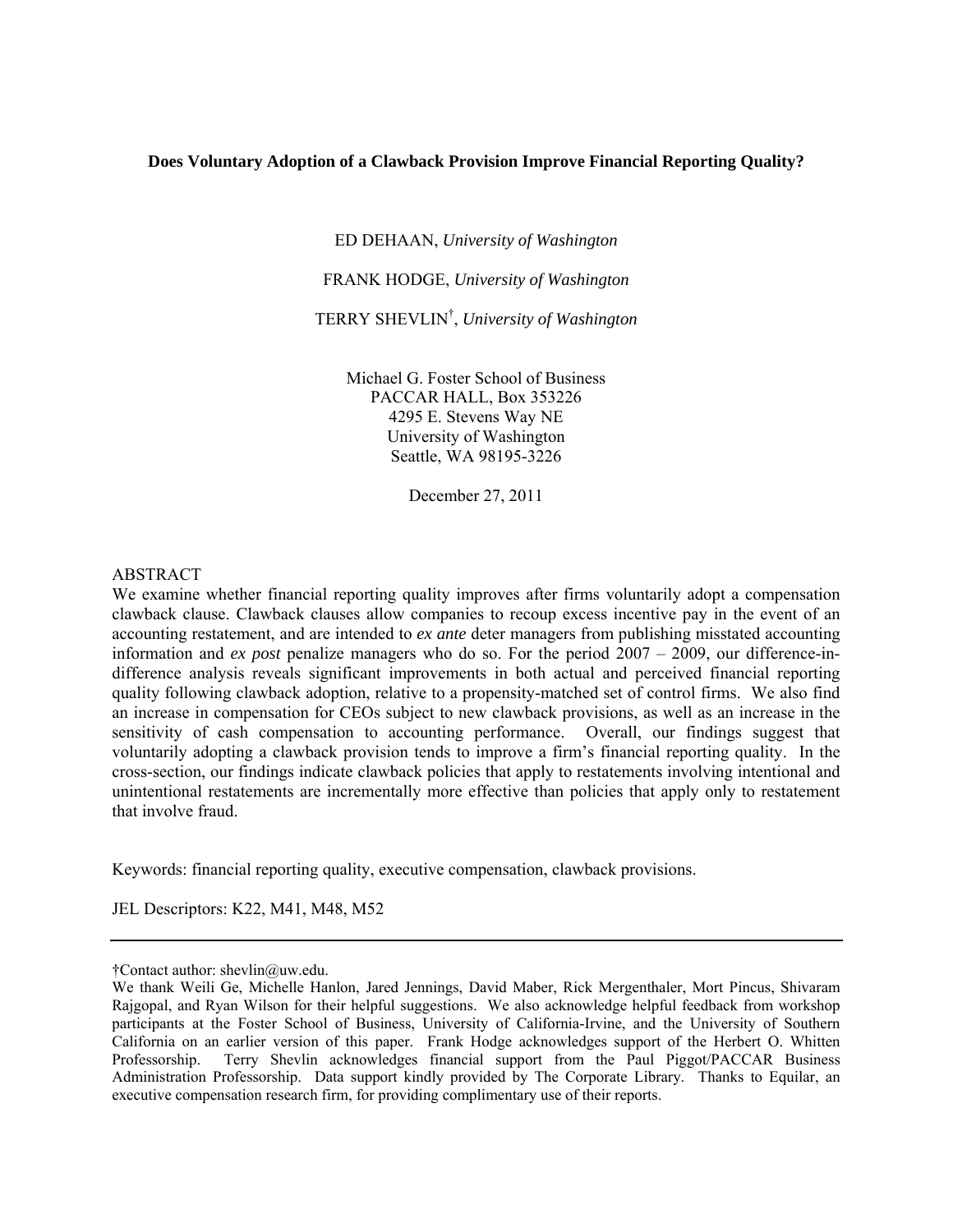#### **1. Introduction**

l

We examine how voluntarily adopting a compensation clawback clause affects a firm's financial reporting quality.<sup>1</sup> Clawback clauses allow firms to recoup compensation from executives upon occurrence of a pre-defined trigger event. Clawbacks became increasingly prevalent following the Sarbanes-Oxley Act of 2002 (SOX), and are intended to more directly link an executive's compensation to his or her behavior. As such, clawbacks are a type of corporate governance mechanism designed to ex ante *deter* executives from publishing misstated accounting information, and ex post *penalize* executives who do so. While voluntarily adopted clawback clauses can have various trigger events, ranging from ethical misconduct to executive fraud, clawback provisions that are triggered in the event of an accounting restatement are the most common and the focus of this study. We examine changes in a sample of firms that voluntarily adopt such clawbacks prior to 2010 against a propensity-matched sample of control firms to provide insights into whether adopting a restatement-triggered clawback provision improves a firm's financial reporting quality.

Following the financial reporting failures of the late 1990s and the financial crisis in the 2000s, many have criticized how executives are compensated and the incentives such compensation packages introduce (Bebchuk and Fried 2003, 2004; Devers et al. 2007). While stock-based and performance-based compensation is a means of mitigating effort aversion, such compensation also encourages managers to manipulate accounting information in order to maximize their pay. The unobservable nature of executive effort and ability incentivizes executives to manipulate metrics used by shareholders to judge performance. Jensen (2005) argues that stock-based compensation is an impetus for aggressive financial reporting because it provides added incentive for managers to increase short-term stock prices. Examining Jensen's conjecture, academic research has shown a positive relation between stock-based compensation and accounting restatements (Efendi, *et al.* 2007; Burns and Kedia 2006), and the cost of restatement to shareholder wealth has been documented in the billions (Karpoff et al. 2008b). Given that restatements are

<sup>&</sup>lt;sup>1</sup> We define "financial reporting quality" as the extent to which financial statements represent a diligent and unbiased application of financial reporting standards.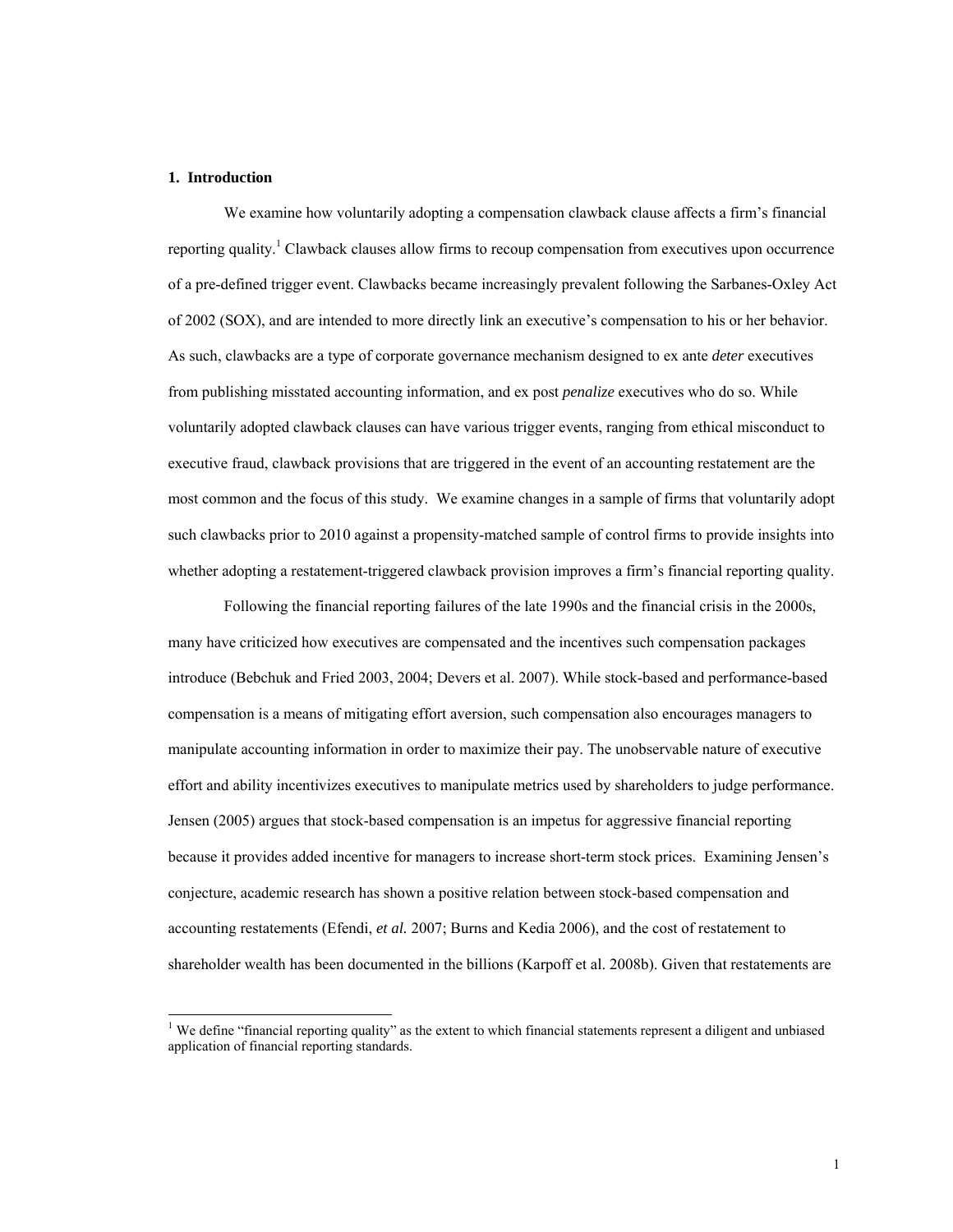significant economic events with well-documented negative consequences, and that there appears to be a link between restatements and executive compensation, firms face a strong incentive to structure an executive's compensation contract to reduce the risk of a restatement. Clawback provisions are intended to reduce the risk of restatement by increasing the probability that a manager will repay ill-gotten performance-based compensation, thereby reducing the expected benefit to executives from misreported financial statements.

Prior to 2005, just three percent of Fortune 100 companies disclosed having a clawback clause in their executive compensation contracts. By 2010, that number had jumped to 82 percent (Equilar 2009, 2011). This rapid increase in the number of firms that disclose clawback policies is likely, at least in part, driven by SOX, which requires the Securities and Exchange Commission (SEC) to pursue CEOs and CFOs of listed companies to pay back excess incentive compensation in the event of a restatement due to misconduct. Given the SEC's limited resources and the difficulty in proving that a restatement was the result of executive misconduct, very few clawback cases have made it to court since SOX was adopted (Fried and Shilon 2011). Soon, however, all listed firms will be required by the Dodd-Frank Act to adopt a clawback provision that is triggered by a restatement, regardless of fault (Dodd-Frank Act 2010). The Dodd-Frank Act instructs the SEC to provide guidance to firms on the details of such policies and whom they must cover. The SEC expects to issue its guidance in late 2011 (Thomson Reuters 2011).

Though mandated clawback adoption is forthcoming, hundreds of firms voluntarily adopted clawbacks between 2006 and 2010 – long before the Dodd-Frank Act was drafted and finalized. We develop four hypotheses relating to the expected effects of voluntarily adopting a clawback provision. Our hypotheses predict that voluntarily adopting a clawback provision will influence managers, their compensation, board members, and external financial statement users. We first predict that voluntarily adopting a clawback provision will improve the quality of a firm's financial reporting. Consistent with our prediction, we find evidence of a decrease in meet-or-beat behavior and unexplained audit fees for clawback adopters relative to propensity-matched control firms. We also document a decrease in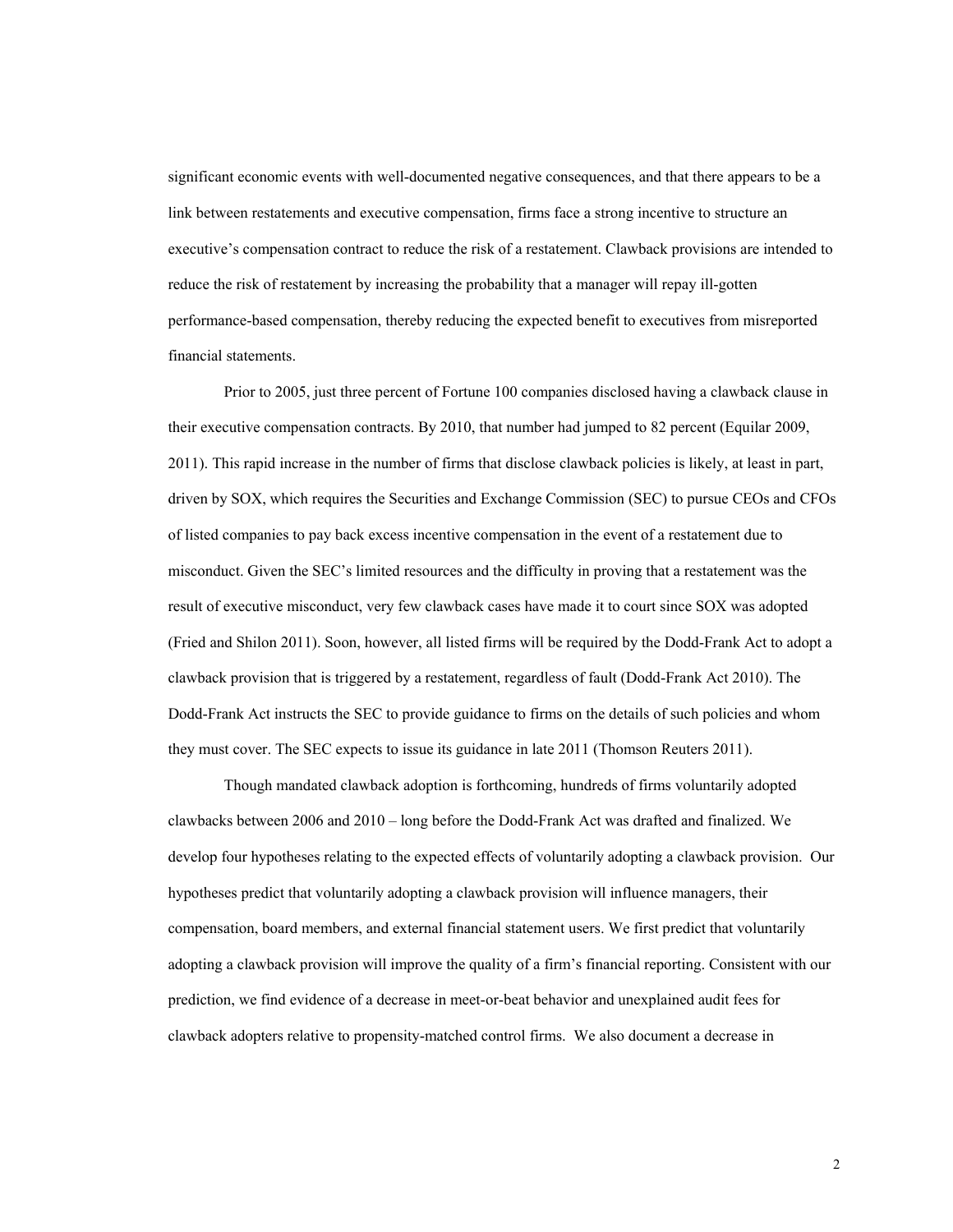restatements following clawback adoption, though this result should be interpreted with some caution as adopting a clawback provision simultaneously decreases managers' incentives to file amended financial statements. We also predict that voluntarily adopting a clawback provision will improve perceptions of financial statement quality, both by external users and Boards of Directors. Our results indicate that voluntary adopters experience a significant increase in earnings response coefficients and a significant decrease in analyst forecast dispersion relative to control firms. These results are consistent with investors and analysts perceiving financial statements to be of higher quality after clawback adoption. Consistent with Boards of Directors also perceiving earnings as a higher quality measure of firm performance after adoption, we find a significant increase in the responsiveness of CEO cash compensation to accounting performance (i.e., pay-for-performance) among adopting firms.

Finally, we predict that managers, having assumed additional risk as a result of their firm adopting a restatement-triggered clawback, will demand additional pay to compensate for the increased risk. Consistent with our prediction, we find an increase in total CEO compensation following clawback adoption relative to control firms. The increase in total compensation is primarily driven by higher base salary. Overall, our results are consistent with voluntary adoption of a clawback provision improving corporate governance by improving both actual and perceived financial reporting quality.

We also investigate whether a key cross-sectional characteristic of clawback provisions affects the relations examined above: some clawback provisions state that compensation will be repaid in the event of any restatement, while others only require repayment for restatements involving intentional misconduct. The former, which we refer to as a "robust" clawback, is a more stringent provision that should incent managers to reduce both intentional and unintentional financial statement error. The latter, referred to as a "misconduct" clawback, should discourage intentional error but is less likely to impact unintentional misstatements. Cross-sectional tests provide some evidence that the robust clawback provision has an incremental effect on financial reporting quality and compensation than a misconduct clawback provision.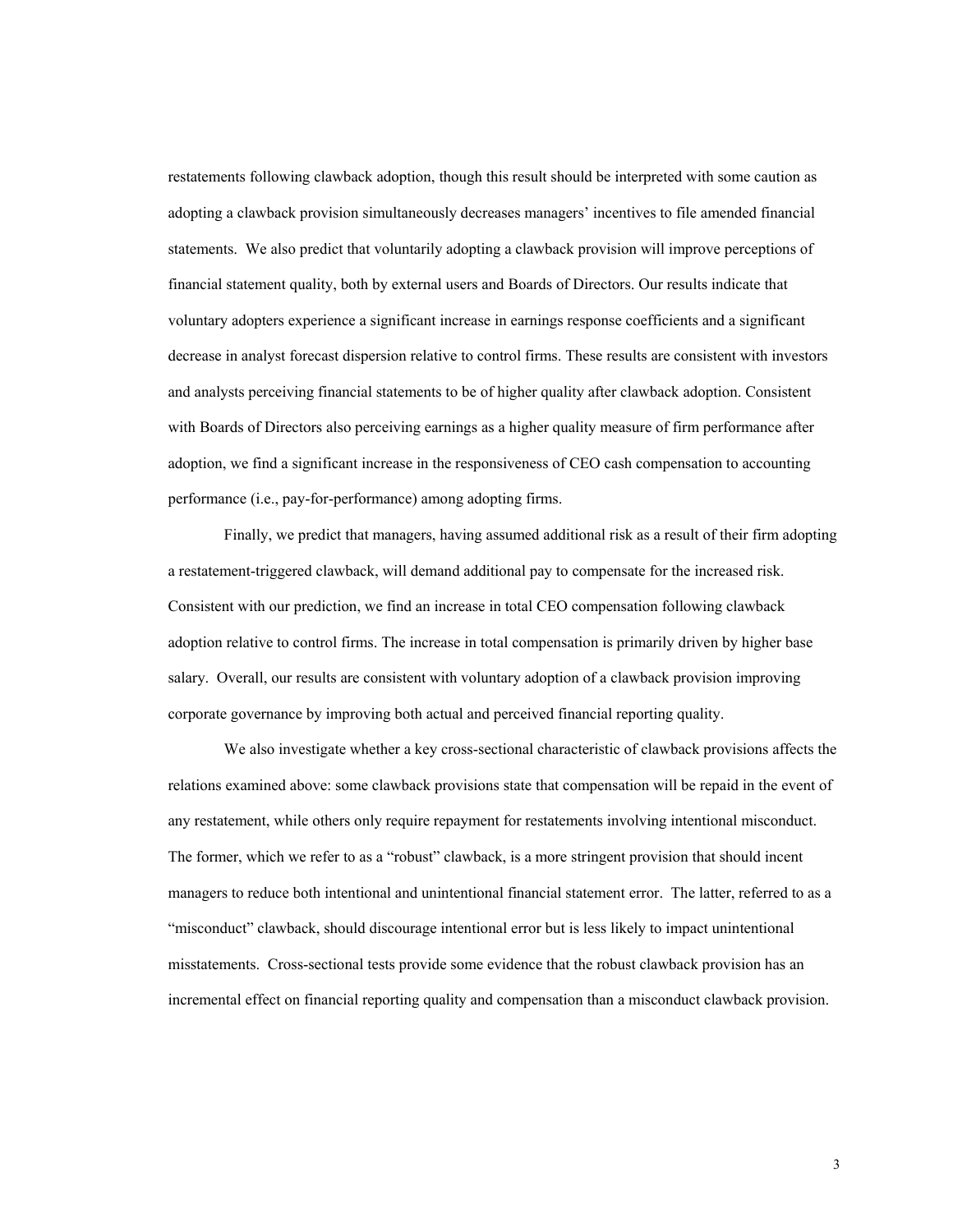Our study examines the consequences of a firm voluntarily adopting a new governance mechanism. Like other studies that examine voluntary adoptions, there is a concern that our results may be influenced by omitted variables that are correlated with both clawback adoption and the dependent variables of interest (Armstrong et al. 2010; Roberts and Whited 2011). We employ several empirical design methods to mitigate this risk. First, we use a difference-in-differences design for analyzing changes in financial reporting and compensation before/after clawback adoption. The difference-in-differences design reduces concerns that unobserved time-invariant variables or market-wide forces drive the observed changes in the dependent variables. Second, we select our control firms for the difference-in-differences analysis using a propensity-matching method that allows us to control for a range of observable firm condition, performance, compensation, and governance variables that determine clawback implementation. The propensity match also mitigates concerns over violations of the "parallel trends" assumption that is critical to the difference-in-differences design (Lemmon and Roberts 2010; Roberts and Whited 2011). Third, we include a number of control variables in our difference-in-differences regressions to reduce the possibility of bias from observable, time-varying firm characteristics. Finally, we perform supplementary analysis to: (i) ensure that the difference-in-differences treatment and control firms have similar trends in the dependent variables prior to clawback adoption, and (ii) reduce concerns that our results are driven by other governance measures that might be implemented in conjunction with clawback provisions.

Our study makes several contributions. First, our study contributes to the literature that links corporate governance and executive compensation to financial reporting quality and the use of accounting information in capital markets. This broad stream of literature shows that a large portion of top executives' compensation at public firms comes from incentive compensation in the form of bonuses and equity (Gao *et al*. 2011), that incentive compensation is often linked to accounting numbers (Healy 1985; Bebchuk and Fried 2004), and that accounting numbers are sometimes managed to achieve compensation targets (Healy 1985; Guidry *et al*., 1999), Our findings that clawback provisions improve both actual and perceived financial reporting quality compliment this literature by providing further evidence that: (i) managers have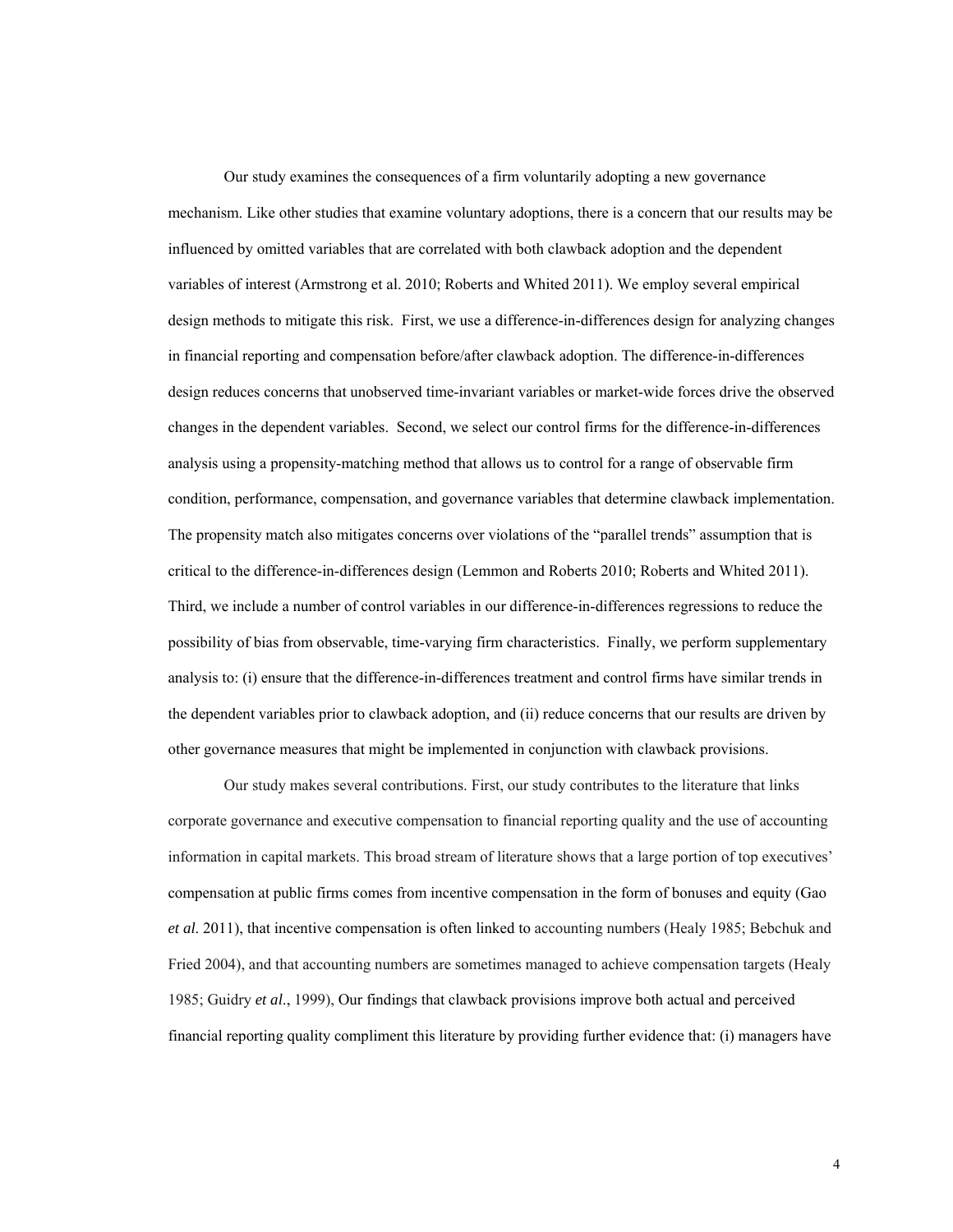the ability to manipulate financial statements in accordance with their personal incentives, (ii) investors recognize and respond to this agency problem by altering their reliance on financial statement numbers, and (iii) boards of directors have the ability to reduce incentive misalignments with relatively simple governance measures.

Second, we inform organizations and individuals who desire to better understand the consequences of clawback adoption. For example, the Dodd-Frank Act directs the SEC to provide guidance to firms on what their clawback provisions should contain and which employees they should cover. In addition, the Office of Superintendent of Financial Institutions (OSFI), which regulates financial institutions in Canada, recommends clawback adoption as a "best practice." Better understanding the effects of clawback adoption allows parties such as the SEC and OSFI to make more informed decisions about the guidance they provide. While we cannot unequivocally predict that the effects we observe for voluntary adopters will apply to all mandatory adopters, our findings do indicate that clawbacks improve actual and perceived financial reporting quality in our sample of firms. Other parties we inform include organizations not required by Dodd-Frank to adopt clawback clauses: non-public companies, government entities, not-for-profit organizations, etc. Our results should help these organizations make more informed decisions about whether they should perhaps consider adoption.

We are aware of two concurrent working papers that examine the determinants of clawback implementation, and one paper that examines the consequences of voluntarily adopting a clawback. Using logit regressions, Brown et al. (2011) and Addy et al. (2011) both find that the likelihood of clawback implementation is increasing with size and decreasing with CEO influence on the Board of Directors. Unlike these papers, our paper focuses on the consequences of clawback adoption, not on the determinants of adoption. More closely related to our study is a working paper by Chan et al. (2011) who also examine the consequences of clawback adoption and find that clawback adoption is associated with: (i) a reduction in accounting restatements, (ii) an increase in earnings response coefficients, and (iii) improved audit outcomes. In addition to several methodology improvements to our overlapping tests (discussed where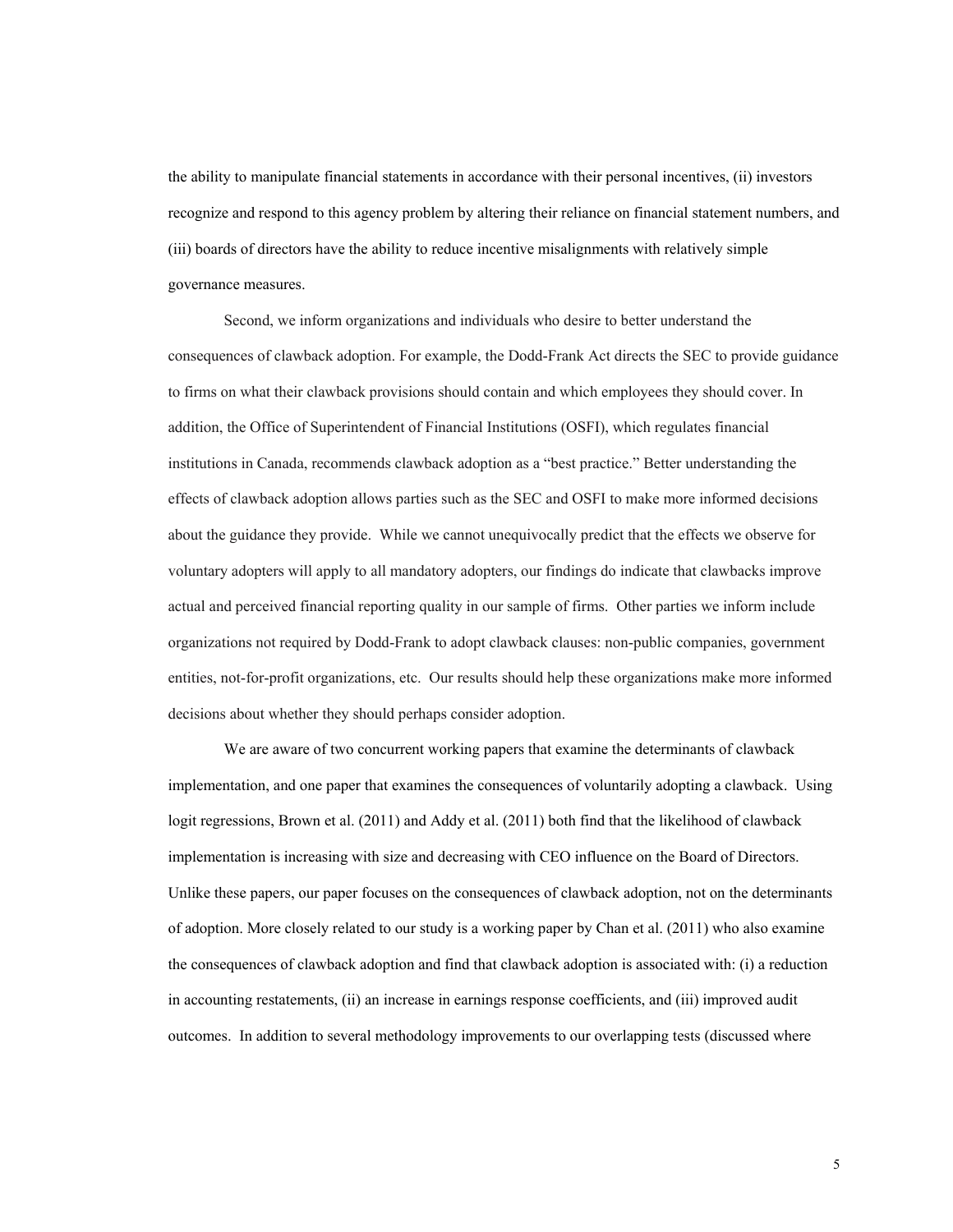relevant throughout the paper), our paper contributes beyond Chan et al. (2011) by investigating two additional effects of clawback adoption. First, we examine the effects of clawback provisions on the amount and composition of CEO compensation, as well as the pay-for-performance sensitivity. Given that clawback policies are a compensation contract modifications that can significantly alter a CEO's risk and expected (net) pay, understanding how clawbacks impact CEO compensation is essential to understanding the overall impact of the adopting a clawback provision. Second, we examine a significant source of crosssectional variation within clawback provisions: whether compensation must be repaid in the event of any restatement or only those involving fraud.

The remainder of our paper is organized as follows. In section 2 we discuss theory and present our hypotheses. In Section 3 we describe our empirical proxies. In Section 4 we discuss how we constructed our sample. Section 5 includes our hypothesis testing, and Section 6 includes our cross-sectional tests. We conclude in section 7.

#### **2. Hypothesis Development**

l

An executive's most direct incentive for misreporting financial statements is the increase in personal wealth to be gained from performance-based compensation and inflated stock price.<sup>2</sup> The executive's disincentive is that, if caught, he or she will likely suffer reputational damage, career penalties, and potentially significant SEC fines (Karpoff et al. 2008a). Without a clawback provisions, executives will likely retain ill-gotten bonuses even after their dismissal; for example, Franklin Raines of Fannie Mae kept millions of dollars in bonuses that were received on \$6.3 billion of overstated earnings (Fried and Shilon 2011). An effective clawback clause increases the cost of being caught by increasing the likelihood that the firm's shareholders and board of directors will be able to recapture erroneously awarded performance-based compensation. Thus, a clawback clause triggered by a restatement is intended to

 $2$  As discussed by Erickson et al. (2006), there is conflicting empirical evidence on whether accounting misstatements are linked to executive compensation. Still, other than to increase personal wealth via monetary compensation or less direct means (e.g. enhanced career prospects), there are few compelling alternative theories for why CEOs engage in earnings management.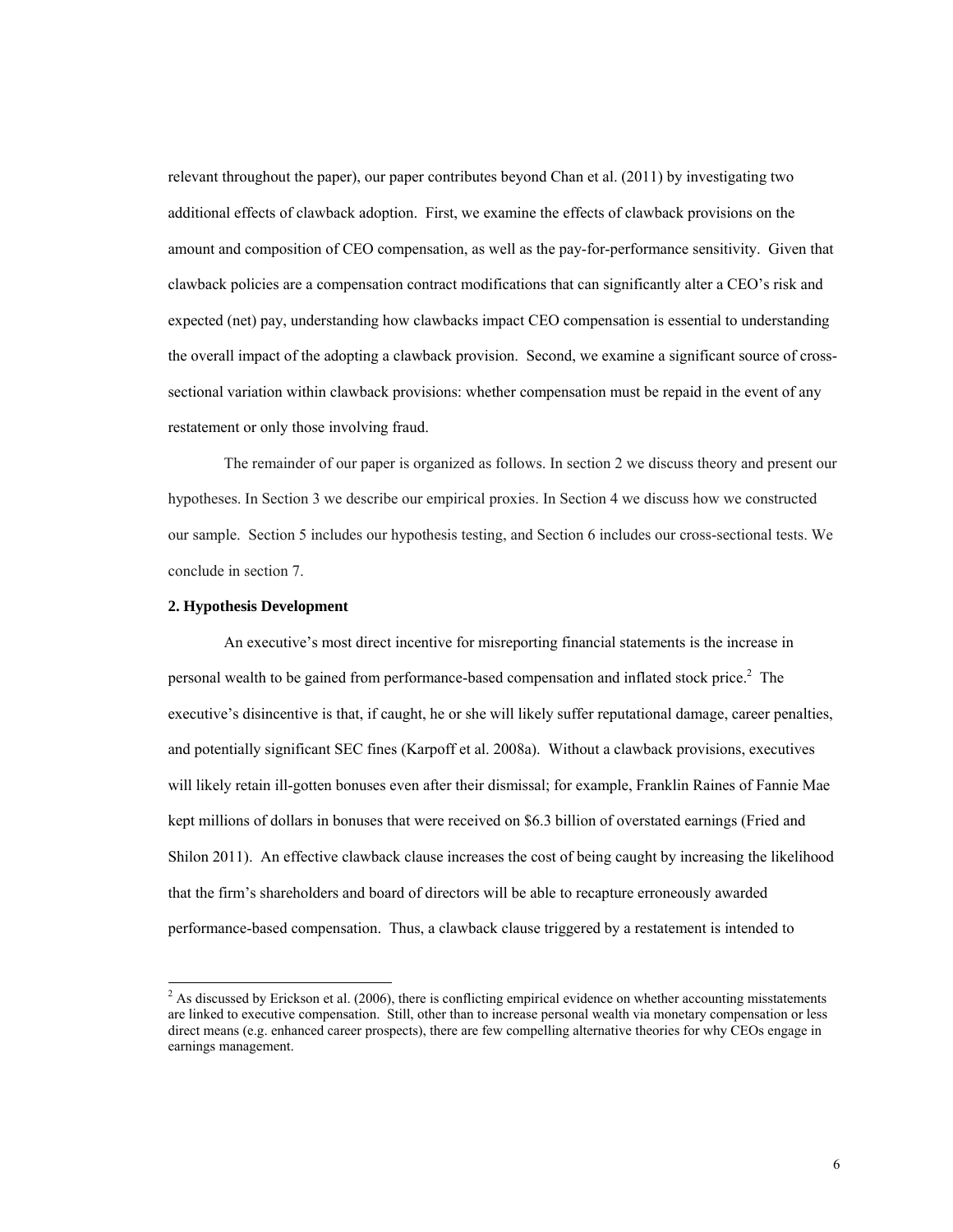decrease executives' incentives to manipulate financial statements. Such clawback provisions do not directly penalize operational decisions; rather, they decrease the expected gain from misreporting those decisions.

An effective clawback provision should serve as a deterrent to intentional or unintentional misreporting of accounting information. As such, we expect financial statement quality to increase post adoption. We define "quality" as the extent to which financial statements represent a diligent and unbiased application of financial reporting standards.<sup>3</sup> Low quality can be a result of either intentional manipulation or unintentional errors. If a clawback increases a manager's incentive to produce high-quality accounting information, then financial reporting quality should increase following clawback adoption.

*H1: Financial reporting quality increases following voluntary clawback adoption.* 

Improving actual financial reporting quality is one possible reason a firm may choose to voluntarily adopt a clawback provision. Another is to signal to market participants that a firm's financial statements are already reliable and free from manipulation. For example, the manager of a firm with inherently volatile cash flows and accruals may be concerned that investors doubt the veracity of the firm's financial statements relative to an operationally similar firm with more stable cash flows and accruals. If clawbacks are thought to be effective, adopting a clawback provision is a way for the manager to signal the quality of his financial statements. Our second prediction focuses on market participants' perceptions of reporting quality. If market participants perceive that reporting quality has improved, or they interpret voluntary adoption as a signal that a firm's financial statements are less subject to manipulation or error, we expect market participants to perceive the firm's financial statements as being of higher quality.

*H2: Market participants' perceptions of financial reporting quality improve following voluntary* 

*clawback adoption.* 

 $\overline{a}$ 

<sup>&</sup>lt;sup>3</sup> Note that our definition of financial reporting quality is different than the definition of "earnings quality" provided in Dechow et al. (2010). As per Dechow et al., "higher quality earnings provide more information about the features of a firm's financial performance that are relevant to a specific decision made by a specific decision-maker" (page 344). Our definition of financial reporting quality does not require that the accounting information be relevant for predicting outcomes or decision-making, but simply that it be a diligent and unbiased application of GAAP.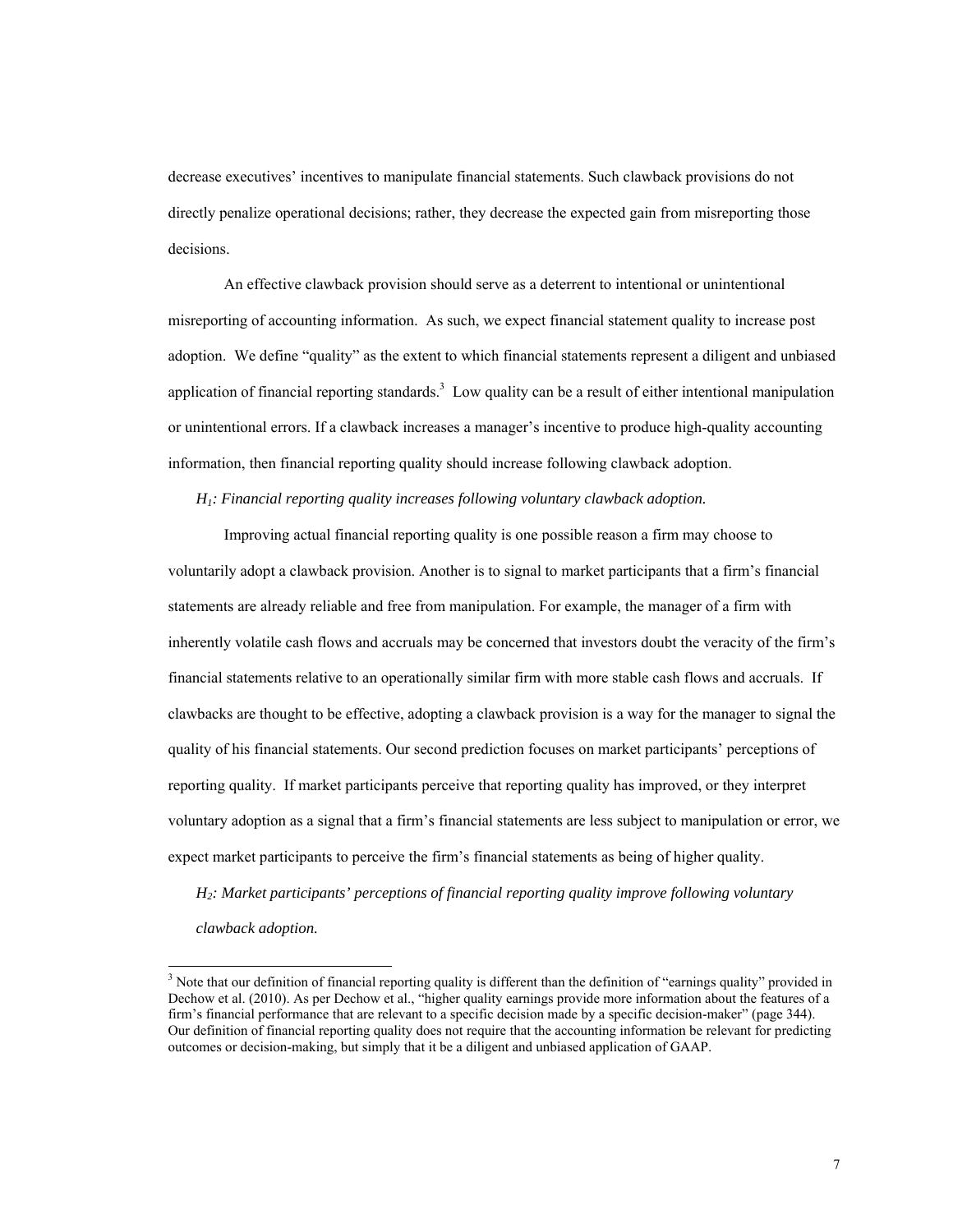Our third hypothesis focuses on the Board of Directors' reliance on accounting numbers in compensating executives. If board members perceive earnings as a higher quality measure of firm performance post adoption, they should place additional weight on earnings (i.e., increase the pay-earnings performance sensitivity) in determining incentive-based compensation.

#### *H3: Pay-for-earnings performance sensitivity increases following voluntary clawback adoption.*

Our final hypothesis focuses on the costs to a manager of agreeing to a clawback clause. An effective clawback provision will increase the probability of a manager having to return compensation for reasons beyond his control, thereby imposing additional risk on the manager.<sup>4</sup> Assuming an efficient labor market, a manager of a clawback-adopting firm will demand a change in compensation such that he has the same expected net pay before and after adoption. One method of accomplishing this is to increase the amount of compensation that is not subject to a clawback. This will result in higher gross compensation to the executive (although expected net compensation is unchanged).

A second way to accomplish the same net pay pre- versus post-adoption is to shift from incentivebased compensation to base pay that is not subject to the clawback, in which case there will be a change in compensation composition but potentially no change in total compensation. A third option is to increase the amount of compensation that is subject to the clawback such that the expected net incentive pay, after impounding the probability of clawback enforcement, is the same post-adoption as it was pre-adoption. In practice, it is likely that combinations of these three options are used, with the balance depending on the executives' and boards' preferences and expectations about the probability of restatement. Note that these predictions are not inconsistent with the preceding hypothesis. Here we are predicting intercept shifts in the levels of salary and/or incentive pay. In H3 we predict a change in the slope of incentive pay with respect to accounting performance.

Thus, we test three, non-mutually-exclusive hypotheses regarding compensation levels:

 $\overline{a}$ 

<sup>&</sup>lt;sup>4</sup> Even though some clawback provisions only require repayment in the event of manager culpability (see Section 6 for further discussion), it is likely impossible to definitively determine exactly who was and who was not responsible for a restatement. Thus, all types of clawback impose some additional risk on the manager.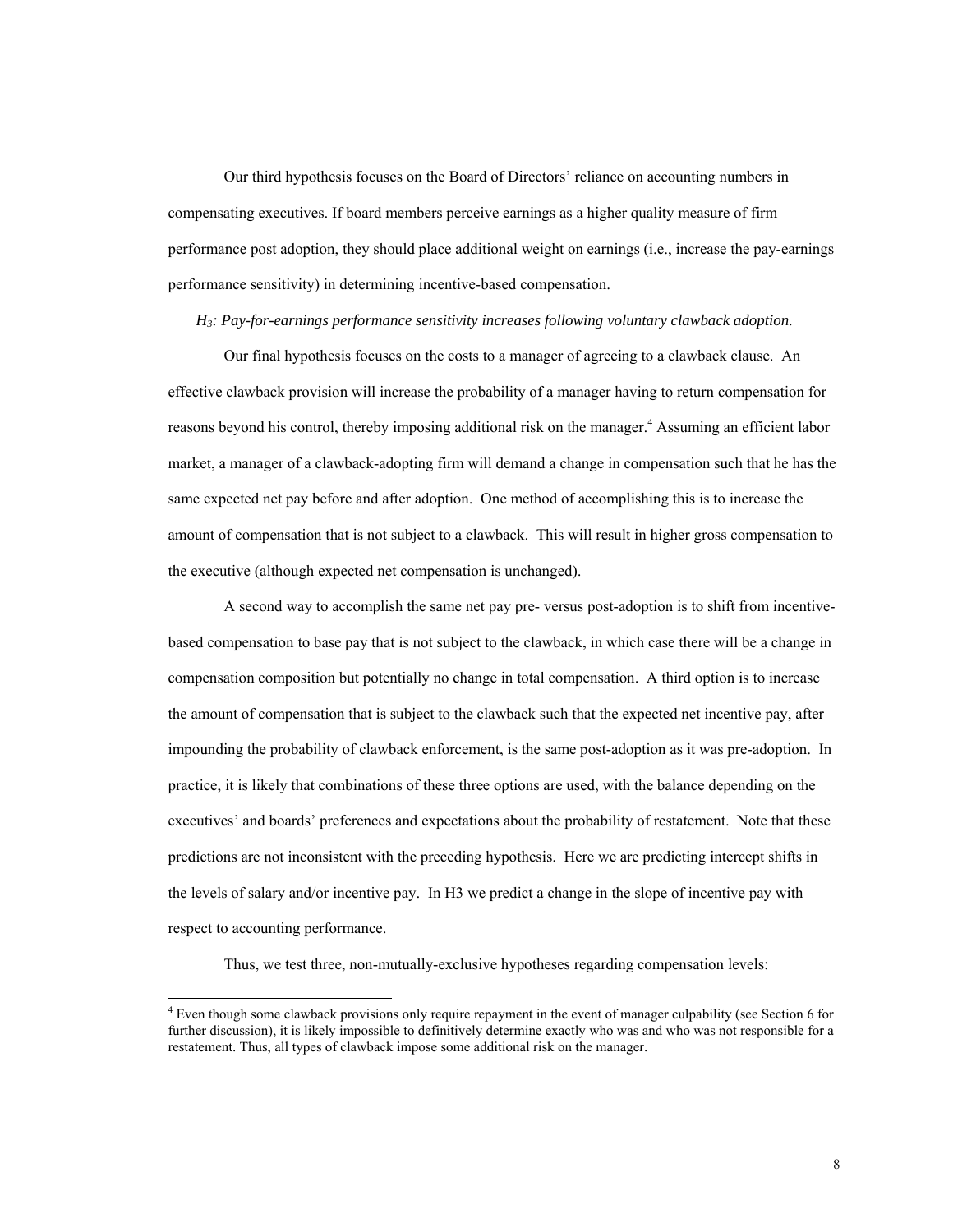*H4a: Total CEO compensation increases following clawback adoption.* 

*H4b: CEO base pay increases following clawback adoption.* 

*H4c: CEO incentive pay increases following clawback adoption.* 

We might not observe results consistent with our four hypotheses for several reasons. First, prior literature documents that restatements are associated with managers suffering reputational damage, career penalties, and significant SEC fines (Karpoff et al 2008a; Hennes et al. 2008). One could argue that these costs likely overwhelm any incremental cost associated with the adoption of a clawback clause. Second, it is possible that managers do not perceive clawbacks as a viable threat, and therefore do not see a reason to change their behavior upon adoption. Third, even if managers do perceive adoption as a viable threat, it is possible that investors, analysts, and board members will not view the clawback as a credible signal, and will therefore not immediately alter their views on financial reporting quality.

### **3. Empirical Proxies**

#### *3.1. Proxies for financial reporting quality*

 As noted, we define "quality" financial reporting as producing financial statements that represent a diligent and unbiased application of the financial reporting standards on which they are based. Dechow et al. 2010) discuss the multitude of measures that have been used as proxies for similar constructs. For our purposes, suitable proxies must satisfy two criteria: (i) we must be able to make an unambiguous directional prediction regarding the effect of clawback adoption on the proxy; and (ii) as we have just four quarters of post-adoption data for firms that implement a clawback provision in 2009, the proxy must be able to identify changes in financial reporting quality over a short period of time. Few empirical proxies satisfy these criteria. We identify two suitable proxies for our analysis of H1: meet/beat frequency and unexplained audit fees.

#### *3.1.1. Meet/beat frequency*

A common proxy for financial reporting quality first explored by Burgstahler and Dichev (1997) is the existence of benchmark "meet and beat" behavior. In short, Burgstahler and Dichev, among others,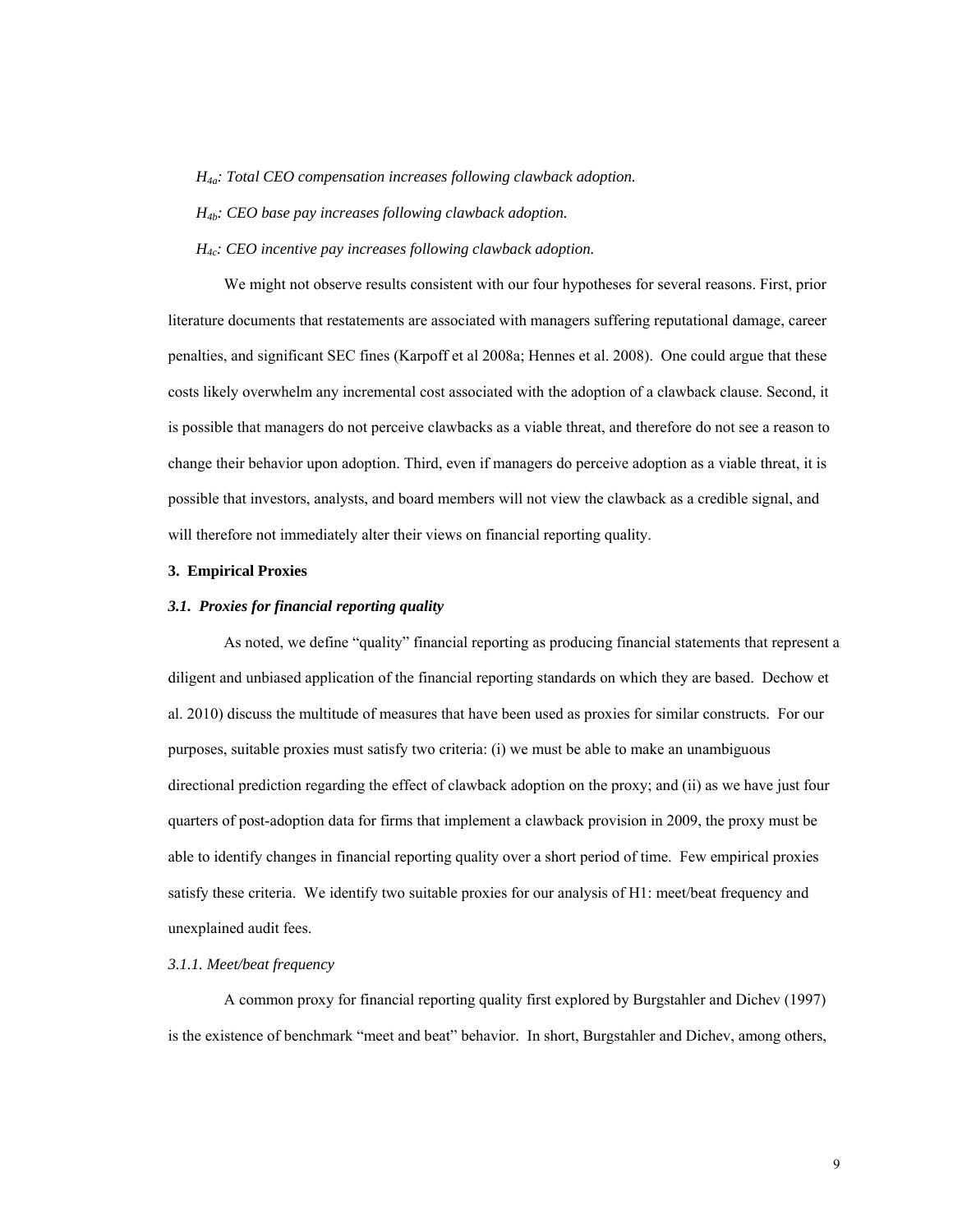argue that the discontinuity of earnings distributions around certain benchmarks is evidence of financial statement manipulation (Burgstahler and Chuk 2011; Burgstahler and Dichev 1997; Degeorge et al. 1999). While there is considerable debate over whether discontinuities around zero profit and negative growth benchmarks are evidence of earnings management (Durtschi and Easton 2005, 2009 versus Burgstahler and Chuk 2011), Dechow et al. (2010) conclude that the evidence regarding earnings management around analyst forecasts is more convincing. A recent paper by Harris et al. (2011) also finds that meet/beat behavior is more prevalent among restating firms relative to a control sample and can be an early indicator of accounting fraud.

In accordance with criteria (i), there is no obvious reason to predict that clawbacks will increase meet/beat frequency. Meet/beat behavior can be altered immediately following clawback adoption, satisfying criteria (ii). One limitation is that meet/beat behavior is a result of intentional earnings manipulation and will not capture any improvements in financial reporting quality due to a reduction of unintentional accounting errors. Another potential limitation of using meet/beat is that small changes in EPS are easier to make than large changes, implying that meet or beat behavior is likely only available to firms that are otherwise quite close to the consensus forecast. Despite its drawbacks, we expect meet/beat frequency to be a reasonable proxy for intentional earnings management and include it as one of our two measures. We use a binary variable, *BEAT*, to identify firms with a \$0.00 or \$0.01 deviation from the median of analysts' consensus EPS forecast.<sup>5</sup>

### *3.1.2. Unexplained audit fees*

l

 Hribar et al. (2011) develop a new financial reporting quality proxy based on unexplained audit fees, where larger unexplained audit fees are indicative of lower quality financial statements and higher risk of misstatement. The underlying theory is that these higher fees are driven in part by the increased effort required to audit low quality accounting, and by the higher risk premium required to cover the potential

 $5$  Our results are robust to scaling the deviation by price. However, we argue that unscaled BEAT is most appropriate as Cheong and Thomas (2010) find that deviations from consensus do not vary by price.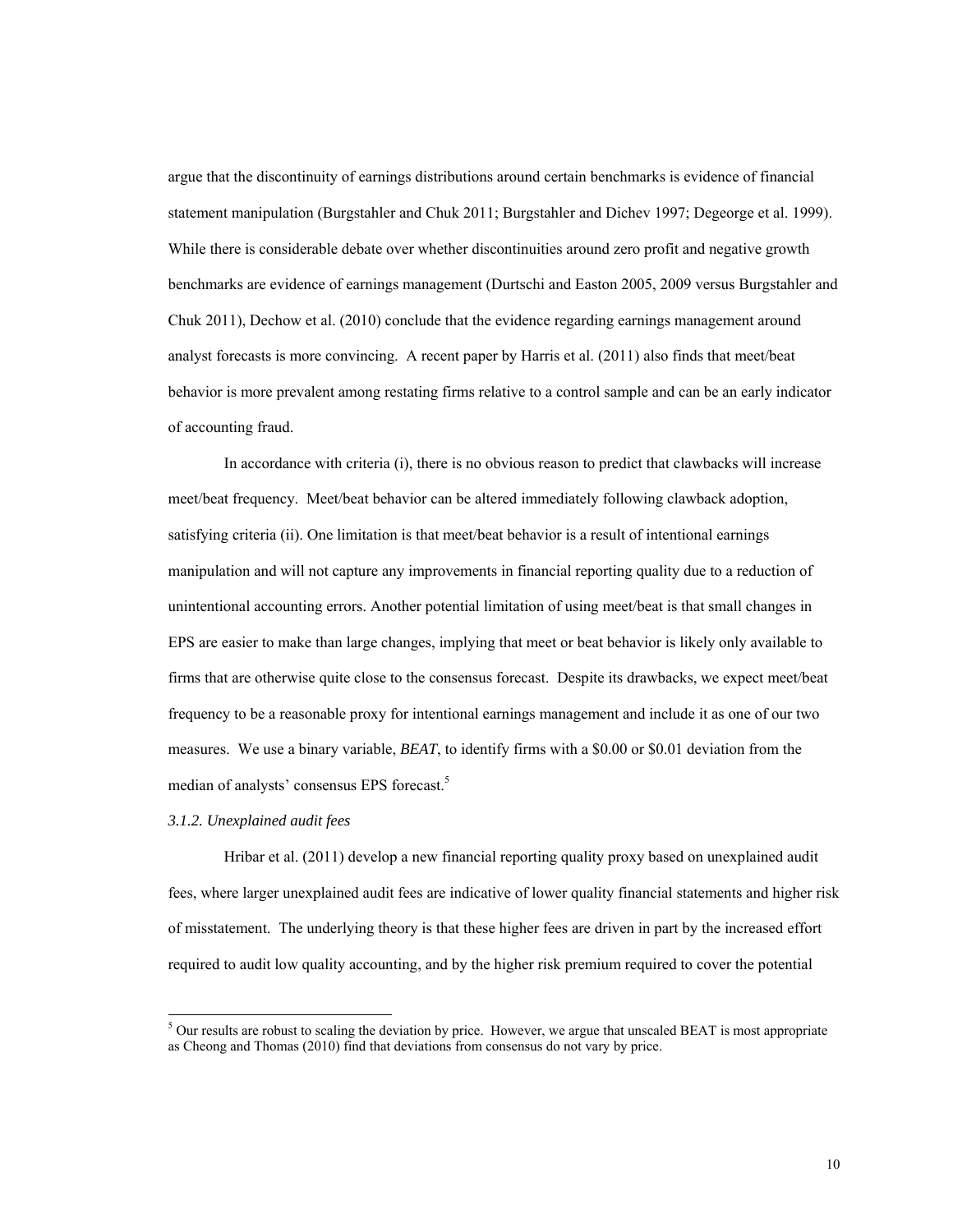costs (e.g., litigation costs, regulatory penalties, reputation loss, etc.) associated with auditing a risky client. Hribar et al. (2011) calculate unexplained audit fees as the residual from regressions of fees on known determinants. The authors find that their audit fee measure helps predict fraud, restatements, and SEC comment letters. The measure is also correlated with Dechow and Dichev's (2002) measure of accruals quality.

Unexplained audit fees (*UAF*) satisfies both of our criteria for a financial reporting quality proxy; effective clawbacks should unambiguously reduce audit fees, and audit fees are typically negotiated annually and thus can respond quickly to changes in financial reporting quality. An additional advantage of *UAF* over *BEAT* is that lower audit fees can capture reductions in both intentional and unintentional misstatements. We calculate *UAF* using regressions by year and size decile of logged audit fees on firm and auditor characteristics that are known to determine fees. The residuals represent a firm-year measure of unexplained audit fees (see Appendix 2 for additional details).

#### *3.1.3. Discussion of unsuitable proxies*

**Restatements**: We do not consider restatements to be a suitable proxy for financial reporting quality because restatements fail to satisfy our proxy selection criteria. Regarding our first criteria, a decrease in restatements after clawback adoption could be indicative of either firms producing higher quality financial statements, or executives simply being less willing to file amended financial statements post adoption because they have more to lose after clawback adoption. The first outcome would be consistent with an improvement in financial statement quality. The latter outcome will actually reflect an overall decrease in the quality of financial statements. Srinivasan et al. (2011) also discuss the offsetting effects of accounting errors versus manager incentives on restatement frequency, and find evidence consistent with lower restatement frequency being indicative of lower quality financial reporting in countries with weak legal institutions. Thus, we believe it is not possible to draw unambiguous inference about changes in financial reporting quality from observing a decline in restatement frequency after clawback adoption.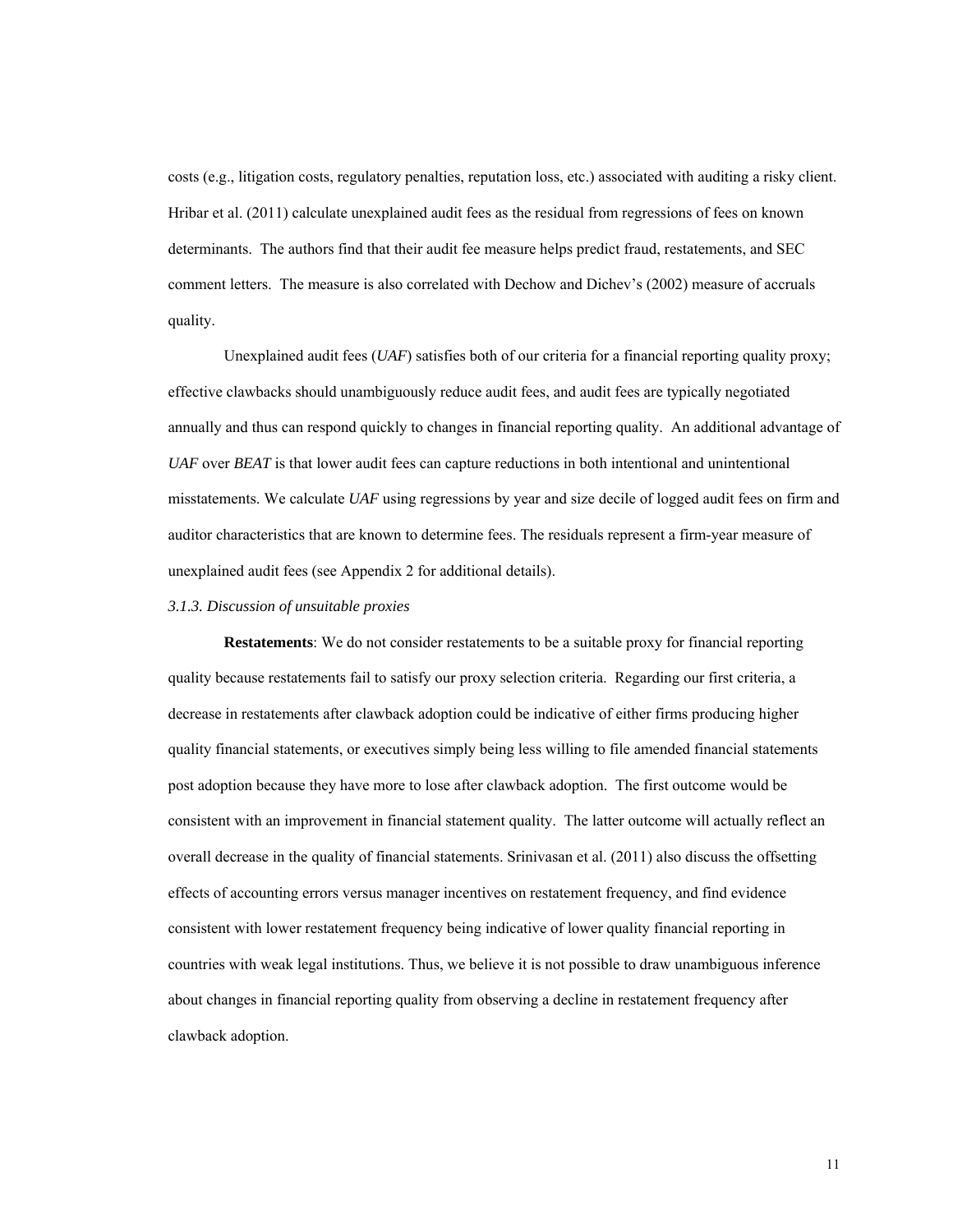Regarding our second criteria, restatements often occur several years after the incorrect financial statements are originally published, which means that several years of post-implementation data are necessary to gain a full understanding of the effect of clawbacks on restatement rates.<sup>6</sup> The implications of this lag are immediately apparent in our data; a total of 218 firm-years have restated financial statements among control and clawback firms in the pre-adoption period (representing a 9.4% restatement rate), but just 20 firm-years are restated in the post-adoption period (representing a 3.1% restatement rate). This reduction is unlikely to be a result of a drastic decrease in financial statement errors, but rather to the fact that restatements relating to the post-adoption period have not yet been filed. This data issue would not necessarily be a concern if it equally impacted clawback adopters and control firms. However, as noted above, clawback adoption likely decreases an executive's incentive to voluntarily report an error in the financial statements, which could exasperate the lag between the time of the violation and the restatement for clawback firms relative to control firms.

A concurrent working paper by Chan et al. (2011) use restatement frequency as their sole proxy for financial reporting quality. The authors find a significant decline in restatements following clawback adoption relative to control firms. Given the concerns noted above, we do not believe this finding can be unequivocally interpreted as an improvement in financial reporting quality. Though we do not include restatements as one of our primary proxies for financial reporting quality, we report results for restatements to allow for comparisons between our paper and Chan et al. (2011). Our metric, *RESTATE,* is a binary variable equal to one if the firm-year financial statements have been amended from the original filing, as identified in the Audit Analytics database.

**Abnormal Accruals:** One of the most common proxies used in the literature to represent intentional accounting manipulation is the extent to which a treatment firm's discretionary accruals differ

l

<sup>&</sup>lt;sup>6</sup> In a large sample of SEC enforcement actions from 1990 through mid-2006 used in Karpoff et al. (2008a, 2008b) and kindly provided by Gerald Martin, the average lag between the mid-point of the accounting violation period and the date of the related accounting restatement is 517 days. The average lag between the start of the accounting violation and the restatement date is 990 days.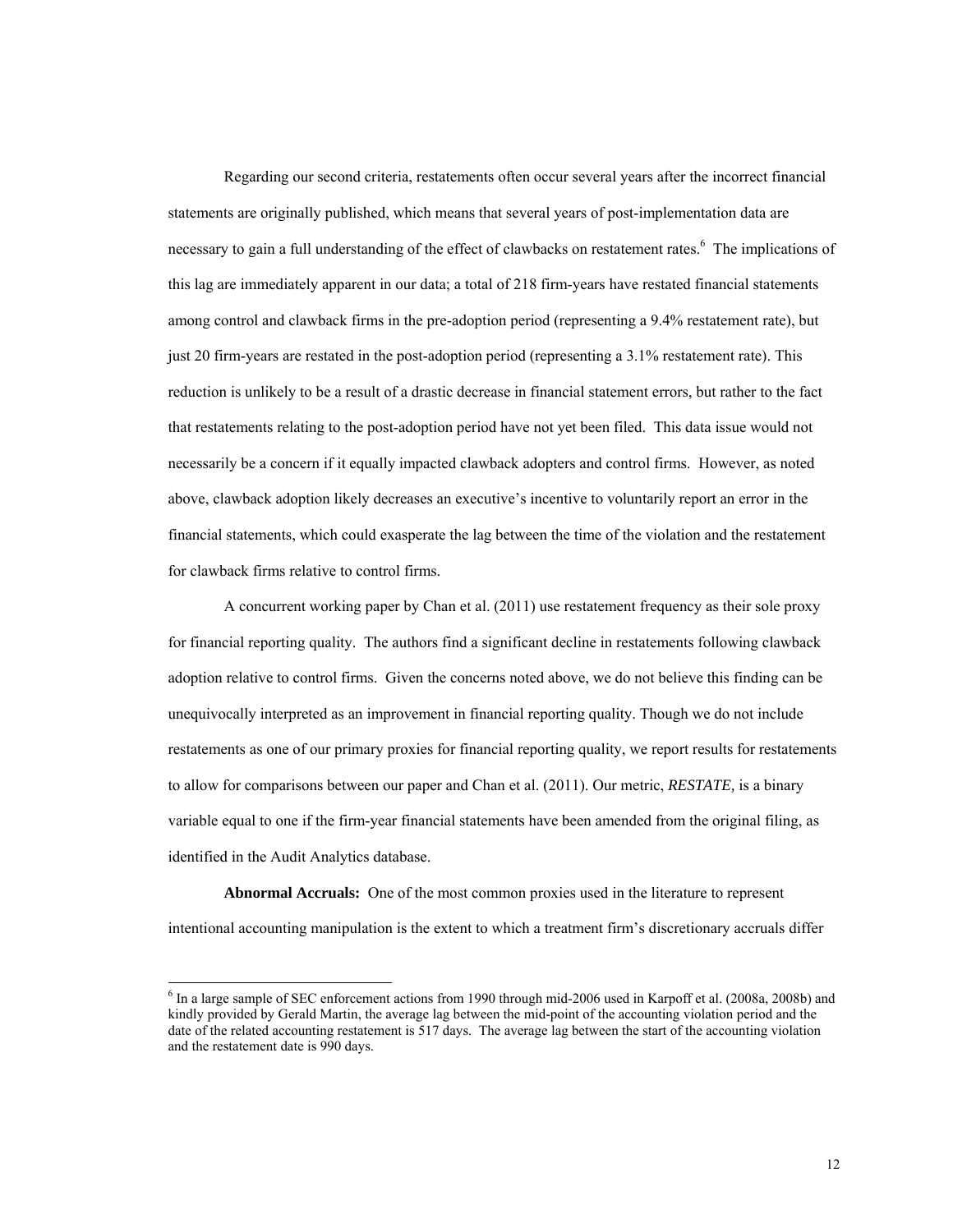from those of a control group of firms. A difficulty with using abnormal accruals as a proxy for measuring changes in financial reporting quality around clawback adoption is that we have no *apriori* expectation about whether clawback adopters (and their matched control firms) were managing accruals upwards or downwards relative to the universe of firms in the pre-adoption period, so it is impossible to make an unambiguous directional prediction about changes in signed abnormal accruals after adoption (violating criteria (i). Using unsigned abnormal accruals avoids this issue but introduces an additional set of econometric concerns (see Hribar and Nichols (2007). Further, it is possible that clawback adoption is followed by an "unwinding" of accumulated accruals from prior period manipulation, in which case the clawback could drive an increase in absolute abnormal accruals in the years immediately following implementation (again violating criteria (i) from above). As such, abnormal accruals is not a suitable proxy for identifying post-clawback changes in financial reporting quality.

**Other unsuitable proxies**: Finally, we consider and reject several other accounting quality proxies. First, we do not examine a time series measure of accruals quality (AQ), such as that introduced by Dechow and Dichev (2002), because such AQ measures are typically based on five years of data and therefore will likely not capture changes in accounting properties over a one or two-year period. Second, we do not examine earnings properties such as persistence and smoothness as noted in Dechow et al. (2010) because these measures are intended to capture the earnings relevance and decision-usefulness of information, rather than the extent to which financial statements comply with GAAP.

#### *3.2. Proxies for perceptions of financial reporting quality*

 Hypothesis 2 predicts that market participants' perceptions of financial statement quality will improve following clawback adoption. In this section we motivate the two empirical proxies we use to evaluate Hypothesis 2: earnings response coefficients and analyst forecast dispersion.

#### *3.2.1. Earnings Response Coefficients*

Holthausen and Verrecchia (1988) discuss the theoretical relation between accounting signal credibility and price changes. In short, the authors present a model where the market reaction is inversely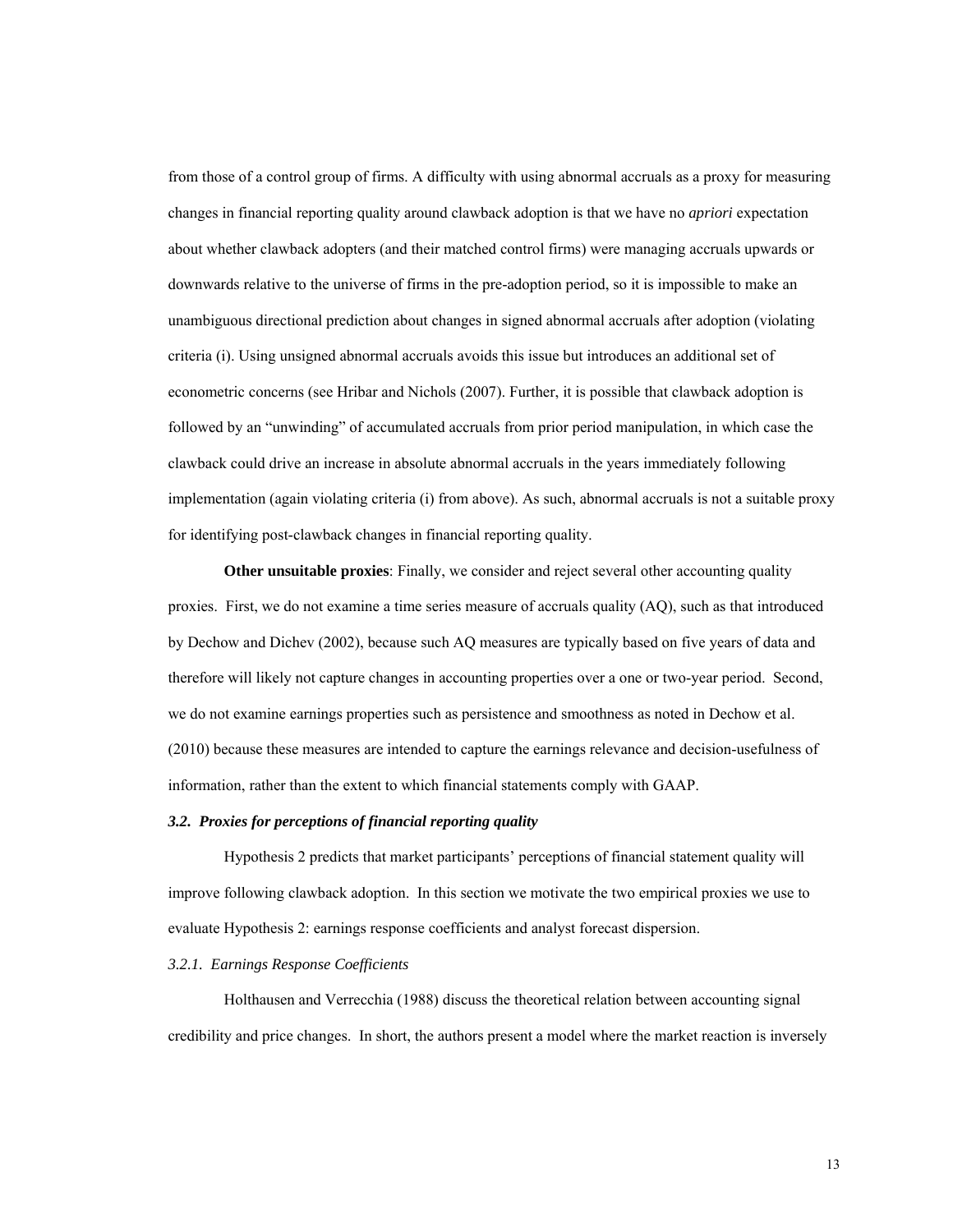related to the perceived precision of newly released accounting data. Following this logic, numerous authors have used earnings response coefficient (ERC) magnitude as a proxy for market participants' beliefs about financial statement quality. For instance, Francis et al. (2005) and Wang (2006) find higher ERCs among firms with better governance, and Teoh and Wong (1993) and Francis and Ke (2006) find an association between ERCs and auditor quality. Similarly, Wilson (2008) finds that ERCs decrease substantially following an accounting restatement but predictably recover over the subsequent two years. These among several other papers summarized by Dechow et al. (2010) interpret the higher ERCs as evidence that investors believe a firm's financial statements contain less error.

A limitation of using ERCs is that they are known to be associated with earnings persistence, growth, risk, macroeconomic conditions, and other factors (see Kothari (2001) for discussion). As a result, we follow Wilson (2008) and use a number of variables to control for these determinants in order to isolate the portion of the ERC due to perceptions about earnings quality. We discuss these controls in the next section. In addition, we use a difference-in-differences design that controls for time invariant ERC determinants.

#### *3.2.2. Analyst Forecast Dispersion*

Lang and Lundholm (1996) argue that belief dispersion between analysts is increasing in the extent to which analysts use private information in the forecasting process. If clawbacks improve market participants' beliefs about financial statement quality, we expect that analysts will make greater use of this common information source in their analysis. In turn, we expect that analyst forecast dispersion decreases following clawback adoption. Similar to Lang and Lundholm (1996), our measure of forecast dispersion, *DISP*, is the standard deviation of quarterly analyst forecasts scaled by end-of-quarter price. The standard deviation of analyst forecasts is as reported by I/B/E/S (variable *STDEV*).

#### *3.3. Proxies for pay-for-performance sensitivity*

 We construct all of our CEO compensation variables using annual data available from the Execucomp database. Similar to Core (2002), our pay-for-performance models regresses change in the log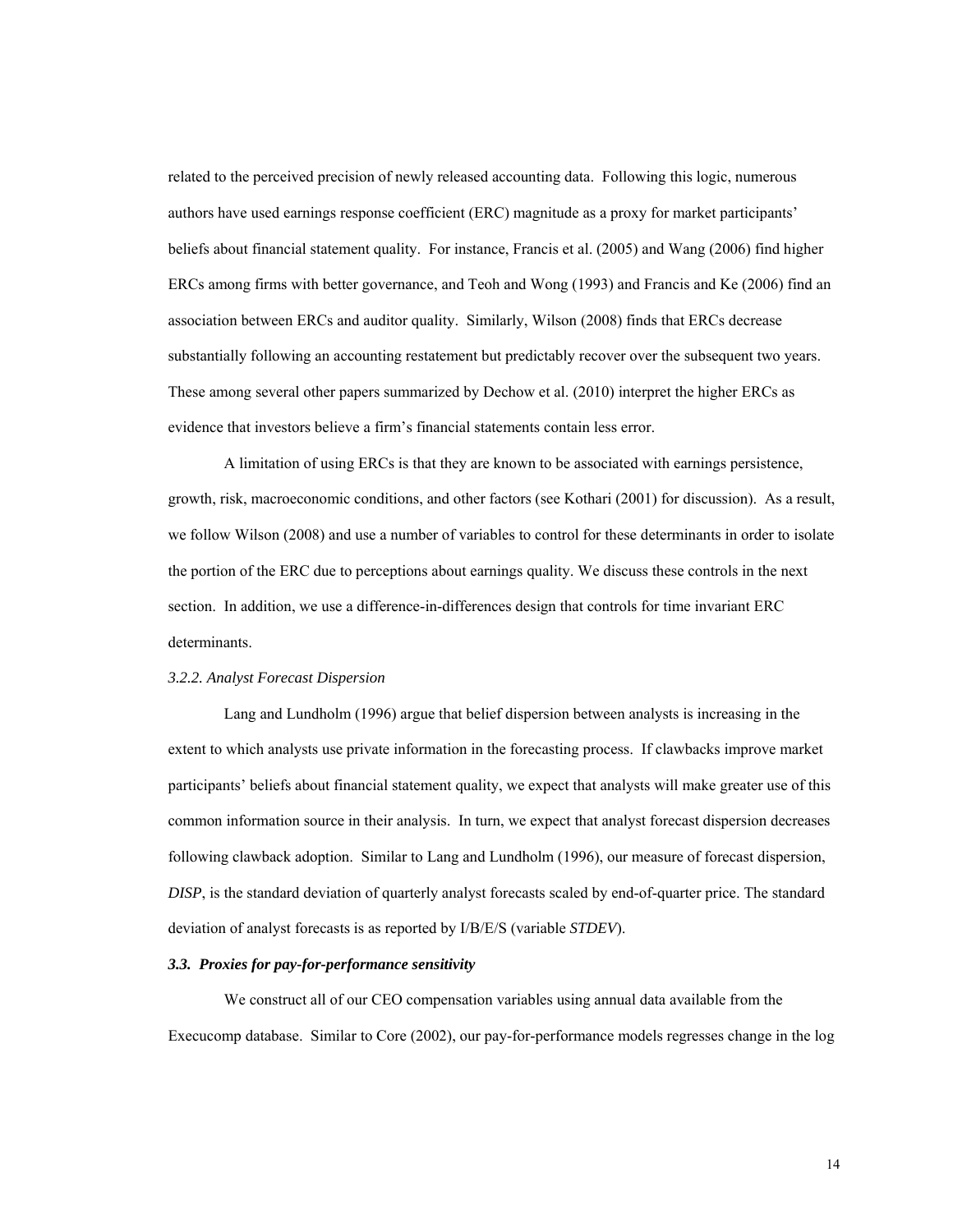of cash compensation (Δ*log(CASHPAY*)) on change in return on assets (Δ*ROA*) and abnormal returns (*RET*). As recent literature has demonstrated an asymmetric relation between CEO compensation and positive versus negative performance (Garvey and Milbourn 2006), we further disaggregate Δ*ROA* into positive and negative changes (Δ*ROA+* and Δ*ROA-* , respectively). *CASHPAY* is defined as the sum of salary and bonus per Execucomp. *RET* is the firm's annual return less the value-weighted market return.

#### *3.4. Compensation levels variables*

 We examine three individual components of executive compensation: log of base salary (*SALARY*); log of non-equity incentive compensation (*BONUS*); and log of equity incentive compensation in the form of stock option grants (*GRANTS).* We also examine the log of the sum of base salary, bonus, option grants, and all other compensation (*TOTALCOMP*). See Appendix 1 for variable specifications.

#### **4. Empirical Approach, Sample, and Propensity-Score Matching**

 We use the same empirical approach to address all four of your hypotheses: we match each clawback firm to a non-adopting control firm using propensity-score matching, and then perform difference-in-differences analysis to assess pre/post-adoption changes in our variables of interest. We next discuss the strengths of our empirical approach, describe our sample, and present the results of the propensity-score matching.

### *4.1. Empirical approach*

The difference-in-differences design effectively controls for time-invariant differences between treatment and control firms, as well as for temporal trends that are common to both groups. Though a powerful approach for eliminating many correlated omitted variables, the internal validity of the differencein-differences design depends heavily on the "parallel trends" assumption; i.e., that absent the clawback, the changes in the dependent variable would have been the same for both the adopter and non-adopter firms (Roberts and Whited 2011). Violations of the parallel trends assumption typically arise for one of two reasons. The first is that, without the treatment or any other changes, the trends in the dependent variables would not have been parallel through the sample period. We refer to this as the "dissimilar control firms"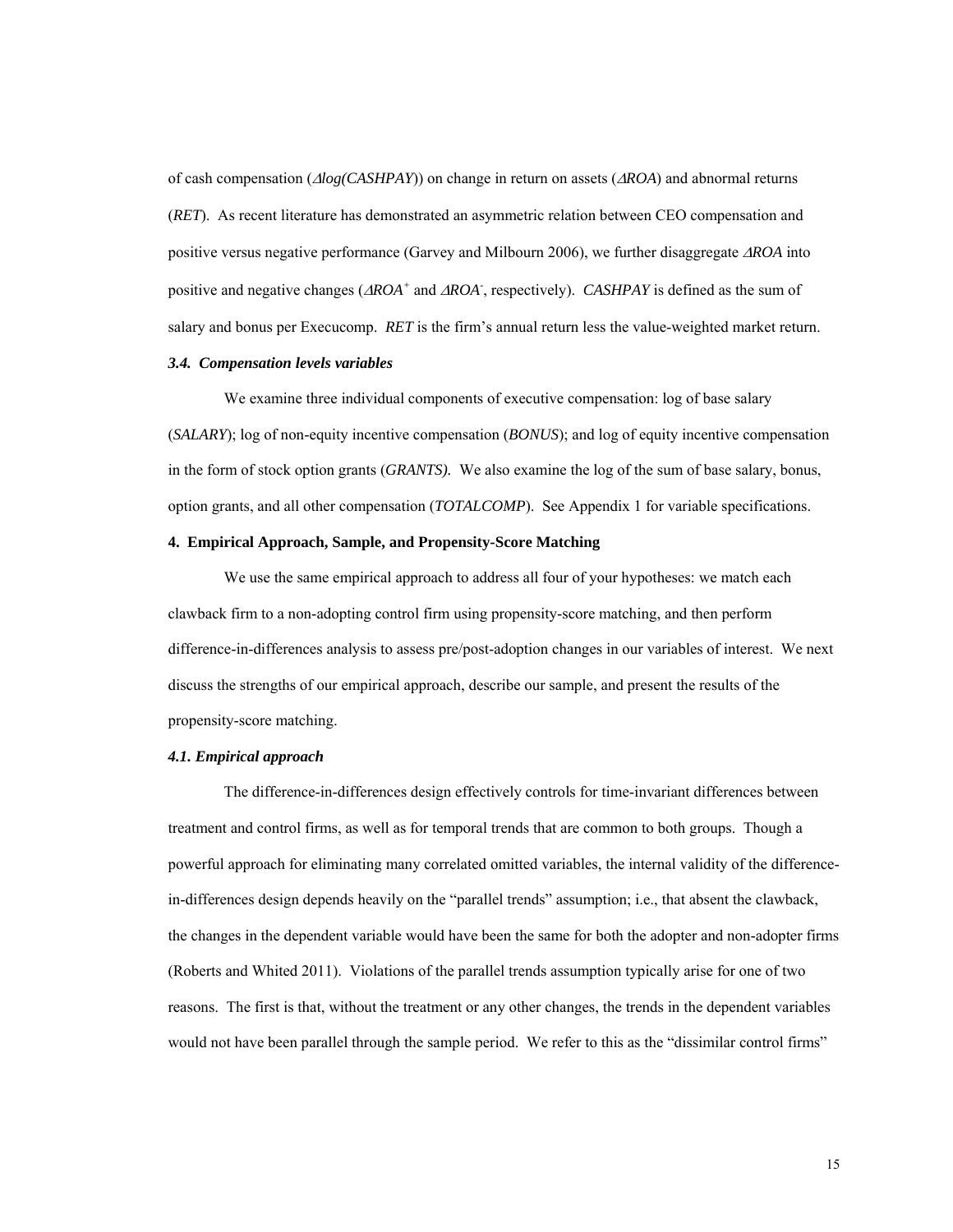problem. The second is that the treatment is correlated with an unobserved event that is driving the observed change in the dependent variable; i.e. the "correlated omitted events" problem.

We employ four additional measures to alleviate these concerns. The first is that we identify the control firms via propensity score matching rather than using the entire sample of non-clawback firms. Propensity score matching reduces concerns about dissimilar control firms. It also helps ensure that the observable characteristics that affect both the probability of clawback implementation and the probability of correlated omitted events are controlled in our pre/post-analysis (see Lemon and Roberts 2010) for further discussion). Second, we further reduce concerns over dissimilar control firms by repeating the difference-in-differences analysis for just 2005 through 2007 to ensure that the trends in the dependent variables were similar prior to clawback adoption (see Bertrand and Mullainathan (2003) for an example of this technique and Roberts and Whited (2011) for further discussion). The combination of these two techniques gives us reasonable assurance that we have identified a suitable group of control firms.

Third, we include a number of time-varying control variables in our main regressions to further reduce the risk that changes in observable variables caused by correlated omitted events influence our findings. Though the variables included in the propensity-score model control for time-invariant characteristics, including these additional controls in the main regressions controls for characteristics that do change over time. Finally, we perform supplementary analysis to reduce concerns that clawbacks are implemented as part of a suite of governance changes, the collection of which drives our findings. Though it is impossible to completely eliminate the risk of endogeneity bias in financial research, the combination of a difference-in-differences design with propensity score matching, control variables, pre-treatment trends assessment, and supplementary investigation of other governance changes provides us reasonable assurance that our results are not driven by correlated omitted variables.

#### *4.2. Sample*

Our tests employ data from Compustat, CRSP, I/B/E/S, Execucomp, Audit Analytics, and Risk Metrics. The meet/beat, earnings response coefficient, and analyst dispersion tests are conducted using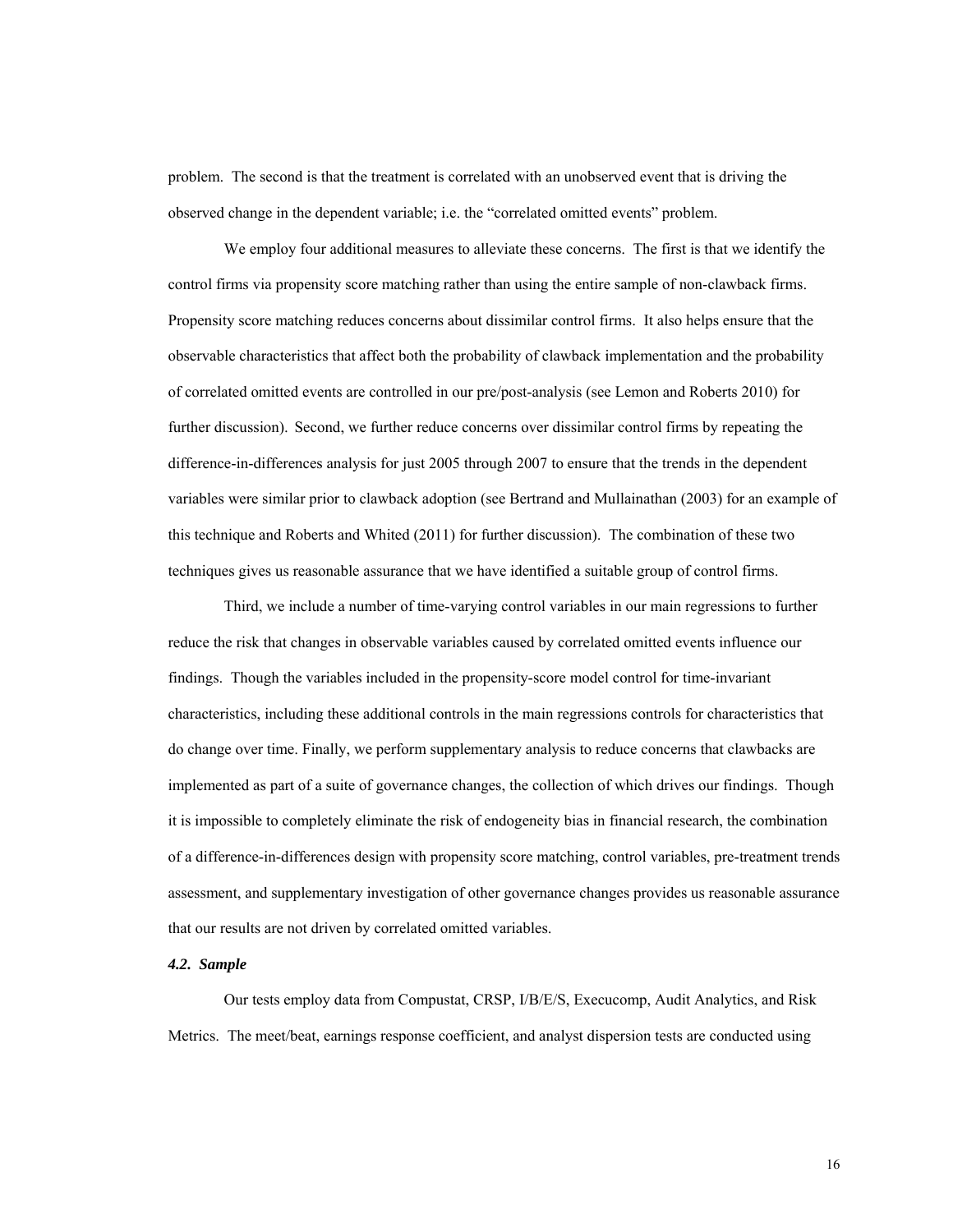quarterly data from 2005 through 2010, whereas the audit fees and compensation tests use annual data for the same period (these data are only available on an annual basis). Data on voluntary adoption of clawback provisions are from The Corporate Library, which maintains a database of compensation and governance variables that are gathered from firms' annual proxy statements. We use extracts of this database taken in mid-2008, 2009, and 2010 to identify firms that had voluntarily implemented a restatement-triggered clawback provision based on the most recently available proxy at each date (all prior to mandatory adoption as required by the Dodd-Frank Act). We restrict our analysis to only those clawback provisions that are triggered by an accounting restatement as these are the most-prevalent triggering event and are the type of clawback provision required in the Dodd-Frank Act. As proxy statements are typically released a few months following a firm's fiscal year-end, our clawback data coincides with most firms' fiscal years  $2007 - 2009$ .

The Corporate Library's data includes 3,112 firms (see Table 1). Because our empirical analysis is focused on the effects of *voluntarily* adopting a clawback provision, we eliminate 660 financial services firms because firms receiving funds under the Troubled Asset Relief Program (TARP) were required to implement a clawback provision in their executive compensation plans.<sup>7</sup> As described below, we propensity-match clawback adopters with control firms using annual data as of 2006. Table 1 shows that 126 firms lack the requisite Compustat and CRSP data to estimate the propensity-scoring model. 2,326 firms from the Corporate Library's database remain. Of these, 281 have a clawback provision in all years 2007 – 2009 and 1,746 firms do not have a clawback in any year. 108 adopt a clawback provision in 2008 and another 191 adopt a clawback in 2009.

#### *4.3. Propensity-score matching control firms*

l

 $7$  Examining the effects of mandatory clawback adoption by financial firms subject to TARP versus voluntary clawback adopters would be interesting. However, a lack of control firms that are similar to the TARP adopters precludes us from making effective difference-in-difference assessments. We leave any investigation of mandatory TARP adopters for future research.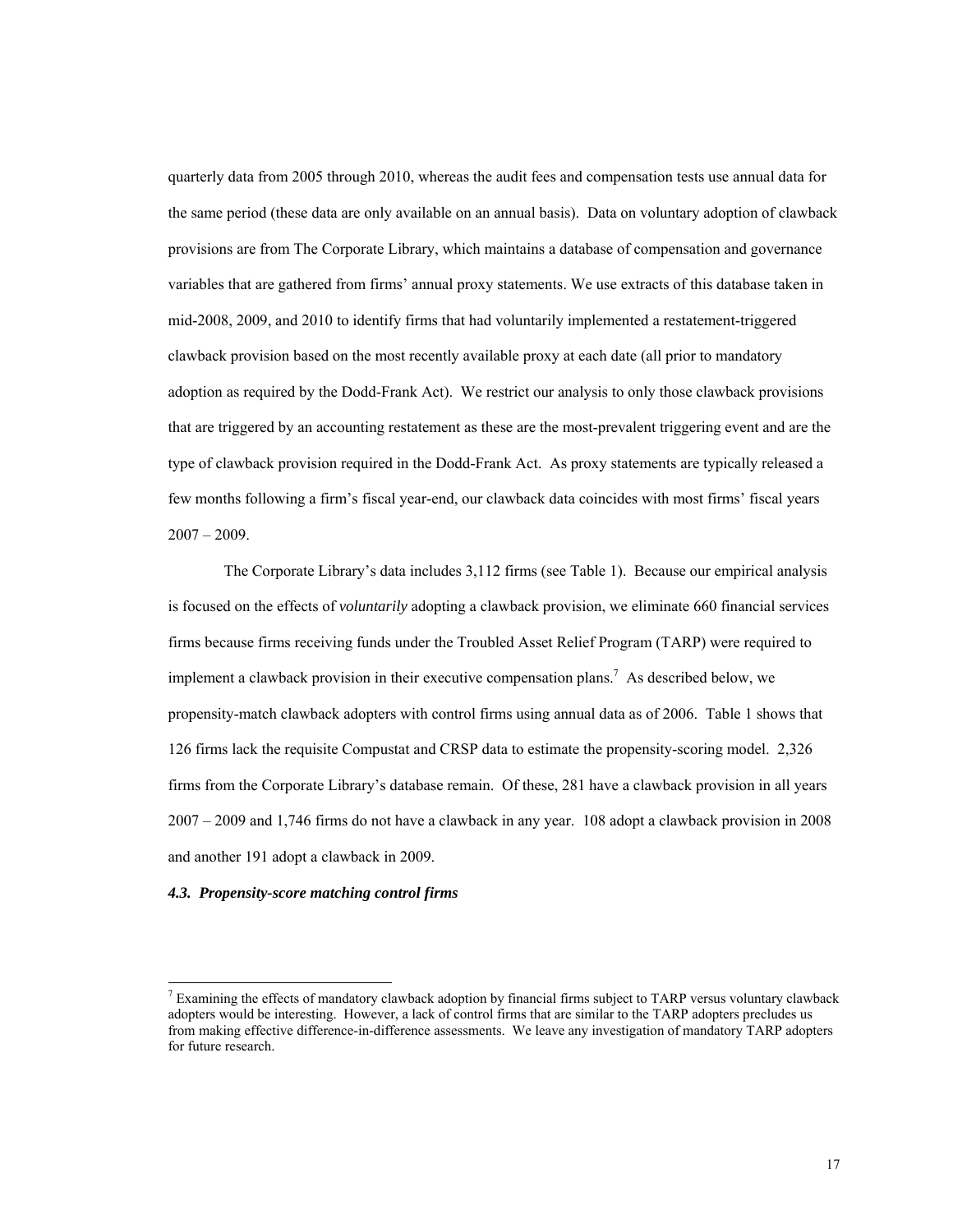The difference-in-differences design relies on the assumption that the treatment and control firms would have had similar trends in our dependent variables had the treatment firm not adopted a clawback provision. One approach in difference-in-differences analysis is to simply use all non-treatment firms as the control group. However, selecting control firms that closely resemble the treatment firms reduces the risk of violating the parallel trends assumption. Propensity score matching allows us to identify the control firms over a range of observable firm and executive characteristics.<sup>8</sup>

We match using annual data as of 2006, prior to the "adopter" firms implementing a clawback provision. Matching prior to clawback adoption is essential so as to avoid simultaneity between the clawback provision and determinants of clawback adoption that are affected by the presence of a clawback provision.<sup>9</sup> The matching model is a logit with a binary dependent variable equal to one for firms that have adopted a clawback by the end of our sample period (*CLAW*). All 2,326 firms with available data are included in this regression.<sup>10</sup> Conditional probabilities of clawback adoption, i.e., "propensity scores," are calculated as the fitted values from the logit model. These propensity scores are used to match each clawback adopter in the financial reporting sample to its closest non-adopting counterpart, with replacement.<sup>11</sup> The same propensity scores are used to identify control firms for all test samples.

l

<sup>&</sup>lt;sup>8</sup> Propensity score matching is used in a variety of empirical approaches. One common approach is to propensity match a treatment to a control firm and perform analysis of paired-differences on variables of interest. We use propensity score matching in a different context: to identify control firms to be used in difference-in-differences analysis. Our difference-in-differences approach has the advantage of easily incorporating multiple pre- and post-treatment firmquarters or years.

<sup>&</sup>lt;sup>9</sup> For example, we predict that governance-improving clawbacks reduce earnings management. Concerns about earnings management may also influence the board's decision to implement a clawback. Conducting propensity matching after the clawback is in place introduces simultaneity between the earnings management proxy and dependent clawback indicator variable. We conduct the match in 2006 to avoid this source of endogeneity.

 $10$  As noted earlier, 281 firms on the Corporate Library database have clawbacks as of 2007. As very few firms had a clawback provision prior to 2006, the majority of these plans were likely adopted during 2006 or 2007 (Equilar 2010). We include these observations in our propensity score model to increase the size of our treatment group in this model. Excluding these observations results in only 15% of our the firms having clawbacks, the logit model has trouble converging, the r-square is low, and we get poor propensity score matches compared to when we include these observations in the matching model. Note that these 281 firms are NOT included in our hypothesis tests because we cannot definitively assign an adoption year/quarter for the AFTER test variable.

 $<sup>11</sup>$  Roberts and Whited (2011) note that matching with replacement increases the similarity of the control firms and can</sup> be preferable to matching without replacement. In an empirical accounting research setting, Armstrong et al. (2010) note that the choice of matching with our without replacement depends on the similarity of matches that can be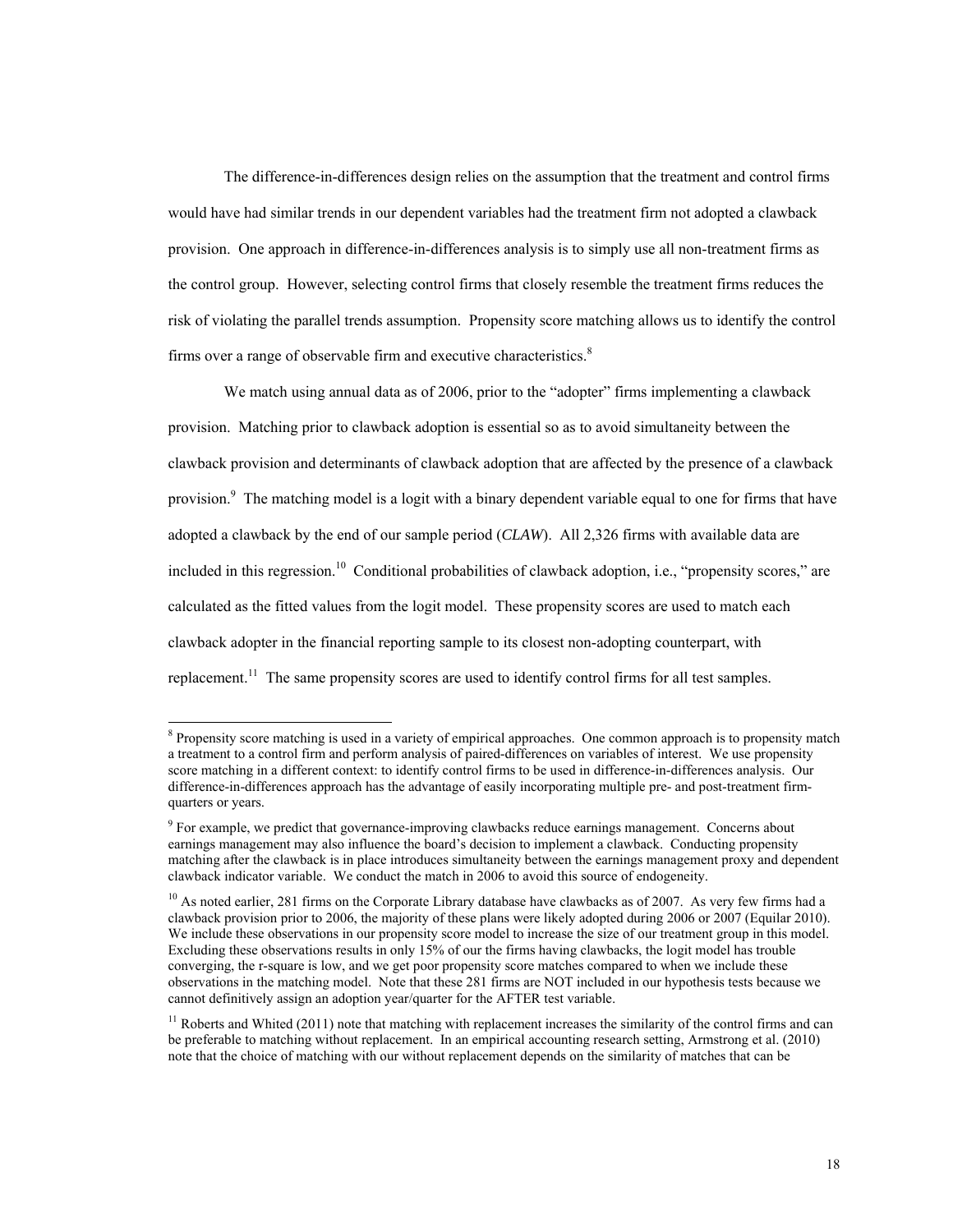Though an in-depth analysis of the determinants of clawback implementation is not the objective of this paper, propensity score matching requires that we identify characteristics that are associated with clawback adoption. We start with several measures of firm condition and performance that have been used in previous compensation-related literature (see Armstrong et al. (2010) and Core et al. (1999), among others): three-year averages of leverage (*AVGLEV*), log of market value of equity (*AVGLNMVE*), marketto-book (*AVGMTB*), return on assets (*AVGROA*), and log of total revenue (*AVGLNREV*). Standard deviation of the previous two years' returns (*SDRET*) is included as a measure of risk. A binary variable for the existence of a restatement in the last two years (*RESTATE\_PRE*) is included as it is logical that restatement-triggered clawback provisions might be introduced in response to an actual misstatement. We include binary variables for each of the Fama and French 48 industry classification codes in order to capture industry differences.

If boards tend to adopt clawbacks for governance-improving purposes and CEOs tend to resist clawback adoption, the probability of implementation is likely decreasing with the CEO's ability to influence the board members. Indeed, current working papers by Brown et al. (2011) and Addy et al. (2011) find evidence consistent with clawback implementation decreasing with CEO entrenchment. Bebchuk et al. (2010) find that the ratio of the CEO's compensation to the aggregate compensation of the top-five executive team (*PAYSLICE*) is an effective proxy for the CEO's ability to influence compensation and firm outcomes. We include this measure as well as the log of CEO tenure (*LNTENURE*) and the CEO's ownership percentage of the firm (*OWNPERC*) as proxies for the CEO's ability to resist an unwanted clawback provision.

For completeness, we include pre-treatment values of several of the dependent variables examined in our hypothesis testing. *AVGBEAT* and *AVGDISP* are the two-year averages of *BEAT* and *DISP,* as

obtained without replacement. Approximately 20% of the control firms are repeated in our samples. Our primary results using a matched sample without replacement are similar, although our sensitivity analysis to pre-treatment parallel trends indicates, as one would expect, that the "with replacement" samples more closely resemble the treatment samples. Clustering standard errors by firm in tests of H1 through H4 mitigates the bias introduced by repeated control firms.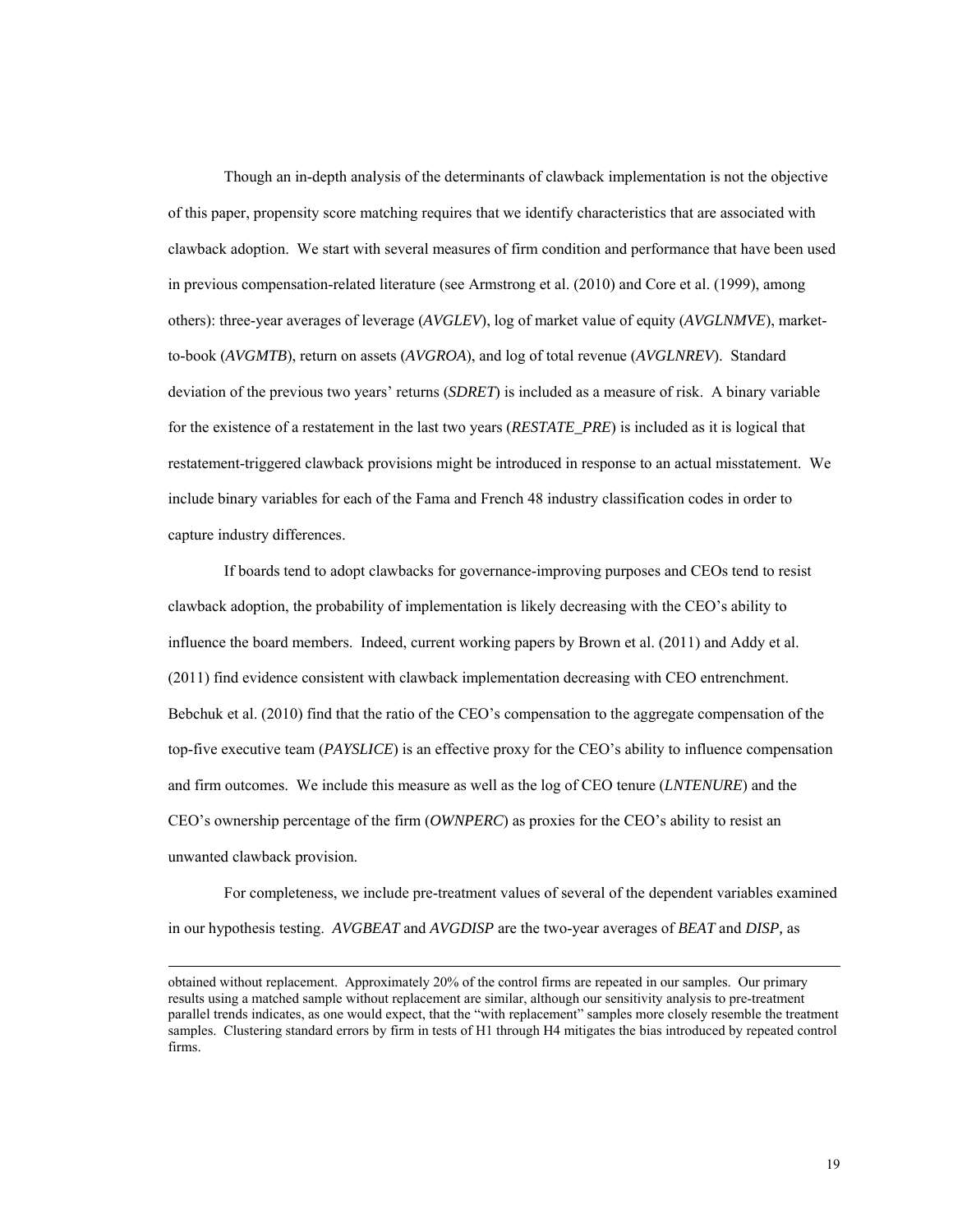previously defined. *AVGERC* is the two-year average ERC coefficient from quarterly regressions of threeday abnormal returns (*CAR*) on unexpected earnings (*UE*). *TOTALCOMP* is the CEO's total compensation as of 2006. We also include two-year average of bid-ask spread, *AVGSPREAD*, as an additional measure of uncertainty and belief dispersion between market participants.

 A total of 2,326 firms have the requisite accounting and returns data described above. Of these, 59% (45%) have information on CEO turnover (CEO pay and ownership). To prevent significant loss of data, we create binary variables for firms with non-missing CEO data (*HAVETURNOVER*, *HAVEPAY*, and *HAVEOWN*) and set the missing data for the remaining observations equal to zero.<sup>12</sup> We follow the same process to identify the roughly 10% of observations that are missing information on average *DISP*, *BEAT*, and *ERC* (*HAVEDISP*, *HAVEBEAT*, and *HAVEERC*). The complete model is as follows:  $CLAW = \alpha + \beta_1 AVGLEV + \beta_2 AVGLNMVE + \beta_3 AVGMTB + \beta_4 AVGROA + \beta_5 AVGLNREV +$ β*6LNTENURE +* β*7HAVETENURE +* β*8PAYSLICE +* β*9HAVEPAY +*β*10OWNPERC +* β*11HAVEOWN +*  β*12SDRET +* β*13RESTATE +* β*14TURNOVER +* β*15HAVETURNOVER +* β*16AVGSPREAD +* β*17AVGDISP +* β*18HAVEDISP +* β*19AVGBEAT +* β*20HAVEBEAT +* β*21AVGERC +* β*22HAVEERC +* β*23TOTALCOMP +* 

 $\Sigma \beta_k FFIND48 + \varepsilon$  **(1) (1)** 

 $\overline{a}$ 

All variables are as discussed above and are defined in Appendix 1. We make no predictions about the coefficient signs as evaluating clawback determinants is beyond the scope of this paper. Results are tabulated in Table 2. The pseudo and rescaled R-Squared statistics are 0.229 and 0.339, respectively, which is on par with the propensity model fit in other compensation studies (e.g., Armstrong et al. (2010) have a pseudo R-Squared of 0.273). The likelihood of clawback adoption is increasing with leverage, market value of equity, and revenue. The findings for the proxies relating to CEO power are mixed. The likelihood of clawback adoption is decreasing with tenure, which would be consistent with a more entrenched manager resisting a governance-improving clawback. However, the probability of clawback

<sup>&</sup>lt;sup>12</sup> An alternate approach is to set missing data to the sample averages and then include HAVETURNOVER, HAVEPAY, HAVEOWN, and the other HAVE binary variables along with interactions between each binary and the main variable. Results using this alternate approach are essentially unchanged.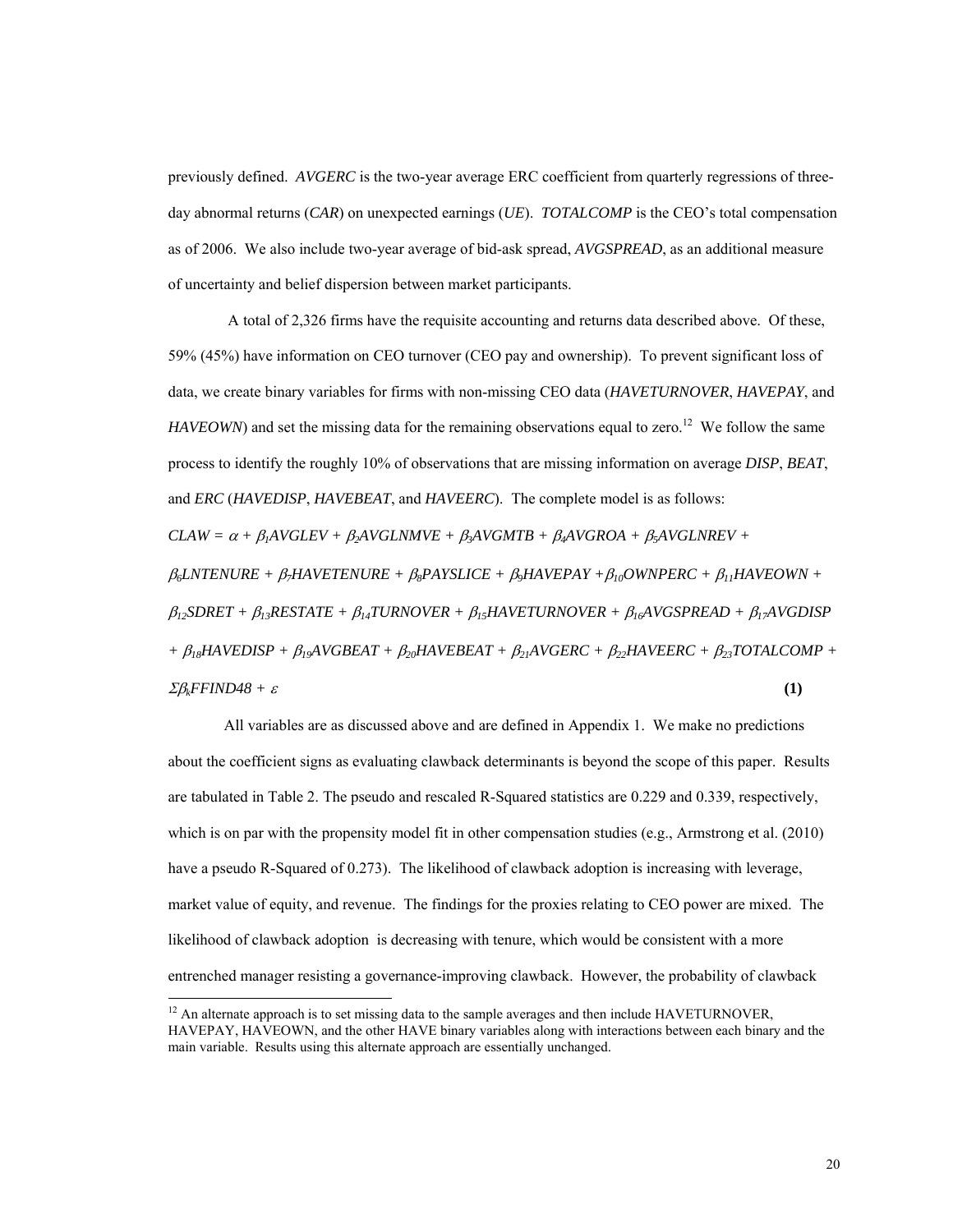adoption is increasing with CEO pay slice. The probability of clawback adoption is significantly decreasing with average ERC. Coefficients on *AVGBEAT, AVGDISP,* and *TOTALCOMP* are insignificantly different from zero.

The data requirements differ substantially between tests, so we create three separate samples for analyzing quarterly financial statement data (used to assess *BEAT, ERC,* and *DISP*), annual financial statement data (used to assess *UAF*), and annual compensation data (for all compensation analysis). Clawback adopters must have at least one valid observation before and after their clawback adoption year so as to enable effective pre/post-adoption analysis. For consistency, we require that the non-adopting firms have at least one valid observation in or before 2007 and one observation in or after 2009. Table 1 details our sample refinement. Of the 2,326 firms used in the propensity score matching, 408 firms lack the requisite Compustat, CRSP and IBES data to complete the quarterly financial reporting tests described below. 280 of the remaining 1,918 firms adopt a clawback during our sample period. Thus, our quarterly financial reporting tests will assess these 280 adopter firms in comparison to a propensity-matched sample of 280 control firms that do not have a clawback through the sample period. The 263 firms with clawbacks already in place in 2007 are excluded from the hypothesis testing analysis.

Turning to the annual financial reporting sample, from the base 2,326 firms in the propensity model we eliminate 396 firms for which insufficient Compustat, CRSP, and IBES data are available. We are left with 258 clawback firms and an available pool of 1,422 control firms. In the compensation analysis sample, we eliminate 957 firms from the base 2,326 firms in the propensity model that do not have requisite Execucomp, Compustat and CRSP data for the tests described below (the primary limiting factor is Execucomp). The final sample for the compensation tests consists of 1,369 firms, of which 228 adopt a clawback during the sample period.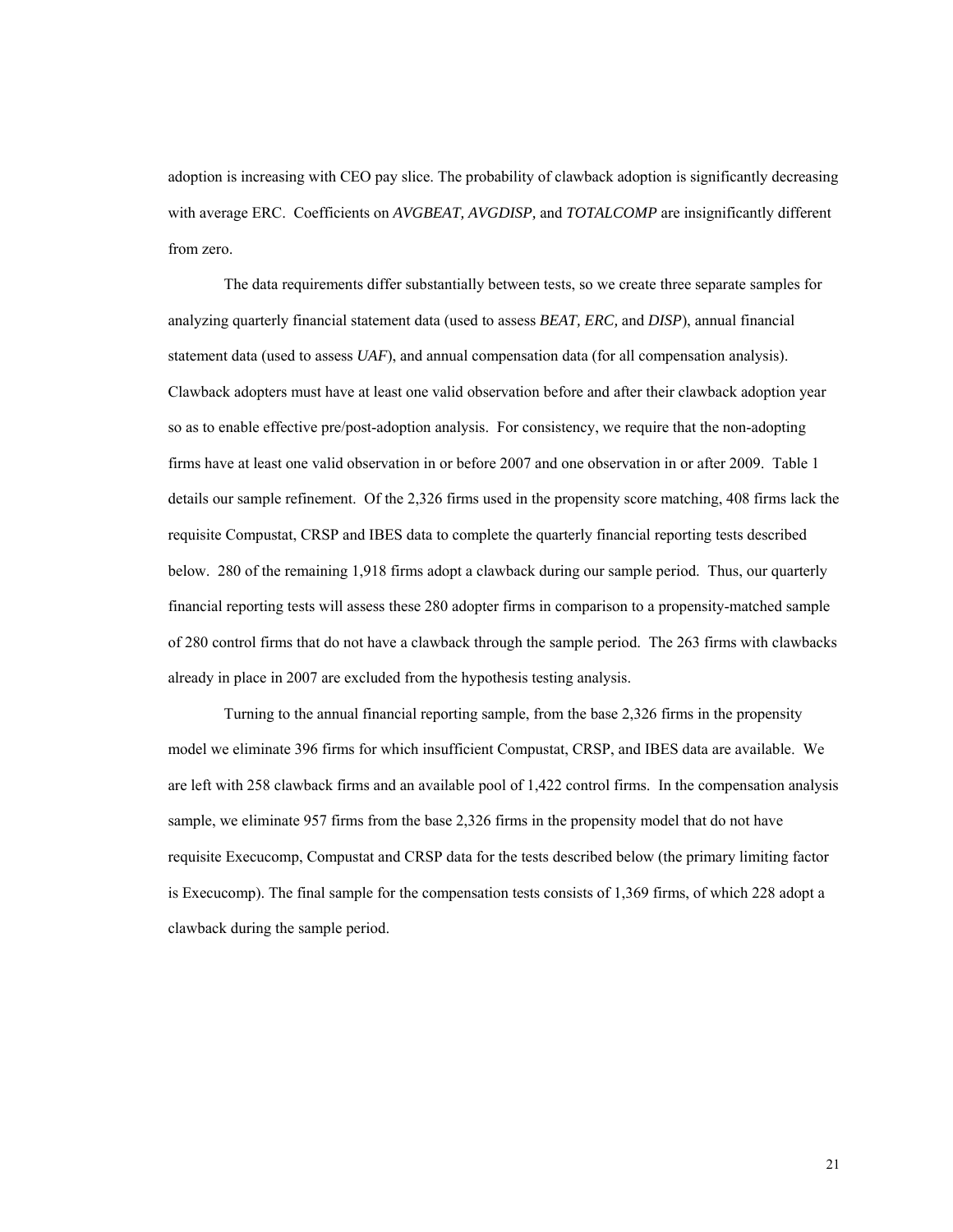The difference-in-differences analysis requires that we use a binary variable, *AFTER*, to identify periods after clawback adoption in which we expect the effect of the clawback provision exist.<sup>13</sup> We assume that the "after" date for all tests starts with the fiscal quarter (for the financial reporting tests) and fiscal year (for the compensation tests) following its announcement in a proxy statement. For instance, a firm's proxy statement for fiscal 2008 will be released during early 2009, so we assume that a newly announced clawback policy is effective and known by the market for 2009 onward. Errors in identifying the pre- versus post-adoption periods erroneously assigns data from one period to the other, which add noise to our sample and biases against identifying changes before/after clawback adoption.

Panel A of Table 3 presents summary information for the 280 firms in the quarterly financial reporting sample along with their matched controls. The average propensity score for both adopters and controls is 0.384. *T*-tests of differences in means indicate that none of the variables used in the propensity score model are significantly different between the matched adopter and control firms. Panel B presents similar information for the annual financial reporting sample; just two of the propensity score variables differ at 10% between the clawback adopters and controls. Panel C presents similar information for the annual compensation sample; several of the propensity score determinants differ between the control and adopter firms at 5%. One of the advantages of propensity score matching is that it does not require that the matched firms are identical across all determinant variables. As such, these differences are not a concern for the validity of the remaining analysis. Finally, Panel D details the distribution of difference in propensity scores between each adopter and its matched control firm. The minimum (maximum) deviation is -0.011 (0.024), indicating that we were able to identify high-quality matches.

Panel A of Table 4 shows that within the quarterly financial reporting sample there are a total of 6,224 and 6,199 firm-quarter observations for the clawback and control samples, respectively. Panels B

 $\overline{a}$ 

<sup>&</sup>lt;sup>13</sup> This *AFTER* variable of the difference-in-differences design is excluded in the models in Chan et al. (2011). Thus, the results in Chan et al. (2011) effectively compare a change in the dependent variable among clawback firms to the average of the dependent variable for the control firms over the sample period. Macroeconomic trends common to both clawback and control firms (such as the decline in restatement frequency observed in our data) are not eliminated if the *AFTER* variable is excluded from the difference-in-differences design.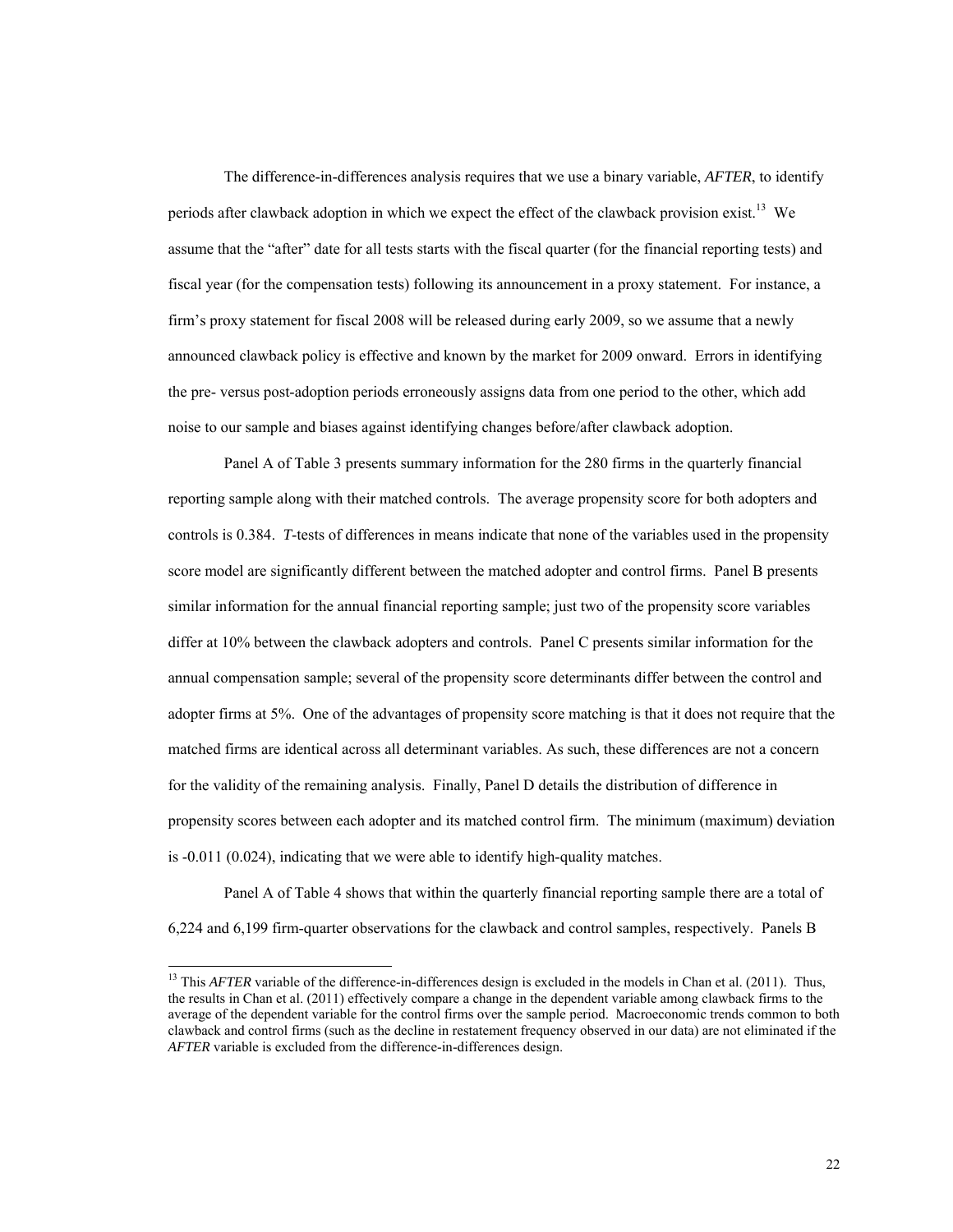and C of Table 4 show that the annual financial reporting and compensation samples are also evenly balanced between control and clawback adopter firm-year observations.

#### **5. Hypotheses Results**

 $\overline{a}$ 

#### *5.1. Hypothesis 1: Financial reporting quality*

As previously described, we use two proxies to capture changes in post-clawback financial reporting quality. We also include an analysis of restatements for comparison with Chan et al. (2011). We employ the same general model for each, but with different control variables and logit versus ordinary least squares specification as appropriate:

*Quality Proxy* = 
$$
\alpha_1 + \beta_1 \text{AFTER} + \beta_2 \text{CLAW} + \beta_3 (\text{CLAW}^* \text{AFTER}) + \Sigma \beta_k \text{CNTRLS} + \Sigma \beta_k (\text{CNTRLS}^* \text{AFTER})
$$
  
+  $\Sigma \beta_k (\text{CNTRLS}^* \text{CLAW}) + \Sigma \beta_k (\text{CNTRLS}^* \text{CLAW}^* \text{AFTER}) + \Sigma \beta_k (\text{QTR or YEAR}) + \varepsilon$  (2)

*AFTER* is a binary variable equal to one for the period following clawback adoption. For control firms, *AFTER* is equal to one for the same periods as *AFTER* for the matched clawback firm. *CLAW* is a binary variable equal to one for clawback adopter firms. The coefficient of interest,  $\beta_3$  can be interpreted as the difference-in-differences in the dependent variable following clawback adoption between the adopter and control firms.<sup>14</sup> Hypothesis 1 predicts  $\beta_3 \le 0$  for our two proxies.

*CNTRLS* vary depending on the dependent variable. Though not required in a difference-indifferences model, for completeness we include interactions between each control and *AFTER, CLAW,* and *CLAW\*AFTER.* Calendar quarter or year fixed effects, *QTR* or *YEAR,* are an additional control for macroeconomic effects and reduce concerns over cross-sectionally correlated residuals. We cluster standard errors by firm to mitigate bias from repeated control firms and serial correlation. All significance

 $14$  Two of our regressions are based on logit models rather than ordinary least squares (OLS). Ai and Norton (2003) show that interaction coefficients in logit models do not always have the same sign or significance as the cross-partial derivative with respect to the probability of the dependent variable. The authors also present an alternative measure of the magnitude and standard error of interaction effects in nonlinear models. Greene (2010) contends that the Ai and Norton (2003) modified statistics do not provide meaningful interpretations. On the other hand, Kolasinski and Siegel (2011) use statistics literature (e.g., Le 1998) to show that the standard logit interaction coefficient is appropriate for practical research of non-extreme probabilities. Still, we compute the Ai and Norton (2003) interaction effects as a robustness test below.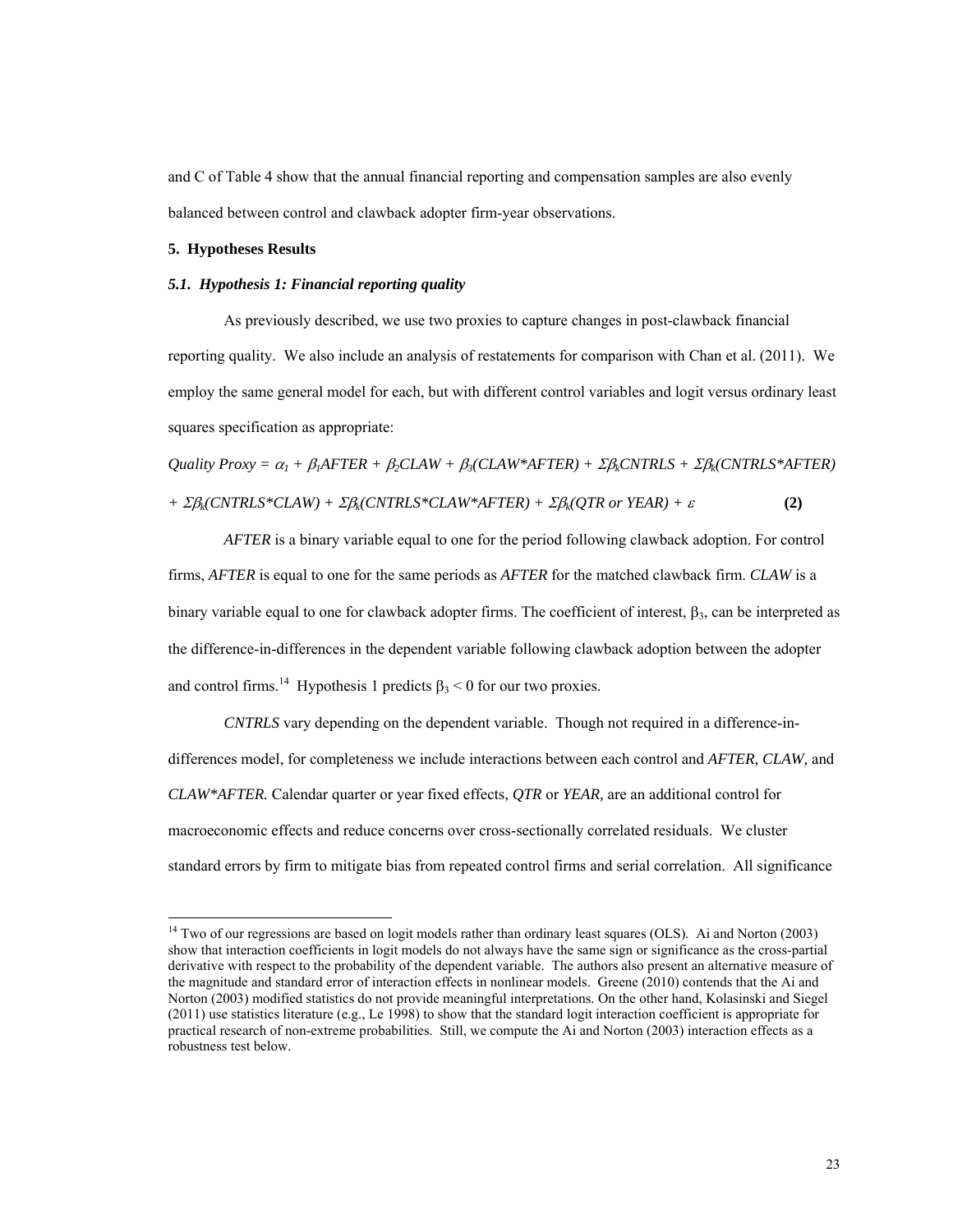levels discussed below are based on one-tailed tests where a directional prediction is provided, or twotailed tests otherwise.

#### *5.1.1. Meet/beat analysis*

l

A binary variable, *BEAT*, is set equal to 1 for firms that have \$0.00 or \$0.01 deviation from analyst EPS consensus forecast each quarter.<sup>15</sup> Of the total 12,423 firm-quarter observations, 11,226 (90%) are within +/- \$0.20 of the analyst forecast. A histogram of the deviations within this range is provided in Figure 1. 3.7% of the observations have a deviation of -\$0.02, 5.6 percent have -\$0.01, 10.9 percent have \$0.00, 11.3 percent have \$0.01, and 9.9 percent have \$0.02. Thus, there is some indication of a discontinuity around \$0.00. Panel A of Table 5 shows that meet/beat frequency declines from 13.6% to 11.5% among control firms between the pre- and post-adoption periods. This coincides with a decrease from 12.6% to 9.2% among the clawback adopters.

Similar to Matsumoto (2002) we use a logit specification of model (2) to evaluate changes in meet/beat frequency around clawback adoption. *CNTRLS* include the log of market value (*SIZE*), marketto-book ( $MTB$ ), an indicator variable for fiscal quarter four ( $Q<sup>4</sup>$ ), and the number of analyst forecasts included in the consensus figure (*NUMEST)*. 16

 We present results in the first column of panel B of Table 5. β1 on *AFTER* is insignificant at conventional levels, which is consistent with no change in the probability of *BEAT* among control firms over the sample period.  $\beta_2$  is insignificantly different from zero, which is consistent with there being no difference in meet-or-beat behavior in the pre-adoption period between clawback and control firms.  $\beta_3$  is significantly negative, as predicted by Hypothesis 1 ( $p = 0.018$ , one-tailed).<sup>17</sup> The (untabulated) marginal

<sup>&</sup>lt;sup>15</sup> The results are robust to scaling deviation from consensus forecast by price and defining *BEAT* as the scaled forecast error between 0 and 0.001.

 $^{16}$  It is possible that BEAT is also a function of forecast dispersion. However, our prediction is that both BEAT and dispersion are influenced by clawback implementation. Including dispersion as a control variable could, therefore, have the effect of "throwing out the baby with the bathwater."

 $17$  We compute the Ai and Norton (2003) interaction effects as a robustness test: the marginal effects are negative across the range of probabilities, with z-statistics from -0.998 to -2.701.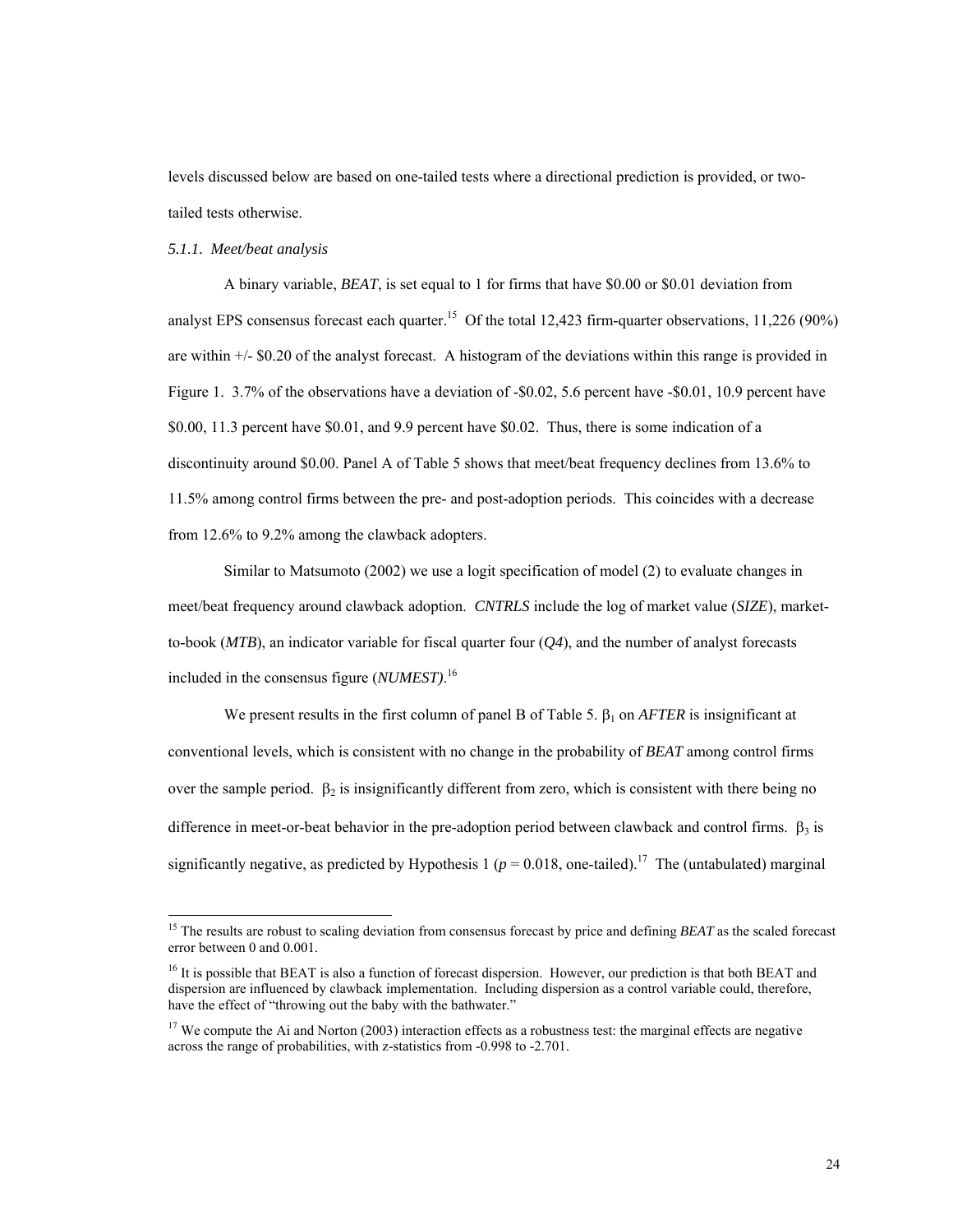effect of  $\beta_3$  evaluated at regressor means indicates that there is a 12.8 point reduction in the probability of meet/beat for clawback adopters relative to control firms. The coefficients on the control variables are omitted for brevity. Untabulated results indicate a negative relation between *SIZE* and *BEAT* ( $p = 0.01$ , two-tailed), positive relation for *MTB* ( $p < 0.000$ , two-tailed), positive relation for *NUMEST* ( $p < 0.000$ , two-tailed), and an insignificant relation for  $FQ4$  ( $p = 0.905$ , two-tailed).

### *5.1.2. Unexplained audit fees analysis*

Relative to the broader population, panel A of Table 5 shows that both the control and clawback firms have positive unexplained audit fees (*UAF*) in both the pre and post periods. *UAF* for control firms increases from 0.061 to 0.084 during the sample period, while *UAF* for clawback adopters decreases from 0.103 to 0.062. We evaluate the significance of these changes using an ordinary least squares specification of model (2). Additional control variables are unnecessary as the dependent variable is the residual from a first-stage model of audit fees on known covariates. As shown in the second column of panel B of Table 5, the significantly negative coefficient on  $\beta_3$  is consistent with the prediction that there is a significant decline in *UAF* for clawback adopters relative to control firms.

### *5.1.3. Restatements analysis*

As discussed earlier, we do not consider restatements to be a suitable proxy for financial reporting quality in this setting. We provide results to allow for comparisons between our paper and Chan et al. (2011). Panel A of Table 5 shows that there is an approximately 65% decrease in the prevalence of restated financial statements for both clawback adopters and control firms between the pre and post periods. As discussed in section 3.1, this decrease is likely due to the fact that restatements take several years to occur and our *AFTER* period includes predominantly 2009 and 2010 data. *CNTRLS* in our logit model include *MTB*, *SIZE*, an indicator for negative income (*LOSS*), the square roots of the firm's number of business and geographic segments (*BUSSEG\_SR* and *GEOSEG\_SR*), leverage (*LEV*), return on assets (*ROA*), a binary variable for having one of the four largest auditors (*BIG4*), and indicator variable for anything other than an unqualified audit opinion (*AUD\_OPIN*), an indicator variables if there was a stock or debt issuance during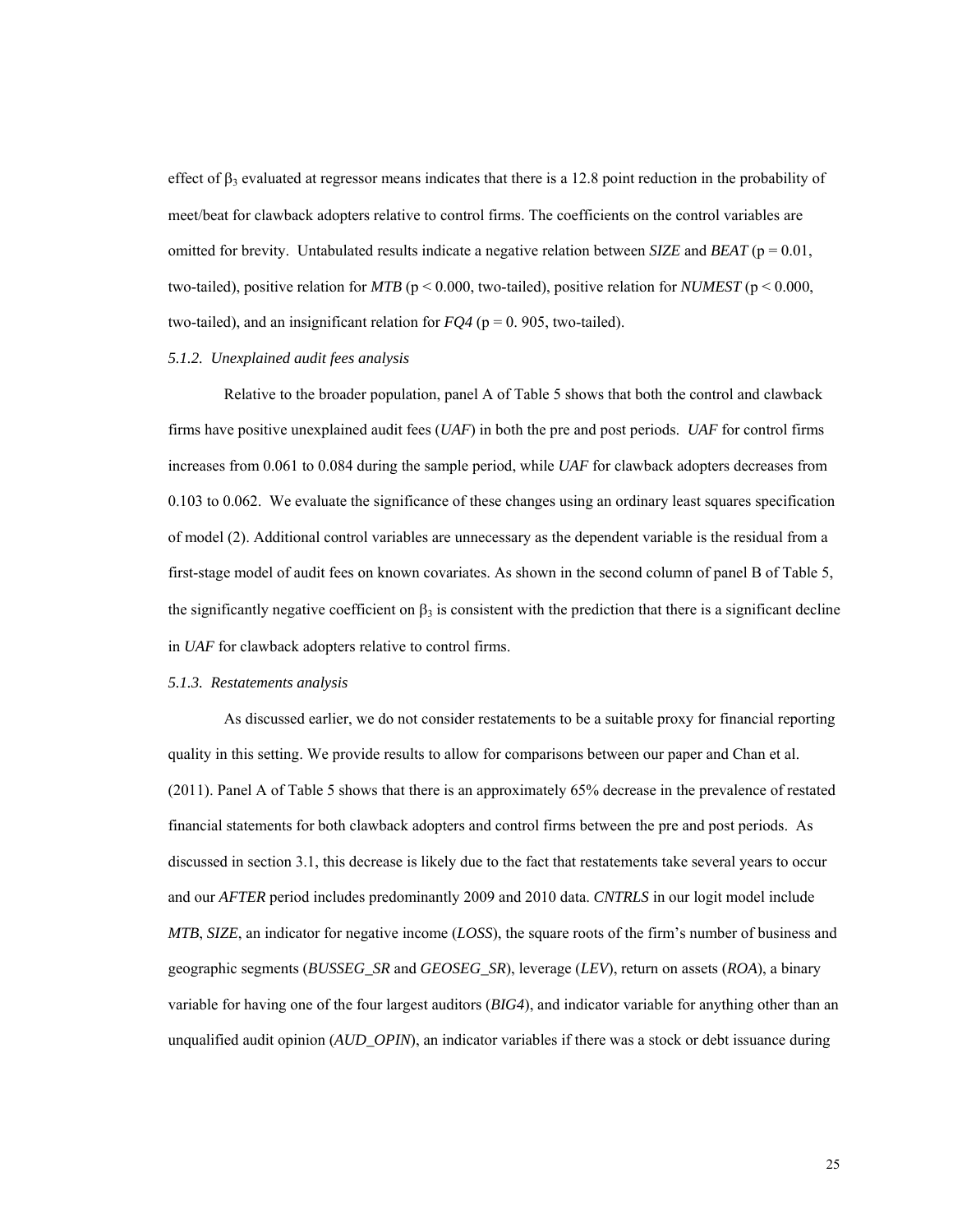the year (*SEO* and *ISSUANCE*), and an indicator variable for the existence of a restatement in the trailing two years *(RESTATE\_PRE*). See Appendix 1 for further detail on the sources and specifications of the control variables.

Results are presented in the third column of panel B of Table 5. The  $\beta_3$  coefficient on *CLAW\*AFTER* is negative and highly significant.<sup>18</sup> Evaluated at the means, the  $\beta_3$  coefficient indicates that there is a 16.1 point reduction in the probability of restatement among the clawback adopters relative to the control firms between the pre and post periods. Note also that despite observing a sizable reduction in restatement frequency based on the summary statistics in Panel A, the regression  $β_1$  coefficient is significantly positive. This result is primarily due to the inclusion of year fixed effects. Untabulated control variables indicate that the likelihood of restatement is significantly increasing with  $MTB$  ( $p =$ 0.016), *LEV* ( $p = 0.088$ ), and *RESTATE PRE* ( $p = 0.003$ ), and that restatements are decreasing with *SIZE*  $(p = 0.002)$ .

#### *5.2. Hypothesis 2: Perceived financial reporting quality*

#### *5.2.1. Earnings Response Coefficient*

l

Our ERC analysis is based on the following difference-in-differences regression:  $CAR = \alpha_1 + \alpha_2$ AFTER +  $\alpha_3$ CLAW +  $\alpha_4$ (CLAW\*AFTER) +  $\beta_1$ UE +  $\beta_2$ (AFTER\*UE) +  $\beta_3$ (CLAW\*UE) + β*4(CLAW\*AFTER\*UE) +* Σβ*kCNTRLS +* Σβ*k(CNTRLS\*UE) +* Σβ*k(CNTRLS\*AFTER) +*  Σβ*k(CNTRLS\*CLAW) +* Σβ*k(CNTRLS\*CLAW\*AFTER) +* Σβ*k(CNTRLS\*AFTER\*UE) +*   $\Sigma \beta_k(CNTRLS^*CLAW^*UE) + \Sigma \beta_k(CNTRLS^*CLAW^*AFTER^*UE) + \Sigma \beta_kQTR + \varepsilon$  (3) *CAR* is the three-day market-adjusted return around the quarterly earnings announcement. *UE* is the deviation from analyst consensus forecast scaled by end-of-quarter price. Forecasts greater than 90 days old are eliminated. H2 predicts that ERCs among clawback-adopters increase relative to control firms; i.e.,  $β<sub>4</sub> > 0$ .

<sup>&</sup>lt;sup>18</sup> Ai and Norton (2003) marginal effects for *CLAW\*AFTER* are negative across the range of probabilities, with zstatistics from -0.414 to -7.581.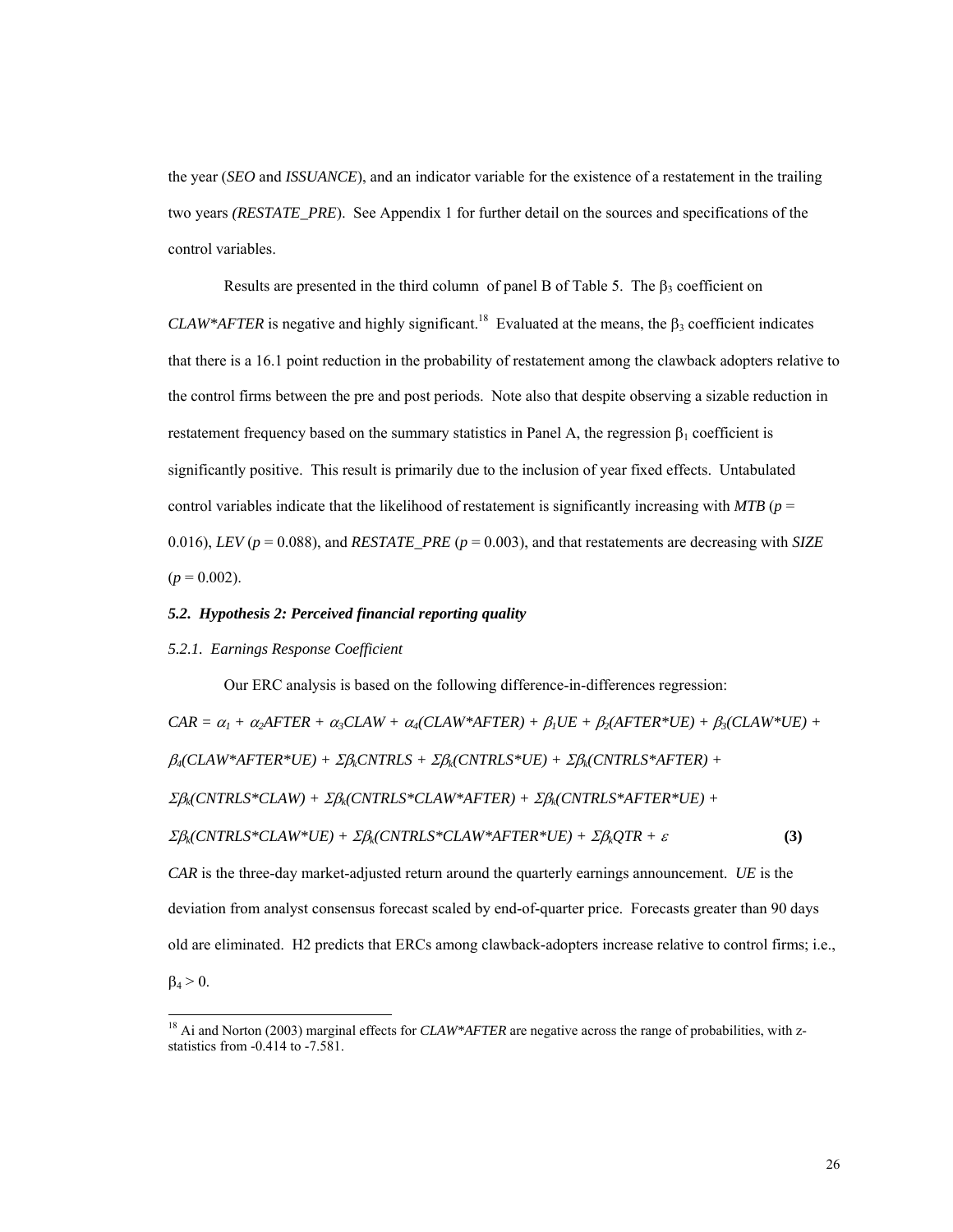*CNTRLS* follow Wilson (2008) and are intended to control for the determinants of ERC magnitude that are unrelated to investors' perceptions of financial statement precision. The controls we include are *PREDICT* for earnings predictability, *PERSIST* for earnings persistence, *MTB* for growth, *BETA* as a measure of risk, *LOSS* an indicator variable for loss quarters, *SIZE, Q4* an indicator variable for fourth fiscal quarter, and *NONLINEAR* for nonlinearity in the returns earning relation. Each variable is interacted with UE to control for its effect on the ERC. We also include calendar quarter fixed effects, and cluster standard errors by firm.

Panel B of Table 6 reports the main regression coefficients of interest.  $\beta_1$  is 5.894 and highly significant ( $p < 0.000$ ).<sup>19</sup> β<sub>2</sub> is negative and insignificant ( $p = 0.49$ , two-tailed), which is consistent with no change in ERCs among the control firms over the sample period.  $\beta_3$  is negative but insignificant ( $p = 0.18$ ), indicating that clawback adopters have the same average ERCs as the control firms prior to adoption.  $\beta_4$ , the difference-in-differences coefficient, is  $6.381$  and significant ( $p = 0.023$ ). Untabulated results show that the signs on the control variables interacted with *UE* are largely of the expected signs. Few of the controls interacted with *CLAW* or *AFTER* are significant at 10 percent.

Panel C reports the aggregate ERC for the treatment and matched firms pre and post clawback adoption. Strictly speaking, the ERC for the matched firms in the pre-period is for Q1 of 2005 as quarterly fixed effects are included in the model. Control firms experience a statistically insignificant decrease in ERC from 5.89 to 4.52 over the sample period, while adopter firms experience an increase from 4.23 to

 $\overline{a}$ 

<sup>&</sup>lt;sup>19</sup> Kothari (2001) notes that, assuming earnings follow a random walk and a discount rate of 10%, the expected magnitude of annual ERCs is roughly 11 (calculated as  $1 + 1/r$ ). Kothari also notes that observed ERCs range from  $1 -$ 3. It is important to recognize that Kothari is specifically referring to annual ERCs using annual earnings surprises and discount rates. One must annualize quarterly unexpected earnings in order to calculate the expected magnitude of quarterly ERCs. Using Kothari's assumptions, the expected quarterly ERC is  $(1 + (1*4)/.10) = 41$ . Alternatively, our observed ERC of 5.90 annualizes to 1.48, which is consistent with prior studies of annual ERCs. Using an identical model to our own, Wilson (2008) calculates quarterly ERCs of  $5 - 8$  among restating firms, which likely have lower ERCs than the general population. Thus, our ERCs of up to 9.24 are not unreasonable.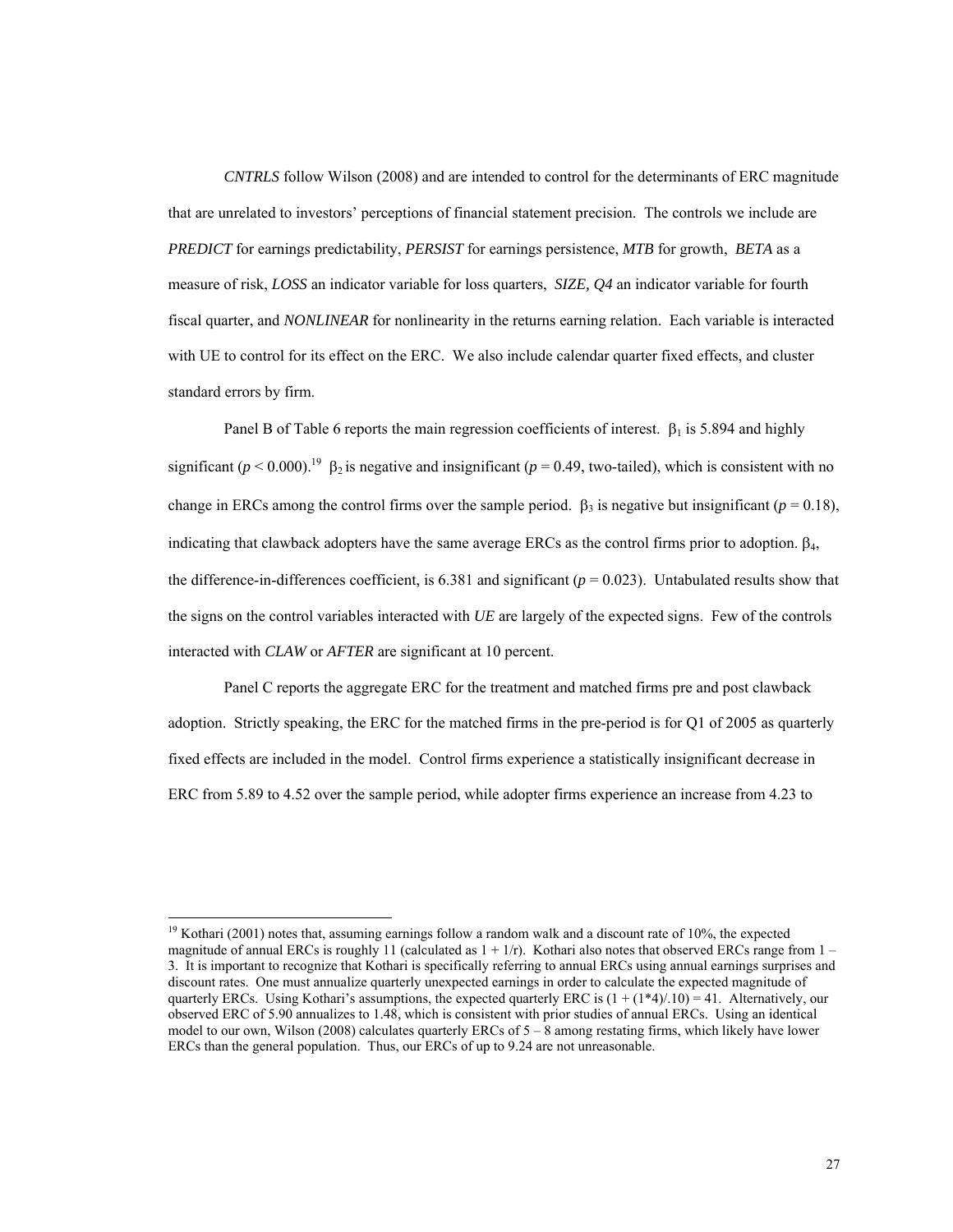9.24. In sum, the evidence is consistent with investors perceiving financial statements as being higher quality following clawback adoption, as predicted by Hypothesis  $2^{20}$ 

*5.2.2. Analyst Forecast Dispersion* 

We use the following OLS regression to test for differences in analyst forecast dispersion following clawback adoption:

$$
DISP = \alpha_I + \beta_I AFTER + \beta_2 CLAW + \beta_3 (CLAW*AFTER) + \Sigma \beta_k CNTRLS + \Sigma \beta_k (CNTRLS*AFTER) + \Sigma \beta_k (CNTRLS*CLAW) + \Sigma \beta_k (CNTRLS*CLAW*AFTER) + \Sigma \beta_k QTR + \varepsilon
$$
\n(4)

*DISP* is the standard deviation of analyst forecasts. Firms must have at least two analysts in order to calculate *DISP.* For consistency, we use the same controls as in the ERC model except that *NONLINEAR* is now irrelevant and we add an additional control for the number of analyst forecasts included in the quarterly consensus (*NUMEST*). We cluster standard errors by firm. Quarterly fixed effects should adequately remove cross-sectional correlation. H3 predicts that  $\beta_3 < 0$ .

The results of model (4) are presented in Panel B of Table 6. The intercept,  $\alpha_1$ , is 0.005 and highly significant. β<sub>2</sub> is insignificant, consistent with no difference in *DISP* between clawback adopters and control firms in the pre-period.  $\beta_1$  is significantly positive (p = 0.033), which is consistent with the non-clawback firms experiencing an increase in *DISP* over the sample period. As predicted,  $\beta_3$  is significantly negative ( $p = 0.025$ , one-tailed), consistent with the clawback firms experiencing a relative decrease in *DISP* as compared to the non-adopters. Consistent with H2, results indicate that analysts' perceptions of financial reporting quality improve after clawback adoption.

### *5.3. Hypothesis 3: Pay for performance analysis*

 $\overline{a}$ 

 $20$  There is a concern that the increase in ERCs is partially attributable to the decline in meet/beat behavior. There is some evidence that just missing an analyst target has an asymmetrically negative reaction than the positive reaction to just beating a target (Skinner and Sloan 2002). As such, larger ERCs after clawback adoption could be driven by a higher frequency of near-misses due to a reduction in meet/beat behavior. Untabulated analysis confirms that our results are robust to excluding firms with negative earnings surprises up to two cents.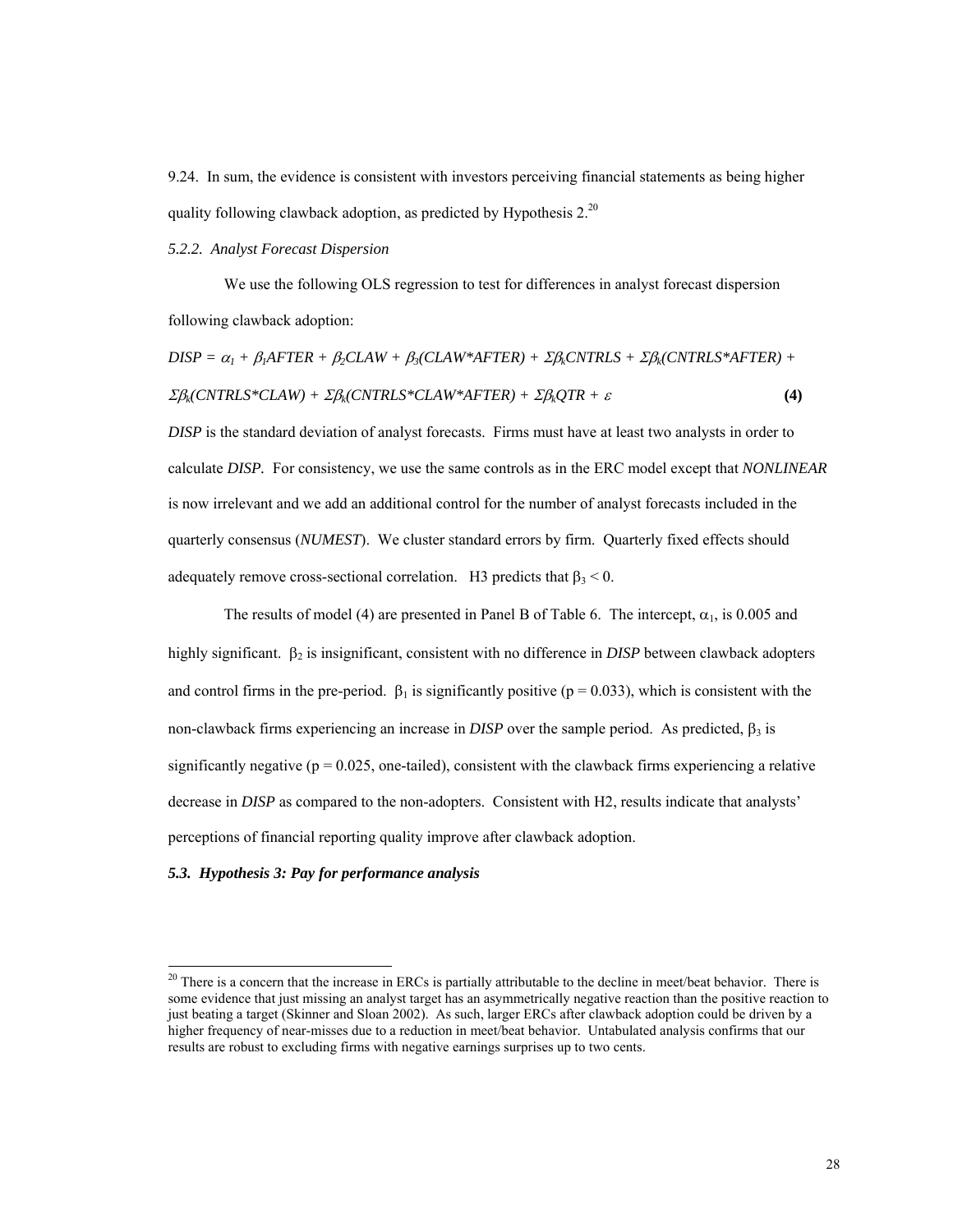H3 predicts that the sensitivity of CEO compensation to accounting performance increases following clawback adoption. Similar to Core (2002), we implement our pay-for-performance analysis using the following regression.

 $\Delta log(CASHPAY) = \alpha_1 + \alpha_2 AFTER + \alpha_3 CLAW + \alpha_4 (CLAW^*AFFTER) + \beta_1 \Delta ROA^+ + \beta_2(\Delta ROA^**CLAW) +$  $\beta_3$ ( $\triangle ROA^+$ \* $\triangle AFTER)$  +  $\beta_4$ ( $\triangle ROA^+$ \* $CLAW^*AFTER)$  +  $\beta_5\triangle ROA^+$  +  $\beta_6$ ( $\triangle ROA^*$ \* $CLAW)$  +  $\beta_7$ ( $\triangle ROA^*AFTER)$ *+* β*8(*Δ*ROA- \*CLAW\*AFTER) +* Σβ*kCNTRLS +* Σβ*k(CNTRLS\*AFTER) +* Σβ*k(CNTRLS\*CLAW) +*   $\Sigma \beta_k$ (CNTRLS\*CLAW\*AFTER) +  $\Sigma \beta_k$ YEAR +  $\varepsilon$  **(5) (5)** 

<sup>Δ</sup>*log(CASHPAY)* is the year-over-year change in the log of total salary and bonus. Δ*ROA+* is the change in ROA for changes greater than or equal to zero, zero otherwise. Similarly, Δ*ROA-* is for negative changes in ROA. *CNTRLS* include annual abnormal return (*RET*) and a binary variable for recent CEO turnover (*TURNOVER*). Standard errors are clustered by firm. We expect both  $β_1$  and  $β_5$  to be significantly positive if cash compensation is, on average, sensitive to changes in ROA. H3 predicts that  $\beta_4$ and  $\beta_8 > 0$ . However, given that recent studies have found the sensitivity of compensation to be lower to negative performance than positive (Garvey and Milbourn 2006), we expect any changes in sensitivity to be more concentrated in the positive performance variables.

Results of estimating model (5) are presented in Table 7. As expected, both  $\beta_1$  and  $\beta_5$  are significantly greater than zero. In accordance with H3,  $\beta_4$  is significantly positive, which indicates that pay-for-performance sensitivity to good news increases for clawback adopters relative to control firms over the sample.  $\beta_8$  is insignificantly different from zero, indicating that there is not a similar effect relating to negative changes in performance.

#### *5.4. Hypothesis 4: Compensation composition changes*

Hypothesis 4a predicts that total compensation increases following clawback adoption, Hypothesis 4b predicts that base compensation increases, and Hypothesis 4c predicts that incentive compensation increases. As defined in Section 3.4, the variable we examine in relation to Hypothesis 4a is log of total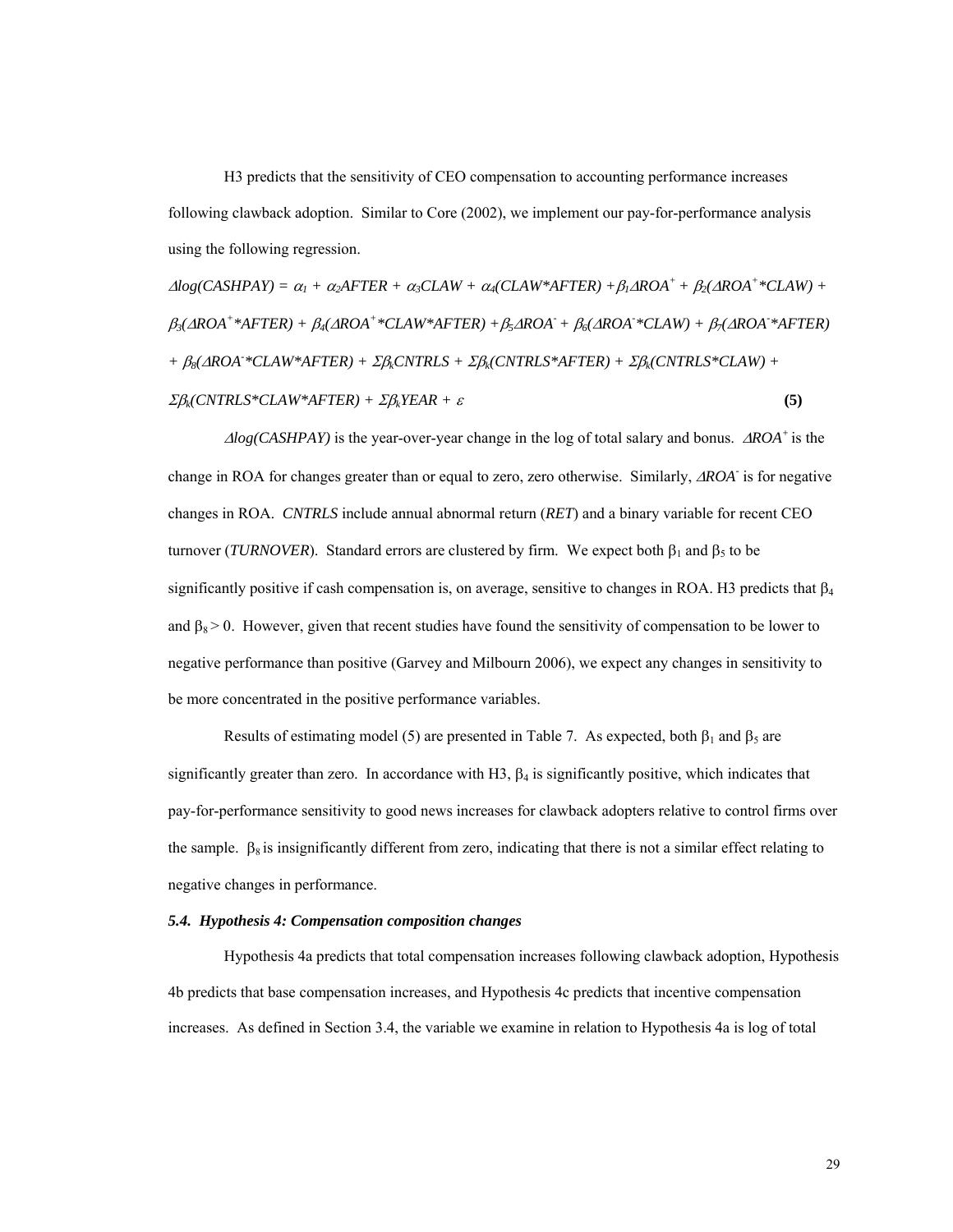compensation (*TOTALCOMP*), the variable we examine in relation to Hypothesis 4b is log of salary (*SALARY*), and the variables we examine in relation to Hypothesis 4c are log of bonus (*BONUS*) and log of stock option grants (*GRANTS*). For completeness, we also examine the log of all other compensation  $(OTHERCOMP)$ , which is defined as total compensation less salary, bonus, and option grants.<sup>21</sup> We assess each before and after clawback adoption relative to control firms using the following difference-indifference regression:

 $COMP = \alpha_1 + \beta_1 AFTER + \beta_2 CLAW + \beta_3 (CLAW*AFTER) + \Sigma \beta_k CNTRLS + \Sigma \beta_k (CNTRLS*AFTER) +$  $\Sigma \beta_k(CNTRLS*CLAW) + \Sigma \beta_k(CNTRLS*CLAW*AFTER) + \Sigma \beta_kYEAR + \varepsilon$  (6)

*COMP* is one of the five compensation variables discussed above. *YEAR* are yearly fixed effects. *CNTRLS* are the three-year averages of leverage (*AVGLEV*), log of market value of equity (*AVGLNMVE*), market-to-book (*AVGMTB*), return on assets (*AVGROA*), and log of total revenue (*AVGLNREV*). See Appendix 1 for further discussion of the variable sources and specifications. We also include an indicator variable, TURNOVER, that is equal to one if the CEO position has changed within two years. We once again cluster standard errors by firm. H4a – H4c predict  $\beta_3 > 0$ .

Prior literature has found a wide array of variables to be correlated with compensation, including measures of governance and operational risk (see Bushman and Smith (2001) and Armstrong et al. (2010) for reviews). We opt for a parsimonious model for several reasons. First, the difference-in-differences design controls for any time-invariant compensation determinants. The difference-in-differences design also eliminates the effects of governance or risk trends that are common to both clawback and control firms. Second, the propensity score model includes several measures of risk and governance and, therefore, reduces the risk that temporal trends in governance or risk variables that are correlated with both clawback implementation and compensation are driving our results. Finally, including any variables that are influenced by clawback implementation would introduce simultaneity bias to our equation. For example,

l

 $21$  Per Execucomp, this portion of compensation includes the value of restricted stock grants, long-term incentive payouts, retirement contribution, and all other compensation.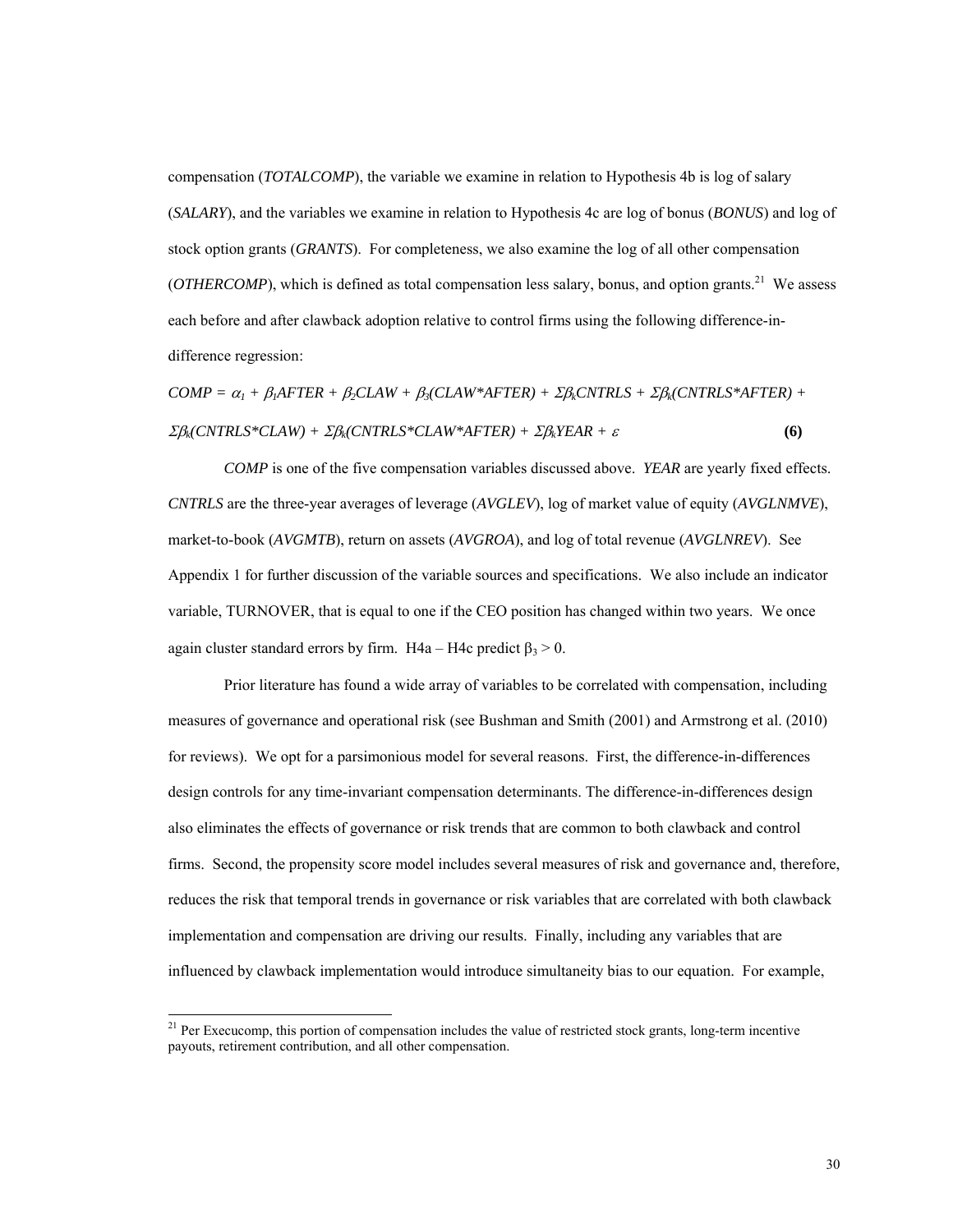including *PAYSLICE* from the propensity score model in the compensation regression is problematic as we predict that clawback implementation will result in higher CEO compensation

Results are presented in panel B of Table 8. As predicted by H4a, the significantly positive coefficient on  $\beta_3$  for *TOTALCOMP* (column 1) is consistent with an increase in total compensation for clawback adopters relative to control firms over the sample period. The significantly positive coefficient on β3 for *SALARY* (column 2) indicates an increase in base pay for clawback adopters relative to control firms, which is consistent with H4b. The results provide little support for H4c: there is an insignificant change in *BONUS* or *GRANTS* among clawback adopters (see  $\beta_3$  in columns 3 and 4). Though we make no specific prediction about changes in *OTHERCOMP*, there is no significant increase in this compensation component over the sample (column 5). In sum, the results indicate that there is an increase in total compensation for clawback adopters relative to controls, and that this increase is largely driven by higher base salary as opposed to incentive compensation.<sup>22</sup>

#### *5.5. Robustness test: pre-clawback parallel trends analysis*

 $\overline{a}$ 

Following Bertrand and Mullainathan (2003) and the advice of Roberts and Whited (2011), we repeat the difference-in-differences analysis in the pre-clawback years to ensure that the clawback and control firms had similar trends in the dependent variables prior to clawback implementation. The original difference-in-differences analysis includes years 2005 – 2010 with "after" periods starting as of 2009 or 2010, depending on the clawback implementation date. We repeat the analysis limiting the data for 2005 – 2007 (prior to any clawback adoption) and with "after" periods starting in 2006 or 2007 (defined as the original "after" date minus three years). The difference-in-differences variables should be insignificantly different than zero if the treatment and control firms have similar trends in the dependent variables prior to clawback adoption. Untabulated results confirm that this is the case in all cases, giving us further confidence in the validity of our parallel trends assumption.

 $22$  A concern is that these compensation changes are exogenous to clawback adoption and are actually responsible for the results observed in H1 through H3. Section 5.7 discusses robustness tests that include compensation as an additional regressor in the models testing the first three hypotheses.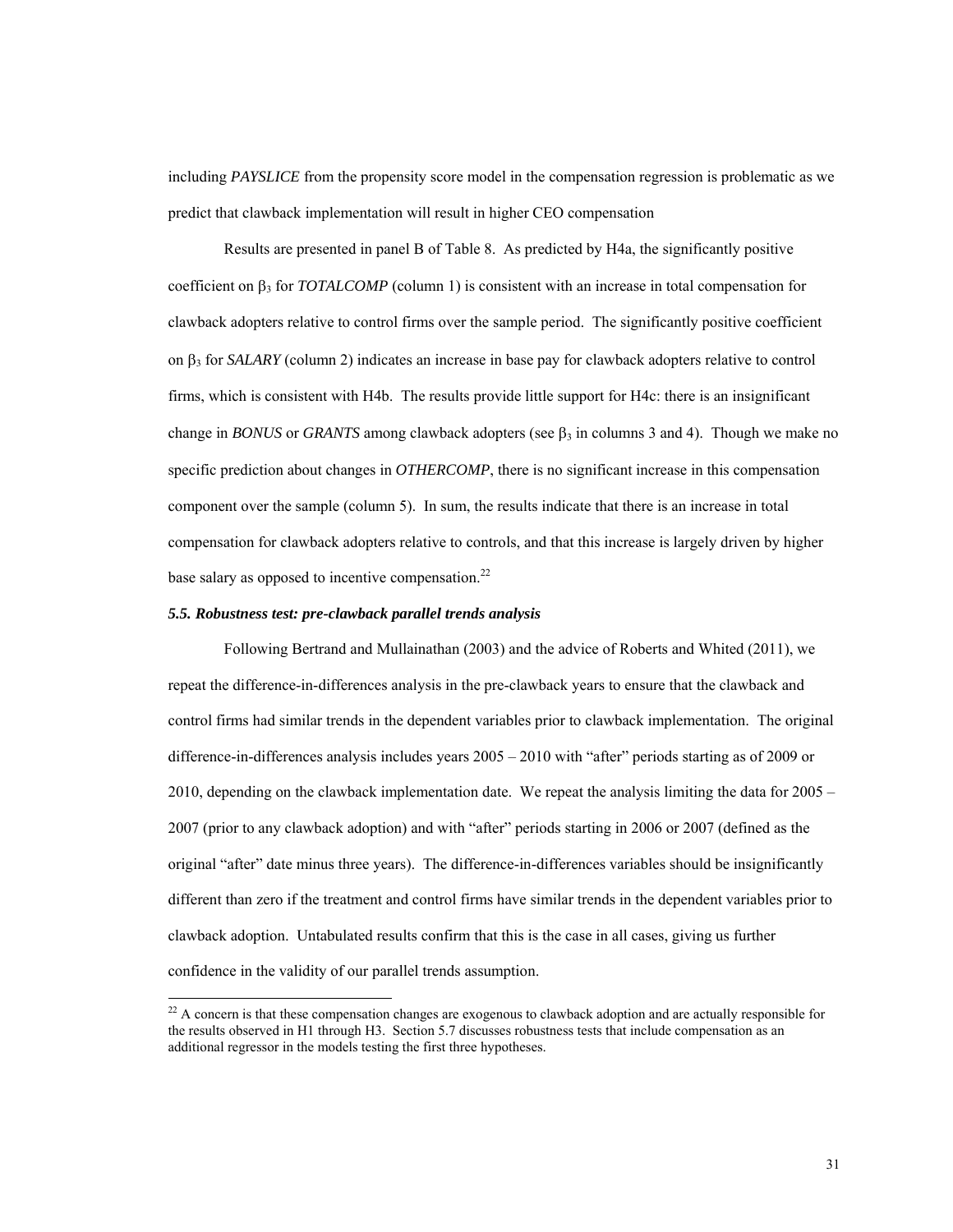#### *5.6. Robustness test: correlated governance changes*

 It is possible that our difference-in-differences and propensity score matching techniques have not adequately controlled for clawback provisions being adopted as part of a suite of governance changes, the collection of which are responsible for the observed changes in dependent variables. We reduce this concern by examining whether clawback firms experienced changes in other observable governance characteristics over the sample period. Specifically, we estimate the following difference-in-differences model for all sample firms with available governance data:

 $GOV = \beta_0 + \beta_1 A FTER + \beta_2 CLAW + \beta_3 (CLAW^* A FTER) + \varepsilon$  (7)

 *GOV* is one of 19 governance characteristics we examine. The models are logit regressions for binary *GOV* variables and ordinary least squares otherwise. Heteroskedasticity-robust standard errors are clustered by firm..  $\beta_3 = 0$  is consistent with no difference in *GOV* changes between control and treatment firms over the sample period. We obtain data on 19 governance provisions for all available firm-years from Risk Metrics for 2005 – 2010; see Appendix 1 for variables and definitions. All variables are coded such than an increase is considered governance-reducing, as per Gompers et al. (2003).

We estimate model (7) a total of 19 times each for the financial reporting sample – one for each *GOV* variable (results untabulated). Of the total of 19 regressions,  $\beta_3$  is negative in 11 and positive in 8.  $\beta_3$ is significant at a 10% level of confidence in two regressions. At a 10% level, we expect 1.9 of the 19 regressions to produce spuriously significant results. The results are similar for the annual financial reporting and compensation samples. Further, the coefficients are not of consistent signs or significance across the three samples. Thus, there is no evidence of a systematic difference in governance changes between the clawback and control firms, or that the clawback provisions were adopted as part of a suite of other observable governance measures.

### *5.7. Robustness test: controlling for compensation changes*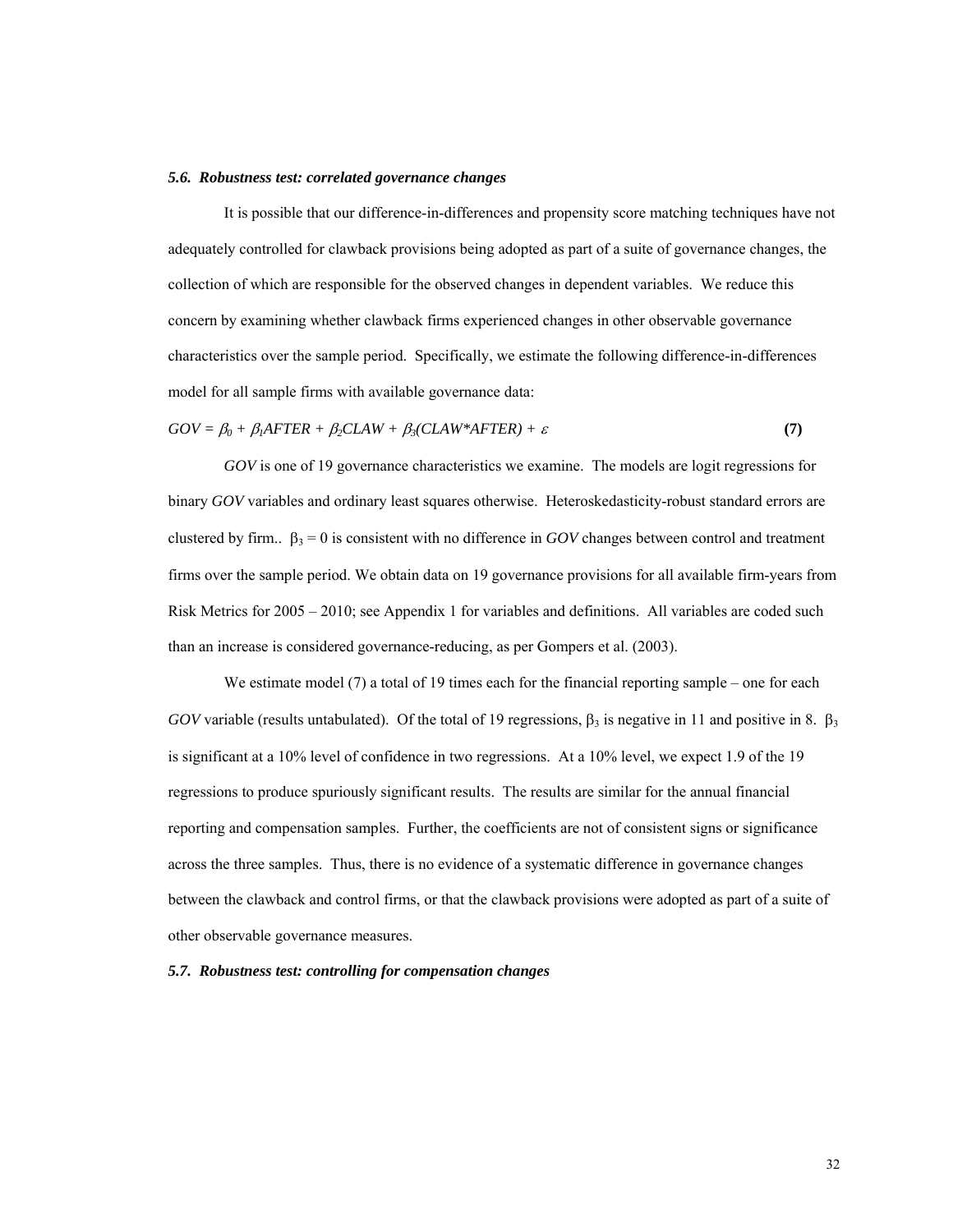One concern with our compensation analysis is that compensation is itself a governance mechanism. If the compensation changes we observe are exogenous to clawback adoption, the results in H1 through H3 could be driven by the compensation changes and not the clawback provisions. As a robustness test, we re-perform all of the analysis for H1 through H3 including the logs of *TOTALCOMP*, *BONUS,* and *SALARY* as additional regressors, along with interactions between these variables and *CLAW*, *AFTER*, and *CLAW\*AFTER*. In the ERC and pay-for-performance analysis, the compensation levels are also interacted with *UE* and *ROA*, respectively. As the compensation variables as well as the dependent variables in our tests of H1 through H3 are both predicted to be influenced by clawback adoption, we expect that including *TOTALCOMP*, *BONUS*, and *SALARY* as regressors will bias downwards our test coefficients of interest. However, observing that the test coefficients are significant even after including compensation will reduce concerns that changes in compensation are driving our results.

 Untabulated analysis confirms that the results presented in Tables 5 through 7 are quantitatively and qualitatively the same after including *TOTALCOMP*, *BONUS,* and *SALARY.* With one exception, the difference-in-difference estimators are attenuated but remain significant at 10%. The exception is that the decline in *RESTATE* is no longer significant once the compensation variables are included. In sum, the results of H1 through H3 are robust to controlling for changes in compensation.

#### **6. Cross-Sectional Analysis: "Robust" versus "Misconduct" Clawbacks**

 In this section we assess whether a key cross-sectional characteristic of clawback provisions affects the relations examined in H1 through H4: some clawback provisions require recovery of excess compensation by all executives whether or not there was misconduct, while others only require recovery from the specific executives who committed the misconduct. Consistent with Fried and Shilon (2011), we refer to the former as "robust" clawbacks and the latter as "misconduct" clawbacks. Robust clawbacks should incent managers to reduce both intentional and unintentional reporting errors. Misconduct clawbacks should discourage intentional errors but are less likely to impact unintentional errors. We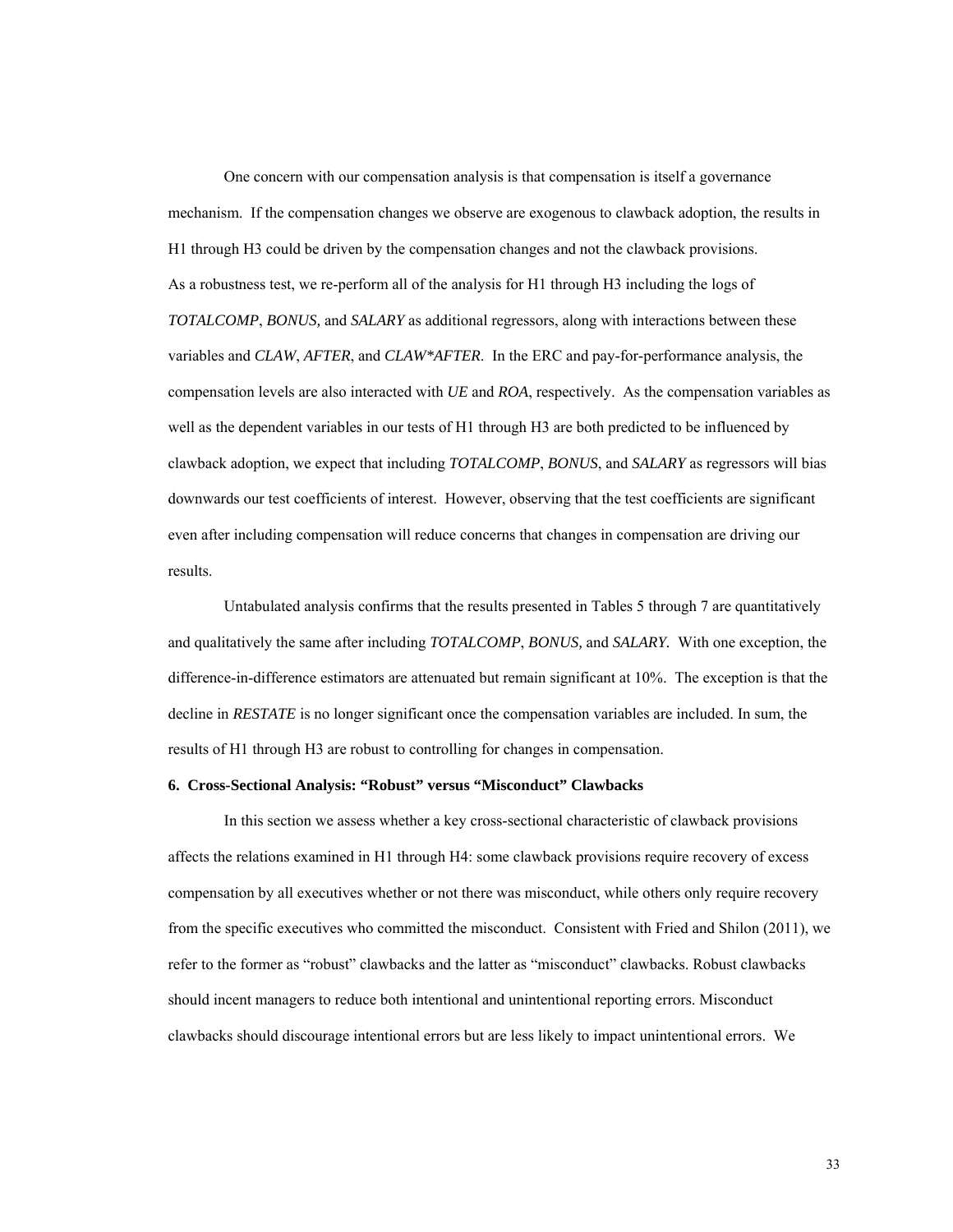distinguish between "robust" and "misconduct" clawback provisions using a classification code provided in The Corporate Library's clawbacks dataset. Panel A of Table 9 shows that roughly 39% of each sample of clawback provisions are designated as "robust"

It is unclear whether a robust clawback will have a larger effect than a misconduct clawback on the post-clawback changes predicted by H1 through H4. On one hand, robust clawbacks cover intentional and unintentional restatements, and therefore should have a larger impact on financial reporting quality than a misconduct clawback provision. On the other hand, if financial statement users are primarily concerned about fraud rather than simple error, then it is possible that the robust clawback has little or no marginal effect. Or, it is also possible that the risk of serious but unintentional misstatement is sufficiently low among our sample (i.e., public, U.S. Russell 3000 firms in a post-SOX era) that the value of adopting a clawback is primarily in reducing intentional earnings manipulation. Our approach to evaluating the incremental impact of robust clawbacks is to amend the previous regression models to include a new binary variable, *ROBUST*, that is equal to one if a firm's clawback is robust. We then interact *ROBUST* with *AFTER*, the coefficient that represents the incremental impact of *ROBUST* on change in the dependent variable, relative to misconduct clawbacks.

#### *6.1. Robust versus misconduct clawbacks analysis*

 H1 examines financial reporting quality. As meet/beat is a result of intentional earnings management, a robust clawback covering unintentional errors should have no larger effect on *BEAT* than will a misconduct clawback policy. Unexplained audit fees, on the other hand, capture intentional and unintentional quality issues. Thus, we expect a negative coefficient on the *ROBUST\*AFTER* coefficient if a robust clawback is more effective than a misconduct clawback at improving reporting quality. Results of the H1 regression models including the *ROBUST* and *ROBUST\*AFTER* variables are presented in panel B of Table 9. As expected, the  $\beta_5$  coefficient on *ROBUST\*AFTER* in the *BEAT* analysis (column 1) is insignificantly different from zero, though  $β_3$  remains significant as in Table 5.  $β_3$  and  $β_5$  for *UAF* are both negative, but  $\beta_3$  is only marginally significant while  $\beta_5$  is insignificant. However, the linear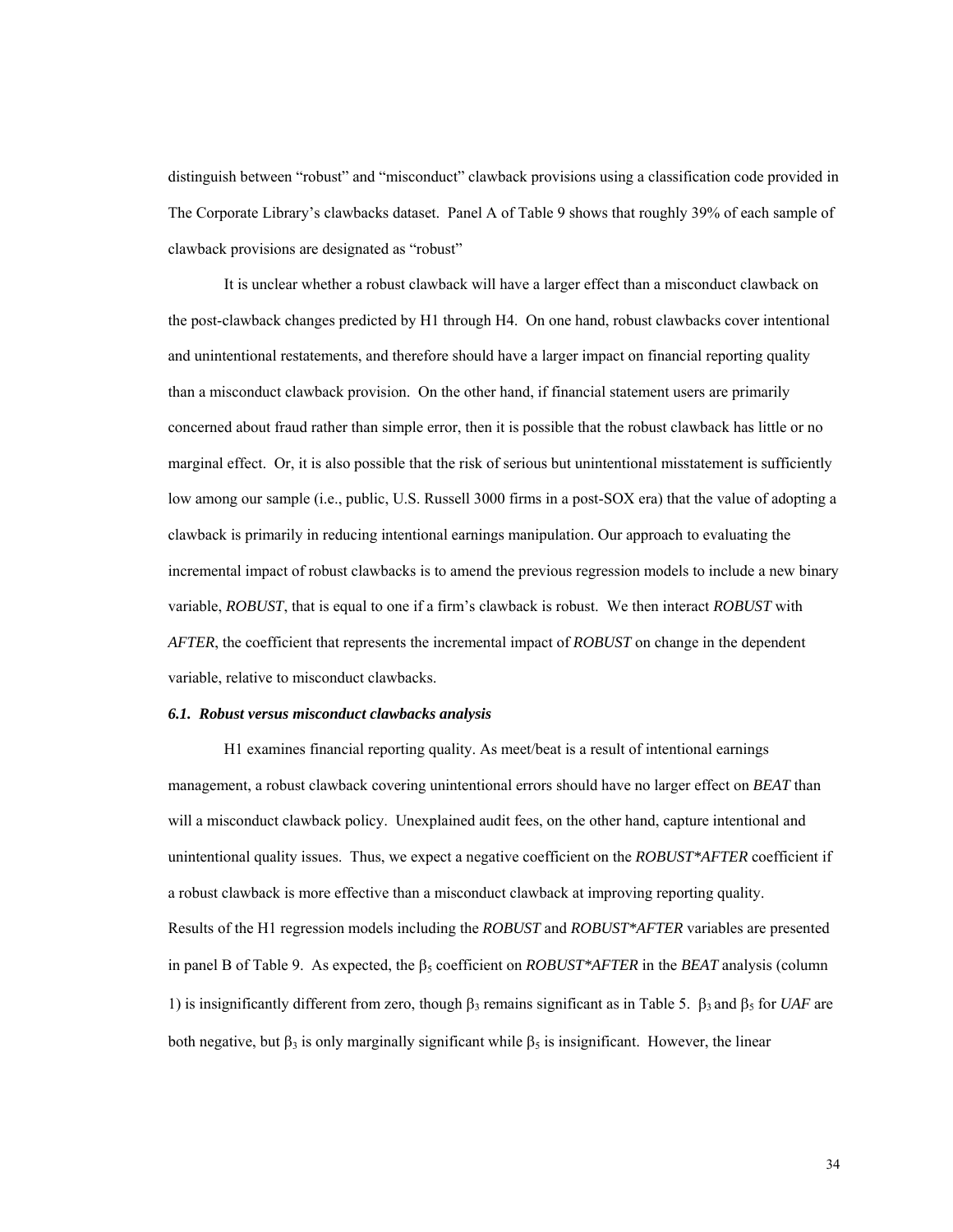combination of  $\beta_3$  and  $\beta_5$  is negative and highly significant, which provides some indication that the reduction in *UAF* is an increasing function of the robustness of a clawback.  $\beta_5$  is insignificant in column 3, indicating that robust clawbacks have no marginal effect over misconduct clawbacks on restatement frequency.

H2 examines market participants' perceptions of financial reporting quality. We expect all clawbacks to cause an increase (decrease) in ERCs (dispersion). If robust policies are perceived as more effective, then these effects will be greater among the robust subset of firms. Results of the H2 regression models including the *ROBUST* and *ROBUST\*AFTER* variables are presented in panel C Table 9. As in Table 6, the β4 coefficient on *CLAW\*AFTER\*UE* in the ERC model is significantly positive, indicating that ERCs increase among all clawback adopters. β<sub>8</sub> on *ROBUST\*AFTER\*UE* is also significantly positive, which is consistent with this effect being greater for robust clawbacks. In the *DISP* model,  $\beta_3$  is significantly negative, indicating a reduction in dispersion for all clawbacks. However,  $\beta_5$  is insignificantly different from zero, indicating that there is not an incremental affect to adopting a robust clawback.

 H3 examines pay-for-performance. We again expect that all clawbacks will result in an increase in pay-for-performance sensitivity, and that this effect will be even larger among firms implementing robust clawbacks. The results reported in panel D of Table 9 support this prediction: both  $\beta_4$  and  $\beta_8$  are positive and significant at 5 percent (one-tailed). Finally, H4a – H4c examine executive compensation. , The results reported in panel E of Table 9 are mixed: β5 on *ROBUST\*AFTER* is positive for both *TOTALCOMP*  (column 1) and *SALARY* (column 2), but only the coefficient for *SALARY* is significant at conventional levels. Further, the economic significance of the 0.052 marginal effect on *ROBUST\*AFTER* is considerably lower than the 0.268 coefficient on *CLAW\*AFTER.*

 Overall, our cross-sectional results provide some evidence that adopting a robust clawback provides incremental benefits to adopting a misconduct only clawback. With respect to the dependent measures we use to examine H1 – H4, we find having a robust clawback significantly affects *UAF*, *ERC*,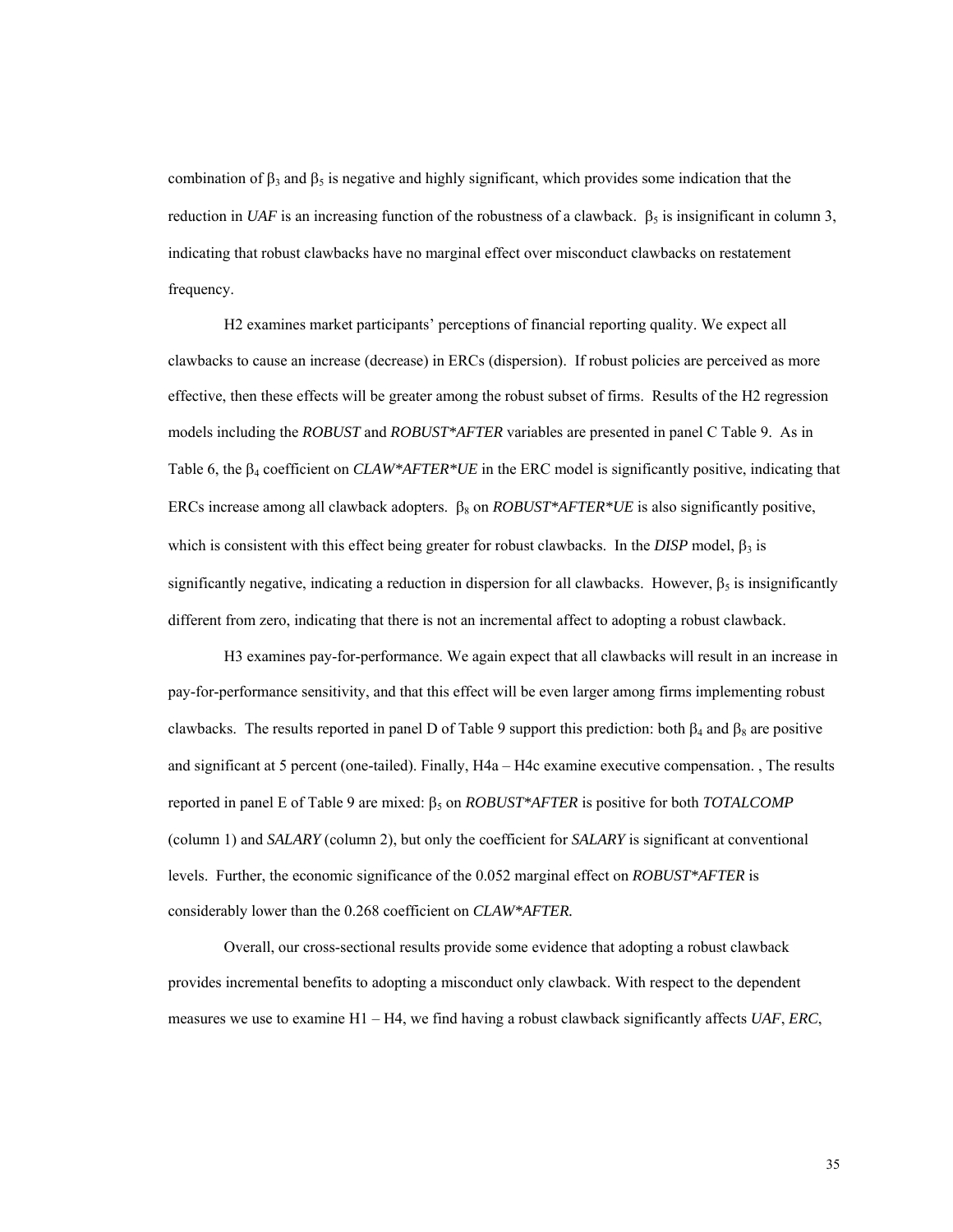pay-for-performance, and *SALARY*, but not our other measures. However, the economic significance of the incremental effects on *ERC* and *SALARY* are relatively low compared to the misconduct-only provision.

### **7. Conclusion**

Though the Dodd-Frank Act will soon mandate restatement-triggered clawback provisions, hundreds of firms voluntarily adopted such clawbacks between 2006 and 2010 – long before the Dodd-Frank legislation was drafted and finalized. Relative to control firms, we find evidence consistent with clawback-adopters experiencing 1) an improvement in financial reporting quality, 2) an improvement in investors' perceptions about financial reporting quality, 3) an increase in pay-for-performance sensitivity, and 4) an increase in executive compensation over the sample period. In the cross-section, we find that these effects are incrementally amplified among the stricter set of clawbacks that do not require the manager to be culpable in the restatement.

Our results should be of interest to regulators and any organization that desires to better understand the consequences of clawback adoption. Our findings that clawback provisions appear to improve both actual and perceived financial reporting quality also provides several contributions to the literature linking governance and compensation to accounting quality and the use of accounting information in capital markets. Specifically, we provide further evidence consistent with: 1) managers having the intent and ability to manipulate financial statements in accordance with their personal incentives, 2) investors recognizing and responding to this agency problem by reducing their reliance on the manipulated information, and 3) boards of directors having the ability to reduce incentive misalignments with relatively simple governance measures.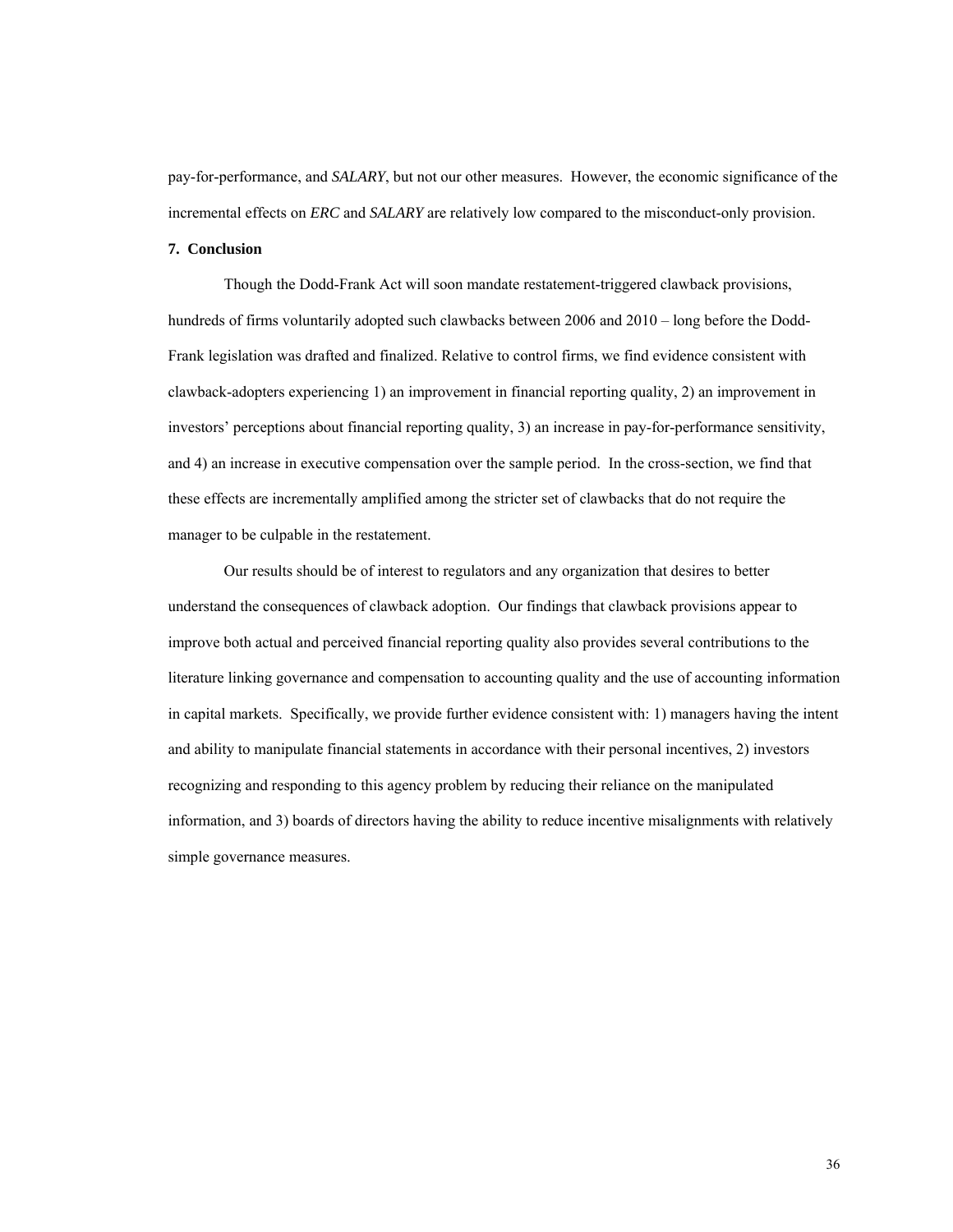## **APPENDIX 1 Variable Definitions**

| sample)            | Financial Reporting and Compensation Test Variables (based on quarterly or annual data, depending on the                                                       |
|--------------------|----------------------------------------------------------------------------------------------------------------------------------------------------------------|
| <b>AFTER</b>       | Binary variable equal to one for periods following clawback adoption. For control firms, it<br>is equal to one following the matched firm's clawback adoption. |
| <b>AUD_OPINION</b> | Binary variable for anything other than an unqualified audit opinion, as per Audit<br>Analytics.                                                               |
| <b>AVGLEV</b>      | Three-year average of annual leverage. Calculated as total debt divided by market value of<br>assets: $(DLTT + DLC) / (PRCC_F * CSHO + DLTT)$                  |
| <b>AVGLNMVE</b>    | Three-year average of annual log of market value of equity. $MVE = CSHO * PRCC F$                                                                              |
| <b>AVGLNREV</b>    | Three-year average of annual log of total revenue (REVT).                                                                                                      |
| <b>AVGMTB</b>      | Three-year average of annual market-to-book. $MTB = (CSHO * PRCC F) / SEQ$                                                                                     |
| <b>AVGROA</b>      | Three-year average of annual return on assets. $ROA = NI / AT$                                                                                                 |
| <b>BEAT</b>        | Binary variable equal to one for raw unexpected earnings of \$0.00 or \$0.01. Calculated<br>using IBES actual and consensus EPS figures.                       |
| <b>BETA</b>        | Market model beta estimated using value-weighted market returns over the year ending<br>five days before the earnings announcement.                            |
| BIG4               | Binary variable for having one of the four largest audit firms, as per Audit Analytics.                                                                        |
| <b>BONUS</b>       | Log of total non-equity incentive compensation: Execucomp BONUS + NONEQ INCENT                                                                                 |
| <b>BUSSEG SR</b>   | Square root of the firm's number of business segments, as per Compustat.                                                                                       |
| <b>CASHPAY</b>     | Sum of salary and bonus per Execucomp.                                                                                                                         |
| CAR                | Three-day buy-and-hold market-adjusted returns surrounding quarterly earnings<br>announcements. Market adjustment based on value-weighted CRSP return.         |
| <b>CLAW</b>        | Binary variable equal to one for clawback adopters.                                                                                                            |
| <b>DISP</b>        | Standard deviation of analyst forecasts as per I/B/E/S, scaled by end-of-quarter price.                                                                        |
| FQ4                | Binary variable equal to one for the firm's fourth fiscal quarter.                                                                                             |
| <b>GEOSEG SR</b>   | Square root of the firm's number of geographic segments, as per Compustat.                                                                                     |
| <b>GRANTS</b>      | Black-Scholes value of stock options granted. Calculated as Execucomp TDC1 - (TDC2 -                                                                           |
|                    | OPT EXER VAL) as this calculation provides a significantly larger sample size than if<br>using Execucomp's OPTION_AWARDS_BLK_VALUE variable.                   |
| <b>ISSUANCE</b>    | Binary variable equal to one if the firm issued new debt during the year. Identified as firms                                                                  |
|                    | with a current year's total debt ( $DLT + DLC$ ) greater than 105% of the prior year's total<br>debt.                                                          |
| <b>LEV</b>         | Leverage, calculated as total debt divided by market value of assets                                                                                           |
| LOSS               | Binary variable equal to one for IBES actual EPS less than \$0.00.                                                                                             |
| <b>MTB</b>         | Market-to-book: (PRCCQ * CSHOQ) / SEQQ                                                                                                                         |
| <b>ROBUST</b>      | Binary variable equal to one for the subset of clawback adopters for which the clawback is                                                                     |
|                    | triggered by any restatement, not just those due to intentional misstatement. As identified<br>by Corporate Library.                                           |
| <b>NONLINEAR</b>   | $UE *  UE $                                                                                                                                                    |
| <b>NUMEST</b>      | The number of individual equity analyst forecasts included in the consensus figure prior to                                                                    |
|                    | the earnings announcement. As reported by I/B/E/S.                                                                                                             |
| <b>OTHERCOMP</b>   | Total compensation less salary, bonus, and the value of options granted. Per Execucomp,                                                                        |
|                    | this consists of restricted stock granted, long-term incentive payouts, and all "other"                                                                        |
|                    | compensation.                                                                                                                                                  |
| <b>PERSIST</b>     | Autoregressive coefficient from earnings regressed on seasonally lagged earnings<br>(EPSPXQ), calculated over the preceding two years.                         |
| <b>PREDICT</b>     | Variance of the absolute value of unexpected earnings over the prior two years, with                                                                           |
|                    | unexpected earnings based on a seasonal random walk.                                                                                                           |
| <b>RESTATE</b>     | Binary variable equal to one if the firm's financial statements are restated for the fiscal                                                                    |
|                    | year, as reported by Audit Analytics.                                                                                                                          |
| <b>RESTATE_PRE</b> | Binary variable equal to one if the firm's financial statements for either of the trailing two                                                                 |
|                    | years have been restated.                                                                                                                                      |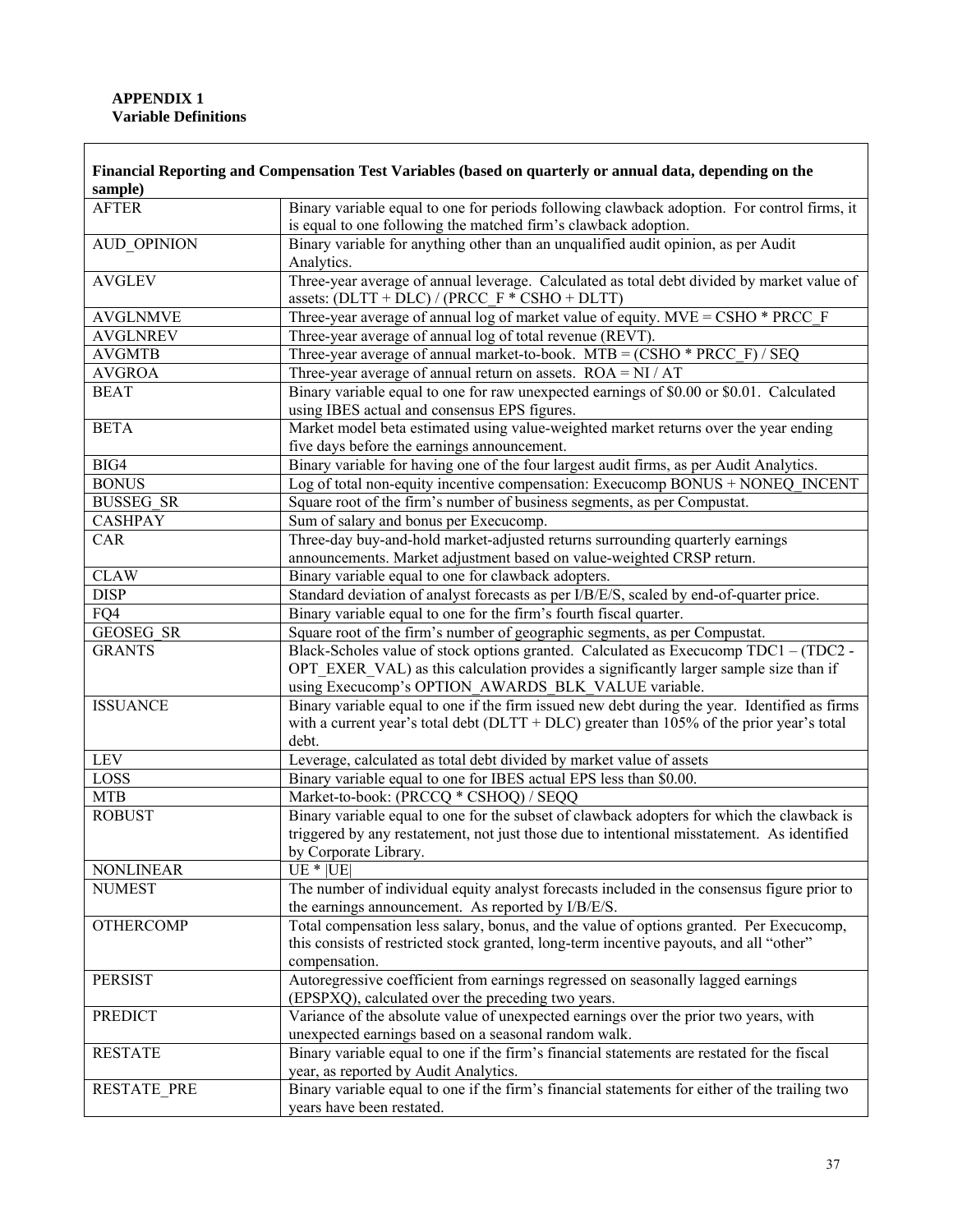| <b>RET</b>                    | One-year returns less the value-weighted market return, as per CRSP.                                              |
|-------------------------------|-------------------------------------------------------------------------------------------------------------------|
| <b>ROA</b>                    | Return on assets: NI / AT                                                                                         |
| <b>SALARY</b>                 | Log of base salary. Execucomp SALARY variable.                                                                    |
| <b>SEO</b>                    | Binary variable equal to one if the firm had a seasoned equity offering during the year.                          |
| <b>SIZE</b>                   | Natural log of market value of equity. $MVE = PRCCQ * CSHOQ$                                                      |
| <b>TOTALCOMP</b>              | Log of total salary, bonus, value of restricted stock granted, value of stock options granted,                    |
|                               | long-term incentive payouts, and all other compensation. Execucomp TDC1.                                          |
| UE                            | Unexpected earnings. I/B/E/S actual EPS less analyst consensus, scaled by end-of-quarter                          |
|                               | price (PRCCQ).                                                                                                    |
| <b>Unexplained Audit Fees</b> | The residual of regressions of audit fees on known determinants, run by year and size                             |
| (UAF)                         | decile. Closely based on the abnormal audit fee model by Hribar et al. (2011). See                                |
|                               | Appendix B for further detail.                                                                                    |
| ΔROA <sup>-</sup>             | Change in annual ROA for $\triangle$ ROA less than zero, or equal to zero otherwise.                              |
| $\triangle$ ROA <sup>+</sup>  | Change in ROA for $\triangle$ ROA greater than or equal to zero, or equal to zero otherwise.                      |
|                               | Propensity Score Variables (data as of firms' fiscal 2006 year-end, unless otherwise noted)                       |
| <b>AVGDISP</b>                | Average quarterly analyst forecast dispersion over the previous two years. Set equal to                           |
|                               | zero if missing.                                                                                                  |
| <b>AVGERC</b>                 | Average ERC over the previous two years, calculated using quarterly regressions of CAR                            |
|                               | on UE. Set equal to zero if missing.                                                                              |
| <b>AVGLEV</b>                 | Three-year average of annual leverage. Calculated as total debt divided by market value of                        |
|                               | assets: $(DLTT + DLC) / (PRCC F * CSHO + DLTT)$                                                                   |
| <b>AVGLNMVE</b>               | Three-year average of annual log of market value of equity. $MVE = CSHO * PRCC$ F                                 |
| <b>AVGLNREV</b>               | Three-year average of annual log of total revenue (REVT).                                                         |
| <b>AVGMTB</b>                 | Three-year average of annual market-to-book. $MTB = (CSHO * PRCC F) / SEQ$                                        |
| <b>AVGROA</b>                 | Three-year average of annual return on assets. $ROA = NI / AT$                                                    |
| <b>AVGSPREAD</b>              | Average bid-ask spread over the previous two years. Calculated using CRSP closing bid                             |
|                               | and ask prices as in Chung and Zhang (2009).                                                                      |
| <b>CLAW</b><br>FFIND48        | Binary variable equal to one for clawback adopter firms.                                                          |
| <b>HAVEDISP</b>               | Fama-French 48 industry classification codes, based on SIC per Compustat.                                         |
| <b>HAVEERC</b>                | Binary variable equal to one if AVGDISP is non-missing.<br>Binary variable equal to one if AVGERC is non-missing. |
| <b>HAVEOWN</b>                | Binary variable equal to one if OWNPERC is non-missing.                                                           |
| <b>HAVEPAY</b>                | Binary variable equal to one if PAYSLICE is non-missing.                                                          |
| <b>HAVETENURE</b>             | Binary variable equal to one if LNTENURE is non-missing.                                                          |
| <b>HAVETURNOVER</b>           | Binary variable equal to one if TURNOVER is non-missing.                                                          |
| <b>LNTENURE</b>               | Log of CEO tenure, as per Execucomp. Set equal to zero if missing.                                                |
| OWNPERC                       | CEO's ownership percentage of the firm, as per Execucomp. Set to zero if missing.                                 |
| <b>PAYSLICE</b>               | Proportion of CEO's total pay to the aggregate total pay of the firm's top five executives,                       |
|                               | as per Execucomp variable TDC2. Set equal to zero if missing.                                                     |
| <b>RESTATE PRE</b>            | Binary variable equal to one if the firm's financial statements for either of the trailing two                    |
|                               | years have been restated                                                                                          |
| <b>SDRET</b>                  | Standard deviation of daily returns, as per CRSP.                                                                 |
| <b>TOTALCOMP</b>              | Log of total salary, bonus, value of restricted stock granted, value of stock options granted,                    |
|                               | long-term incentive payouts, and all other compensation. Execucomp TDC1.                                          |
| <b>TURNOVER</b>               | Binary variable equal to one if the firm experienced CEO turnover in the trailing two years,                      |
|                               | as per Execucomp. Set to zero if missing.                                                                         |

| Governance Sensitivity Test Variables (based on annual data from Risk Metrics) |                                                                              |  |  |  |  |  |
|--------------------------------------------------------------------------------|------------------------------------------------------------------------------|--|--|--|--|--|
| <b>BLANKCHECK</b>                                                              | Binary variable for equal to one for blank check preferred stock. Available  |  |  |  |  |  |
|                                                                                | $2005 - 2009$                                                                |  |  |  |  |  |
| <b>CBOARD</b>                                                                  | Binary variable equal to one for classified board. Available $2005 - 2009$ . |  |  |  |  |  |
| <b>CEOCHAIR</b>                                                                | Binary variable equal to one if the CEO is also chairman of the board of     |  |  |  |  |  |
|                                                                                | directors. Available $2007 - 2009$ . Obtained by combining the               |  |  |  |  |  |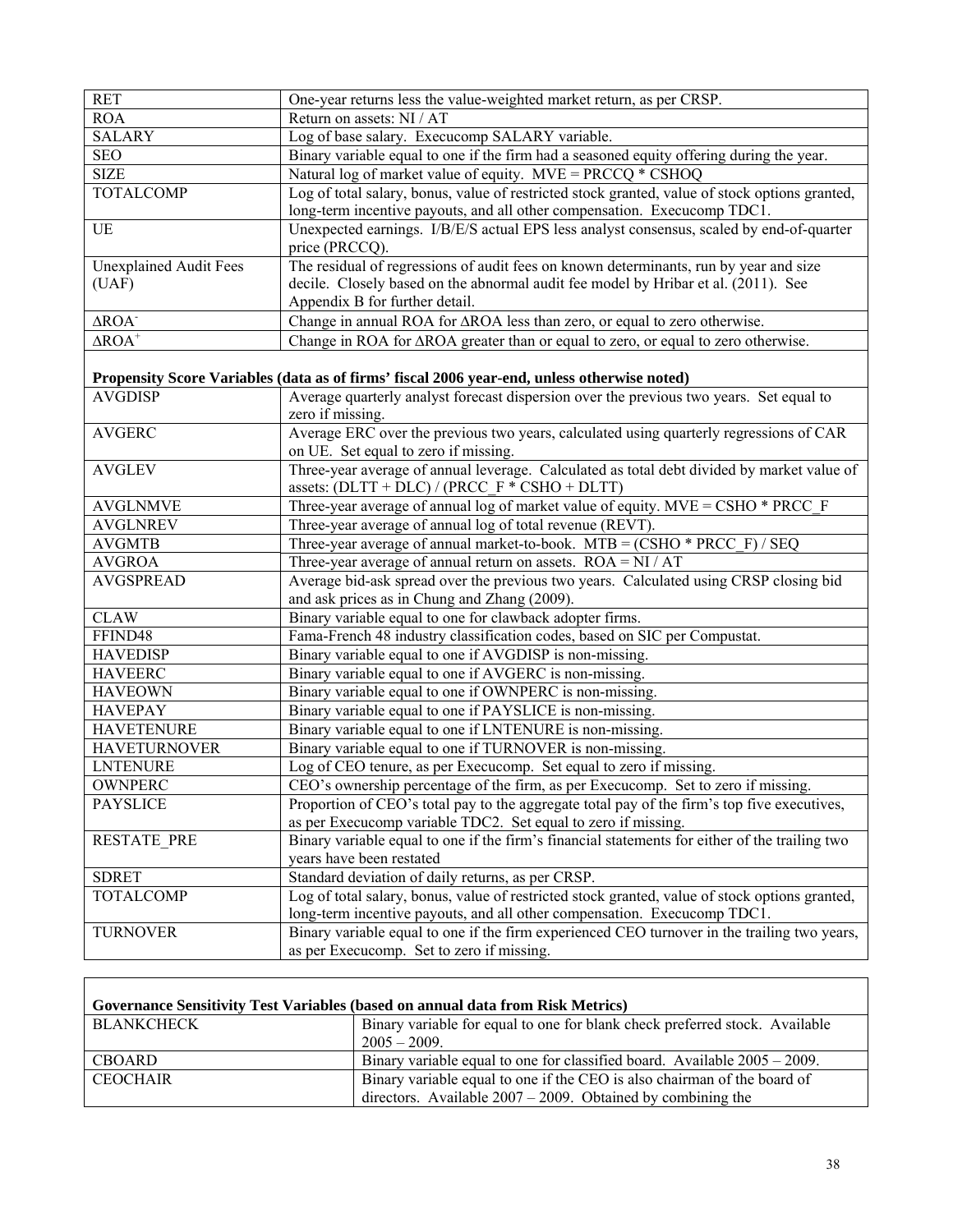|                               | EMPLOYMENT CEO and EMPLOYMENT CHAIRMAN variables in Risk                          |
|-------------------------------|-----------------------------------------------------------------------------------|
|                               | Metrics' Directors file.                                                          |
| <b>CHARTER AMEND VOTEPCNT</b> | Vote percentage required to amend charter. Available 2007 - 2009.                 |
| <b>CONFVOTE</b>               | Binary variable equal to zero for confidential voting. Available $2005 - 2009$ .  |
| <b>CUMVOTE</b>                | Binary variable equal to zero for cumulative voting. Available $2005 - 2009$ .    |
| <b>DUALCLASS</b>              | Binary variable equal to one for dual class common stock. Available 2005 -        |
|                               | 2009.                                                                             |
| <b>FAIRPRICE</b>              | Binary variable equal to one for fair price bidding provision. Available 2005 -   |
|                               | 2009.                                                                             |
| <b>GPARACHUTE</b>             | Binary variable equal to one for golden parachute. Available $2005 - 2009$ .      |
| <b>LABYLW</b>                 | Binary variable equal to one for limit ability to amend by-laws. Available 2007   |
|                               | $-2009.$                                                                          |
| <b>LACHTR</b>                 | Binary variable equal to one for limit ability to amend charter. Available 2007   |
|                               | $-2009.$                                                                          |
| LAW AMEND VOTEPCNT            | Vote percentage required to amend by-laws. Available $2007 - 2009$ .              |
| <b>LSPMT</b>                  | Binary variable equal to one for limit ability to call special meeting. Available |
|                               | $2007 - 2009$ .                                                                   |
| <b>LWCNST</b>                 | Binary variable equal to one for limit ability to act by written consent.         |
|                               | Available 2007 - 2009.                                                            |
| PPILL                         | Binary variable equal to one for poison pill. Available $2005 - 2009$ .           |
| SPL MEET VOTEPCNT             | Vote percentage required to call special meeting. Available $2007 - 2009$ .       |
| SUPERMAJOR PCNT               | Supermajority mergers (percentage required). Available 2007 - 2009.               |
| <b>UNEQVOTE</b>               | Binary variable equal to one for unequal voting. Available $2005 - 2009$ .        |
| WRITTEN CONSENT VOTEPCNT      | Vote percentage required for written consent. Available $2007 - 2009$ .           |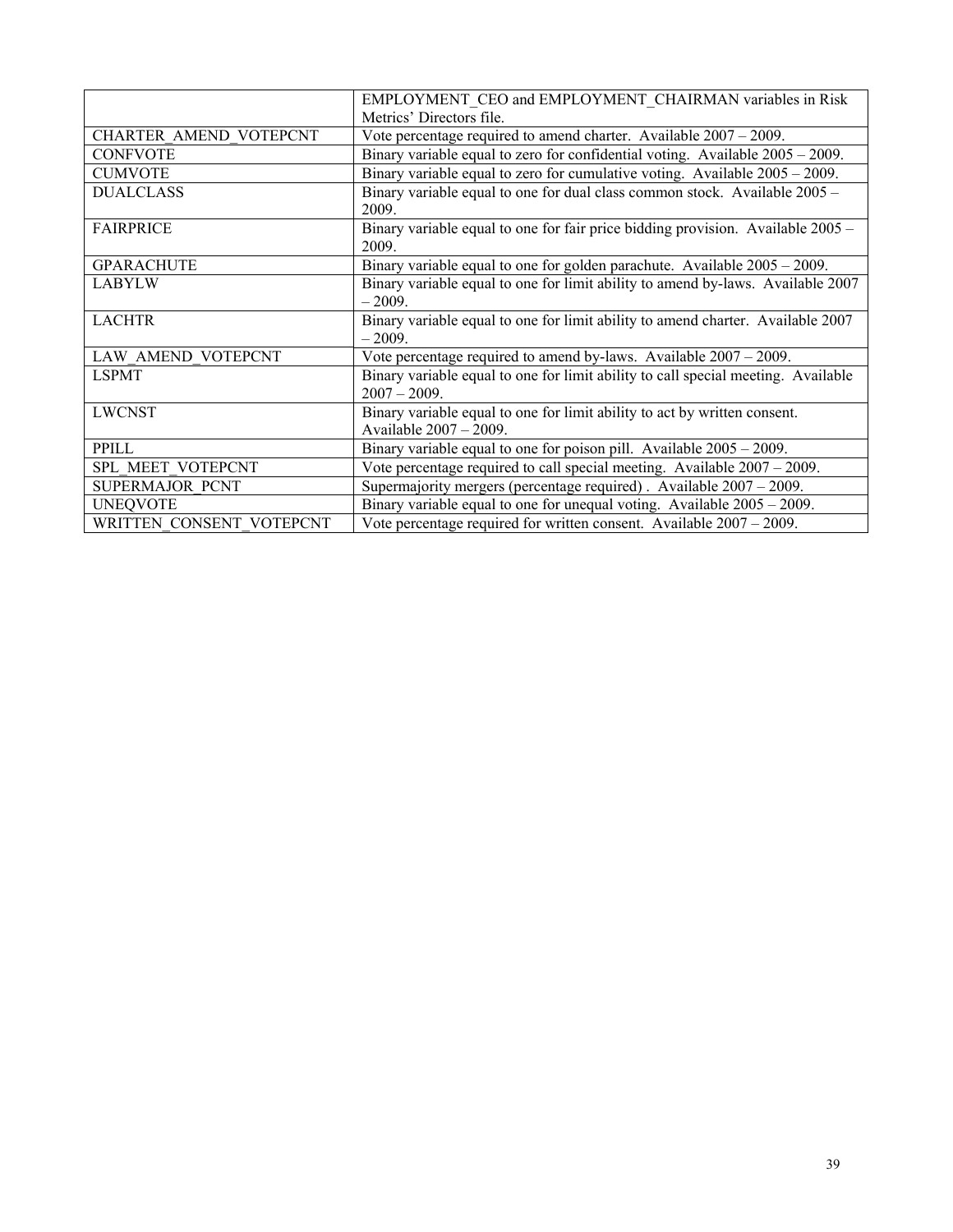### **APPENDIX 2 Abnormal Audit Fees Calculation**

 Hribar et al. (2011) develop a proxy for measuring accounting quality using the unexplained portion of the firm's audit fees. The theory underlying the proxy is that auditors charge higher fees to firms with lower quality accounting. These higher fees are driven in part by the increased effort required to audit low quality accounting, as well as risk premium for the higher probability of incurring costs relating to a restatement (litigation costs, regulator penalties, etc.). Hribar et al. (2011) calculate unexplained audit fees as the residual from regressions of fees on known determinants. The authors find that this audit fee-based measure of accounting quality is predictive of fraud, restatements and SEC comment letters. The measure is also correlated with existing proxies for accounting quality.

Our audit fee model closely resembles that in Hribar et al. (2011):

 $Ln(FEE) = \alpha_0 + \beta_1BIG4 + \beta_2Ln(ASSETS) + \beta_3BUSSEGS$   $SR + \beta_4GEOSEGSR + \beta_5INV + \beta_6REC + \beta_2DEBT + \beta_4BFGST$  $\beta_8$ *INCOME* +  $\beta_9$ *LOSS* +  $\beta_{10}$ *AUD\_OPIN* +  $\beta_{11}$ *SEO* +  $\beta_{12}$ *ISSUANCE* +  $\beta_{13}$ *CLIENT\_SR* +  $\sum_k N/D$  +  $\varepsilon$  **(A1)** 

*FEE* is audit fees per Audit Analytics, *BIG4* is a binary variable if the auditor is one of the four largest firms (five prior to Anderson's failure), *ASSETS* is total assets, *BUSSEG\_SR* is the square root of the firm's number of business segments per Compustat, *GEOSEG\_SR* is the square root of the firm's number of geographic segments, *INV* is inventory scaled by assets, REC is receivables scaled by assets, *DEBT* is total debt scaled by assets, *INCOME* is operating income after depreciation scaled by assets, *LOSS* is a binary variable for income before income before extraordinary items less than zero, *AUD\_OPIN* is a binary variable for anything other than an unqualified audit opinion, *SEO* is a binary variable if the firm had a seasoned equity offering during the year, *ISSUANCE* is a binary variable if the firm issued debt during the year, *CLIENT\_SR* is the square root of the number of years for which the firm has had the same auditor, *IND* are industry fixed effects based on two-digit SIC codes.

 The model is estimated by year and size decile for 2003 through 2010 (for a total of 80 regressions). Untabulated results show that the average adjusted r-squared across all regressions is 0.46. The residuals are considered abnormal audit fees and are used as one proxy for accounting quality, where a higher residual is indicative of lower quality.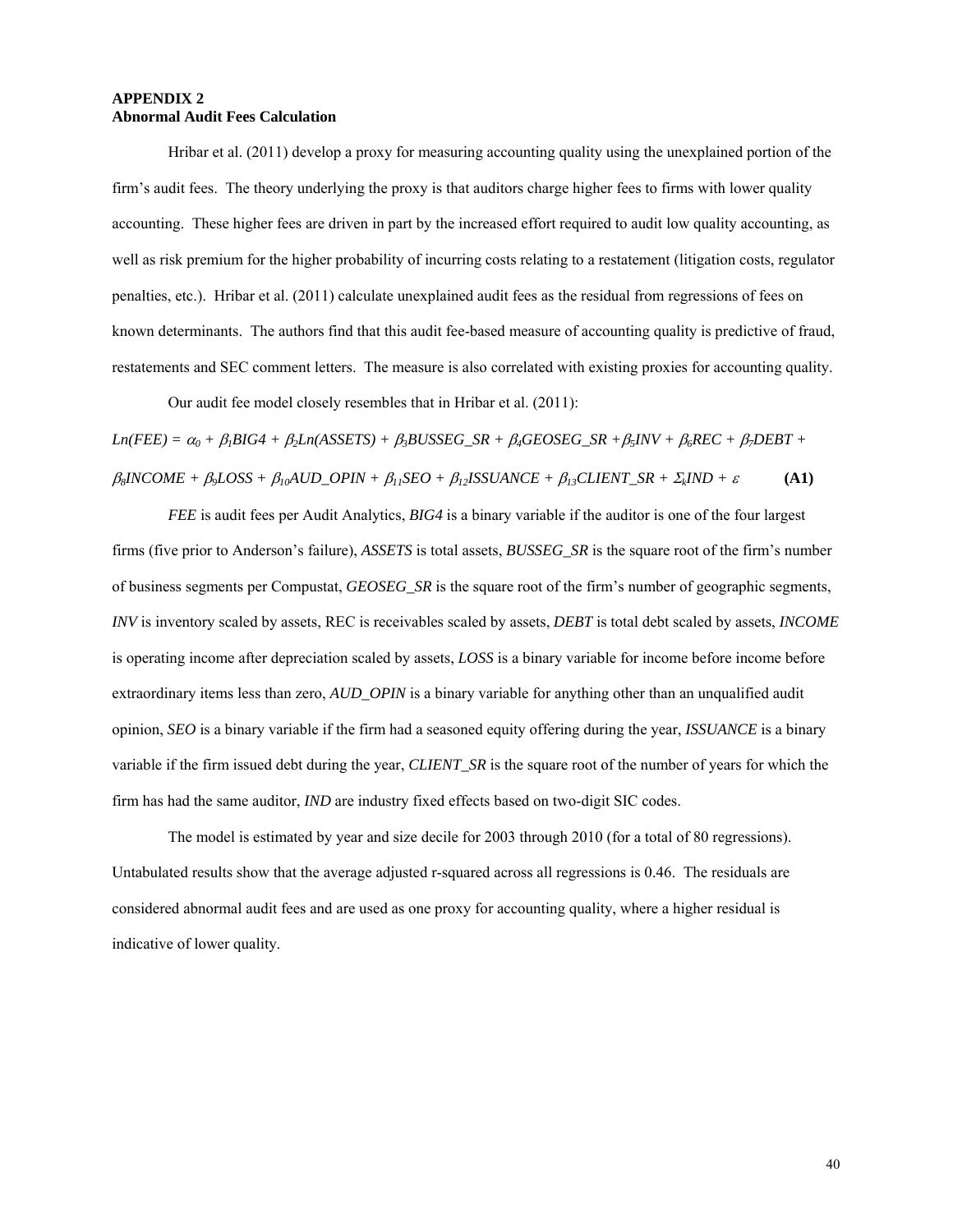### **REFERENCES**

- Addy, N. D., Jr., X. Chu, and T. R. Yoder. 2009. Recovering bonuses after restated financials: Adopting clawback provisions. *SSRN eLibrary*.
- Ai, C., and E. Norton. 2003. Interaction terms in logit and probit models. *Economics Letters* 80: 123-129.
- Armstrong, C. S., A. D. Jagolinzer, and D. F. Larcker. 2010. Chief executive officer equity incentives and accounting irregularities. *Journal of Accounting Research* 48 (2): 225-271.
- Bebchuk, L. A., M. Cremers, and U. Peyer. 2010. The ceo pay slice. *Journal of Financial Economics*.
- Bebchuk, L. A., and J. M. Fried. 2003. Executive compensation as an agency problem: National Bureau of Economic Research Cambridge, Mass., USA.
- Bebchuk, L. A., and J. M. Fried. 2004. *Pay without performance: The unfulfilled promise of executive compensation*: Harvard Univ Pr.
- Bertrand, M., and S. Mullainathan. 2003. Enjoying the quiet life? Corporate governance and managerial preferences. *Journal of Political Economy* 111 (5).
- Brown, A. B., P. Y. Davis-Friday, and L. Guler. 2011. Economic determinants of the voluntary adoption of clawback provisions in executive compensation contracts. *SSRN eLibrary*.
- Burgstahler, D., and E. Chuk. 2011. Correcting disinformation about discontinuity evidence of earnings management.
- Burgstahler, D., and I. Dichev. 1997. Earnings management to avoid earnings decreases and losses. *Journal of Accounting and Economics* 24 (1): 99-126.
- Burns, N., and S. Kedia. 2006. The impact of performance-based compensation on misreporting. *Journal of Financial Economics* 79 (1): 35-67.
- Bushman, R. M., and A. J. Smith. 2001. Financial accounting information and corporate governance. *Journal of Accounting and Economics* 32 (1-3): 237-333.
- Chan, L., K. C. Chen, T.-Y. Chen, and Y. YU. 2011. The effects of firm-initiated clawback provisions on earnings quality and auditor behavior. *SSRN eLibrary*.
- Cheong, F. S., and J. Thomas. 2010. Why do eps forecast error and dispersion not vary with scale? Implications for analyst and managerial behavior. *Journal of Accounting Research*.

Chung, K. H., and H. Zhang. 2009. A simple approximation of intraday spreads using daily data. *SSRN eLibrary*.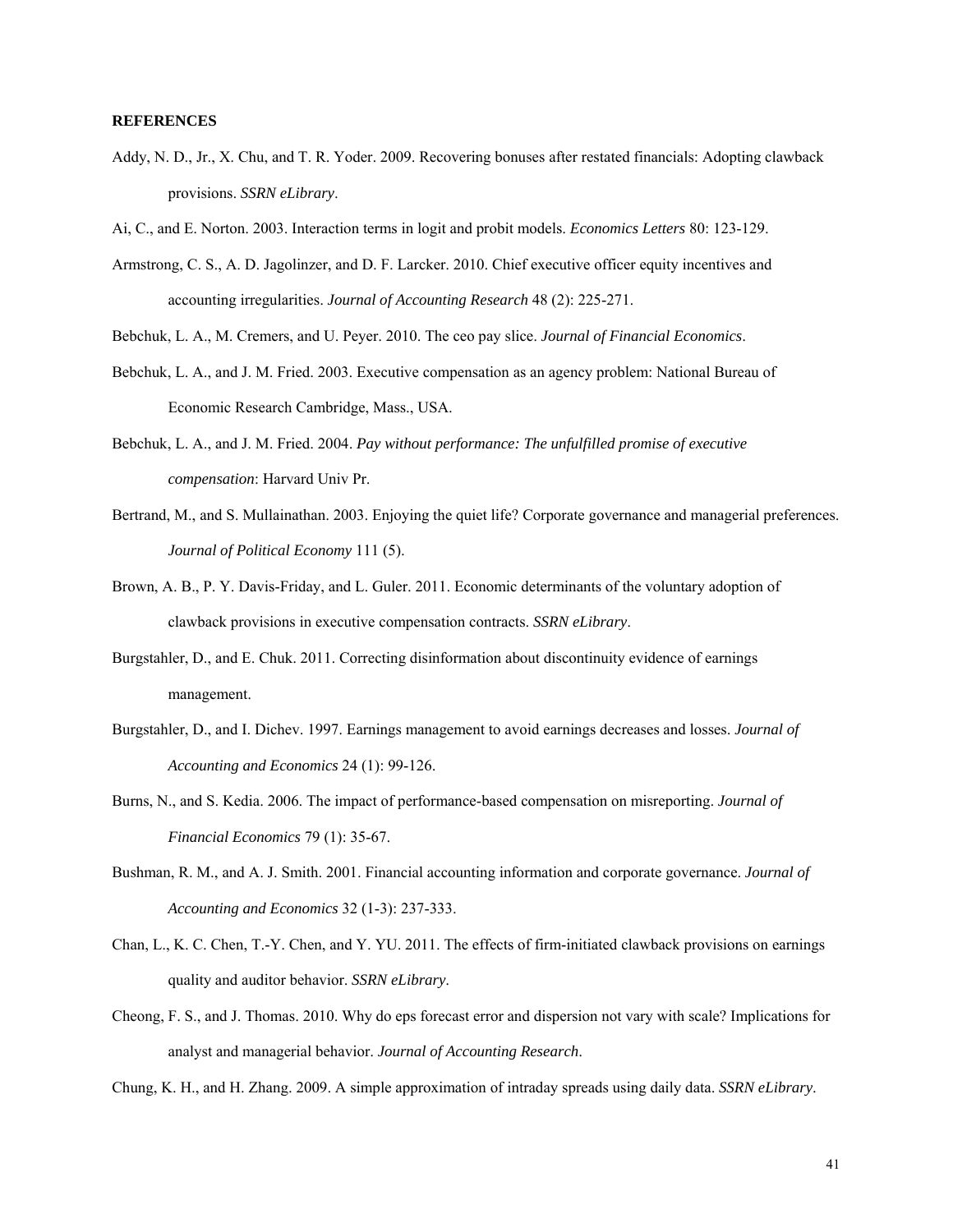Congress, U. 2010. Dodd-frank act. In *H.R. 4173*. USA.

- Core, J. E. 2002. Discussion of the roles of performance measures and monitoring in annual governance decisions in entrepreneurial firms. *Journal of Accounting Research* 40 (2): 519-527.
- Dechow, P., W. Ge, and C. Schrand. 2010. Understanding earnings quality: A review of the proxies, their determinants and their consequences. *Journal of Accounting and Economics* 50 (2-3): 344-401.
- Dechow, P. M., and I. D. Dichev. 2002. The quality of accruals and earnings: The role of accrual estimation errors. *The Accounting Review* 77 (, Supplement: Quality of Earnings Conference): 35-59.
- Degeorge, F., J. Patel, and R. Zeckhauser. 1999. Earnings management to exceed thresholds. *The Journal of Business* 72 (1): 1-33.
- Devers, C. E., A. A. Cannella, G. P. Reilly, and M. E. Yoder. 2007. Executive compensation: A multidisciplinary review of recent developments. *Journal of Management* 33 (6): 1016.
- Durtschi, C., and P. Easton. 2005. Earnings management? The shapes of the frequency distributions of earnings metrics are not evidence ipso facto. *Journal of Accounting Research* 43 (4): 557-592.
- Durtschi, C., and P. Easton. 2009. Earnings management? Erroneous inferences based on earnings frequency distributions. *Journal of Accounting Research* 47 (5): 1249-1281.
- Efendi, J., A. Srivastava, and E. P. Swanson. 2007. Why do corporate managers misstate financial statements? The role of option compensation and other factors. *Journal of Financial Economics* 85 (3): 667-708.
- Equilar. 2009. Clawback policy report. Redwood Shores.
- Equilar. 2011. Clawbacks are here to stay. *C-Suite Insight*, 7/11/2011.
- Erickson, M., M. Hanlon, and E. L. Maydew. 2006. Is there a link between executive equity incentives and accounting fraud? *Journal of Accounting Research* 44 (1): 113-143.
- Francis, J., R. LaFond, P. Olsson, and K. Schipper. 2005. The market pricing of accruals quality. *Journal of Accounting and Economics* 39 (2): 295-327.
- Francis, J. R., and B. Ke. 2006. Disclosure of fees paid to auditors and the market valuation of earnings surprises. *Review of Accounting Studies* 11 (4): 495-523.
- Fried, J., and N. Shilon. 2011. Excess-pay clawbacks. *The Journal of Corporation Law* 36 (4): 721-751.
- Gao, H., K. Li, and M. L. Lemmon. 2011. A comparison of ceo pay in public and private us firms. *SSRN eLibrary*.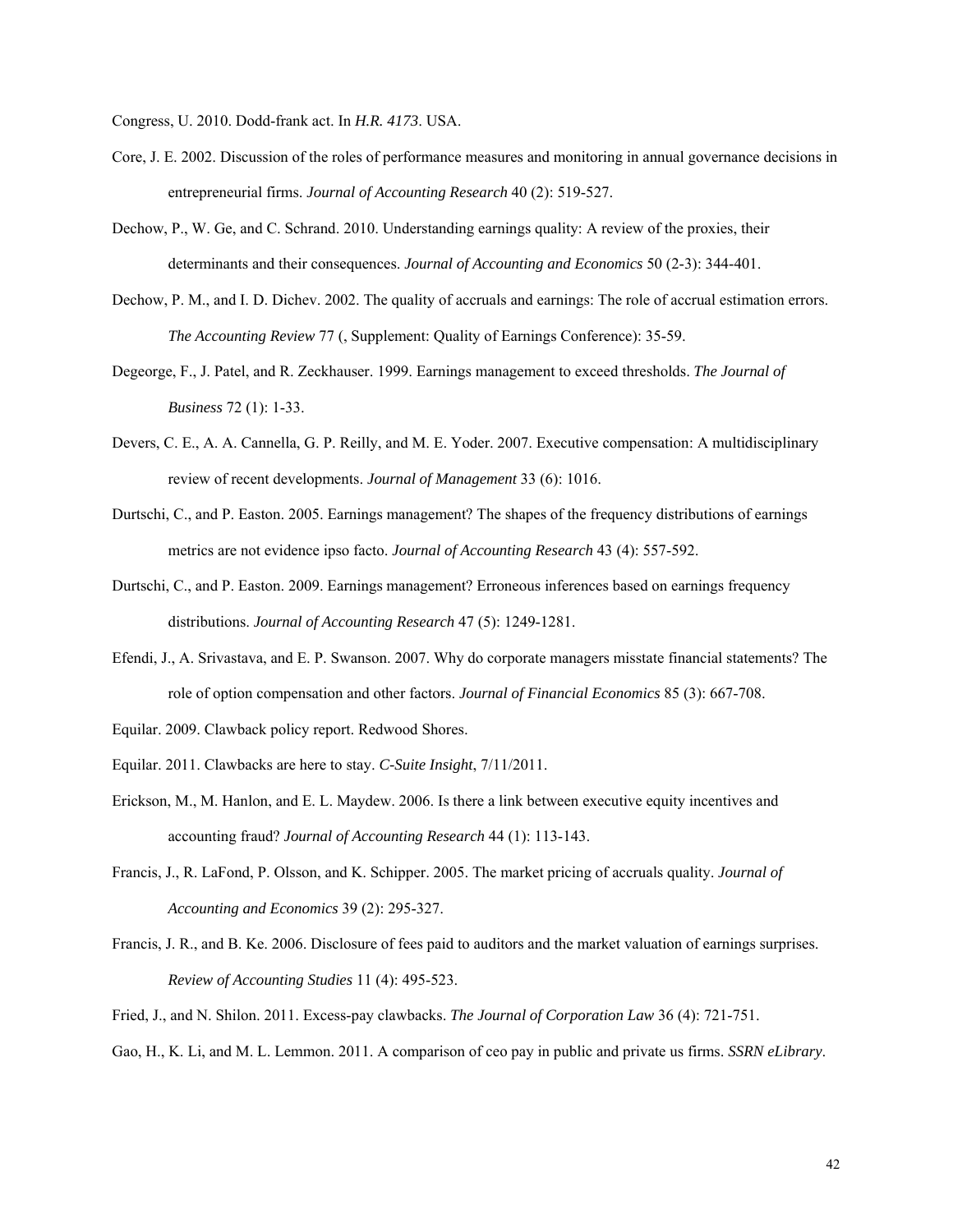- Garvey, G. T., and T. T. Milbourn. 2006. Asymmetric benchmarking in compensation: Executives are rewarded for good luck but not penalized for bad. *Journal of Financial Economics* 82 (1): 197-225.
- Gompers, P., J. Ishii, and A. Metrick. 2003. Corporate governance and equity prices. *Quarterly Journal of Economics* 118 (1): 107-155.
- Greene, W. 2010. Testing hypotheses about interaction terms in nonlinear models. *Economics Letters* 107 (2): 291- 296.
- Guidry, F., A. J. Leone, and S. Rock. 1999. Earnings-based bonus plans and earnings management by business-unit managers. *Journal of Accounting and Economics* 26 (1-3): 113-142.
- Harris, D. G., L. Shi, and H. Xie. 2010. Is meeting and beating earnings benchmarks associated with accounting fraud. *Working Paper*.
- Healy, P., and J. Wahlen. 1999. A review of the earnings management literature and its implications for standard setting. *Accounting Horizons* 13 (4): 365-383.
- Hennes, K. M., A. J. Leone, and B. P. Miller. 2008. The importance of distinguishing errors from irregularities in restatement research: The case of restatements and ceo/cfo turnover. *The Accounting Review* 83 (6): 1487- 1519.
- Holthausen, R., and R. Verrecchia. 1988. The effect of sequential information releases on the variance of price changes in an intertemporal multi-asset market. *Journal of Accounting Research*: 82-106.
- Hribar, P., T. D. Kravet, and R. J. Wilson. 2011. A new measure of accounting quality. *SSRN eLibrary*.
- Hribar, P., and D. Nichols. 2007. The use of unsigned earnings quality measures in tests of earnings management. *Journal of Accounting Research* 45 (5): 1017-1053.
- Jensen, M. C. 2005. Agency costs of overvalued equity. *Financial Management* 34 (1): 5-19.
- Karpoff, J. M., D. S. Lee, and G. S. Martin. 2008a. The consequences to managers for financial misrepresentation. *Journal of Financial Economics* 88 (2): 193-215.
- Karpoff, J. M., D. S. Lee, and G. S. Martin. 2008b. The cost to firms of cooking the books. *Journal of Financial and Quantiative Analysis* 43 (4): 32.
- Kolasinski, A. C., and A. F. Siegel. 2010. On the economic meaning of interaction term coefficients in non-linear binary response regression models. *SSRN eLibrary*.

Kothari, S. 2001. Capital markets research in accounting. *Journal of Accounting and Economics* 31 (1-3): 105-231.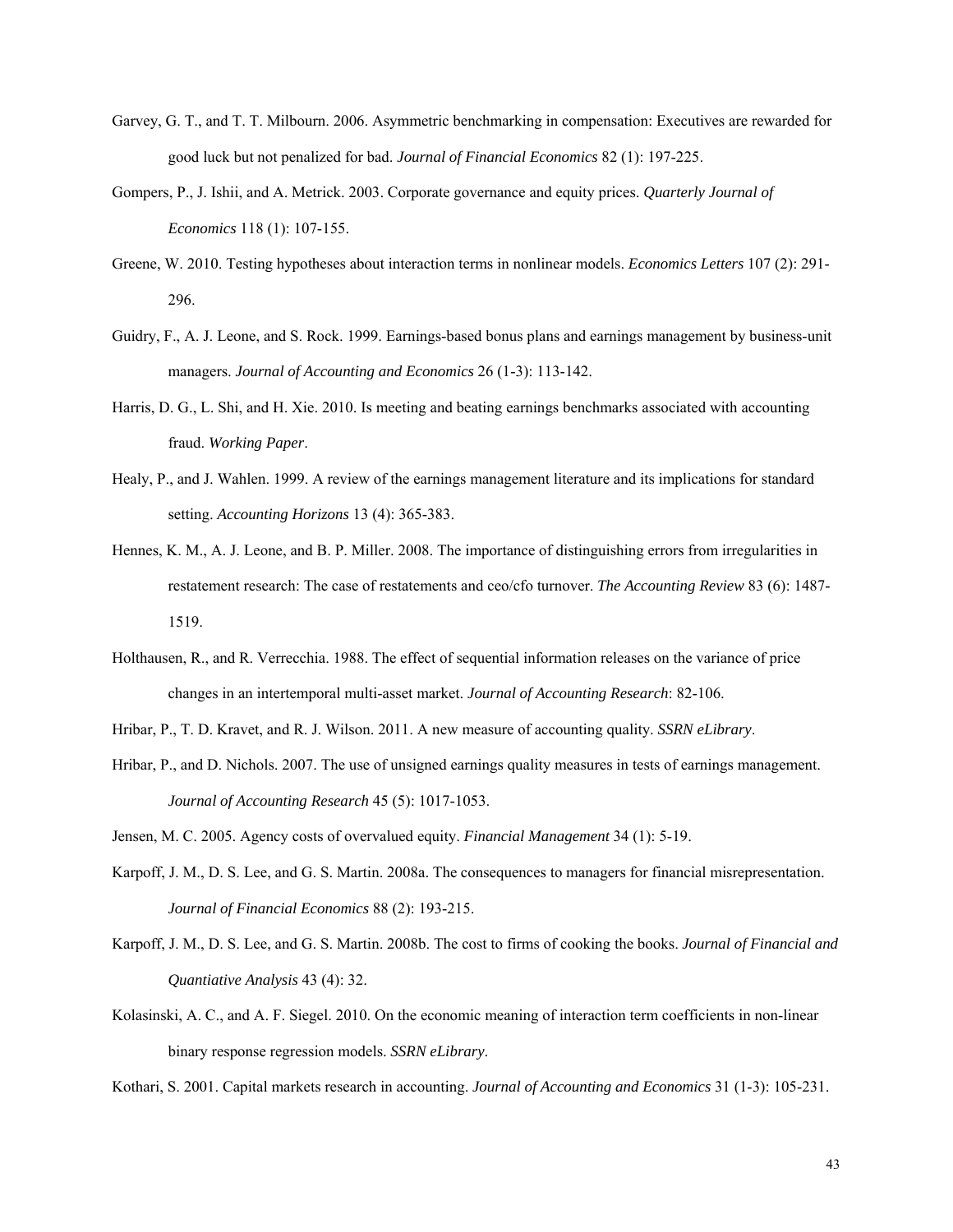- Lang, M. H., and R. J. Lundholm. 1996. Corporate disclosure policy and analyst behavior. *Accounting Review*: 467- 492.
- Le, C. T. 1998. *Applied categorical data analysis*. New York: John Wiley & Sons inc.
- Lemmon, M., and M. R. Roberts. 2010. The response of corporate financing and investment to changes in the supply of credit. *Journal of Financial and Quantitative Analysis* 45 (03): 555-587.
- Matsumoto, D. A. 2002. Management's incentives to avoid negative earnings surprises. *The Accounting Review* 77 (3): 483-514.
- Roberts, M. R., and T. M. Whited. 2011. Endogeneity in empirical corporate finance. *Handbook of the Economics of Finance* 2.
- Skinner, D. J., and R. G. Sloan. 2002. Earnings surprises, growth expectations, and stock returns or don't let an earnings torpedo sink your portfolio. *Review of Accounting Studies* 7 (2): 289-312.
- Srinivasan, S., A. S. Wahid, and G. Yu. 2011. Admitting mistakes: An analysis of restatements by foreign firms listed in the us. *Working Paper*.
- Teoh, S. H., and T. Wong. 1993. Perceived auditor quality and the earnings response coefficient. *Accounting Review*: 346-366.
- Thomson Reuters. 2011. Corporate governance: Dodd-frank's compensation tremors. *Westlaw Business Currents*, 2/23/2011.
- Wang, D. 2006. Founding family ownership and earnings quality. *Journal of Accounting Research* 44 (3): 619-656.
- Wilson, W. M. 2008. An empirical analysis of the decline in the information content of earnings following restatements. *The Accounting Review* 83 (2): 519-548.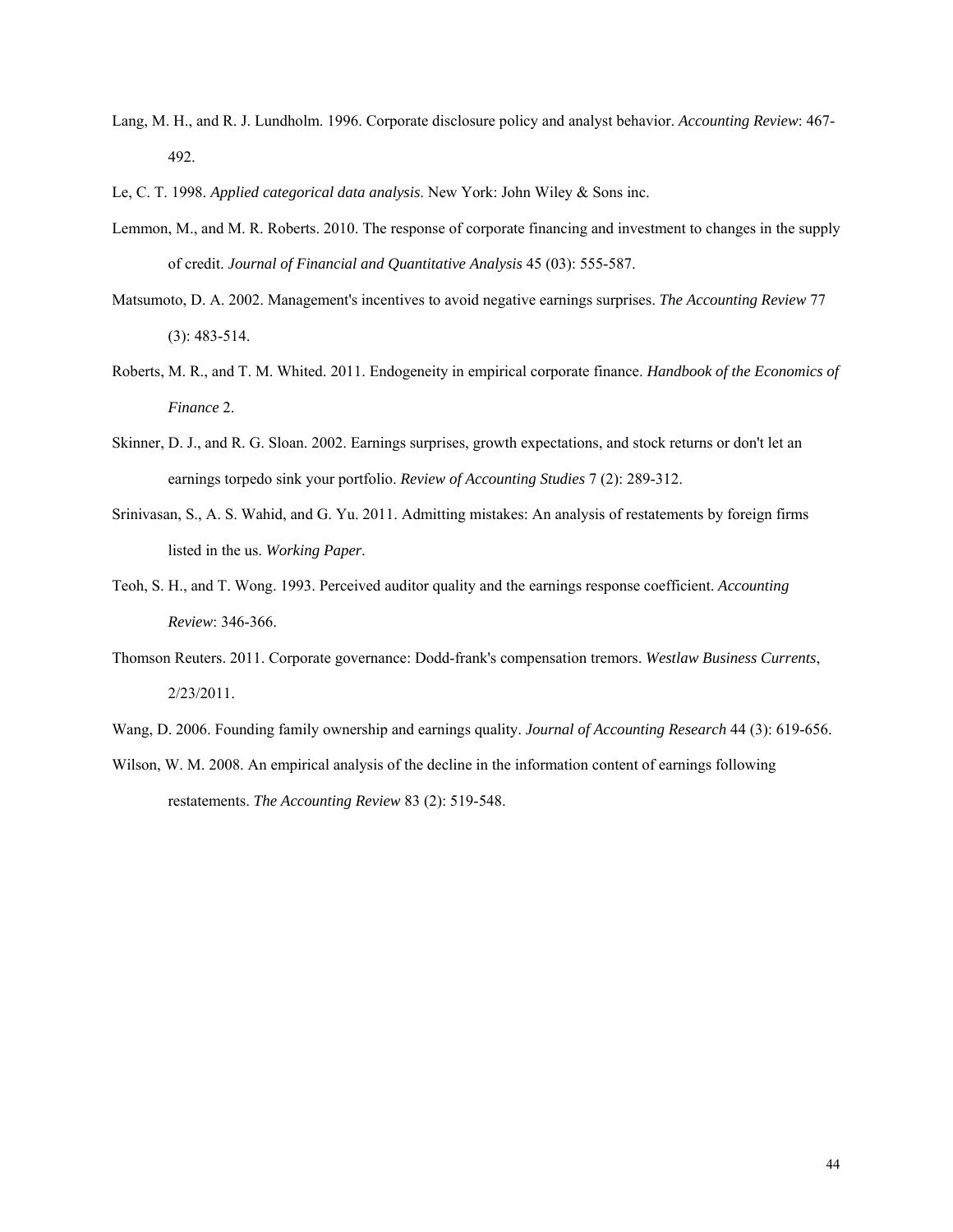## **FIGURE 1 Histogram of Unscaled Earnings Surprises**

The x-axis is unscaled earnings surprise, defined as actual I/B/E/S EPS minus the most recent I/B/E/S consensus forecast. Only surprises within \$0.20 of consensus are included, N=11,226 of a total 12,423 quarterly observations in the financial reporting sample.

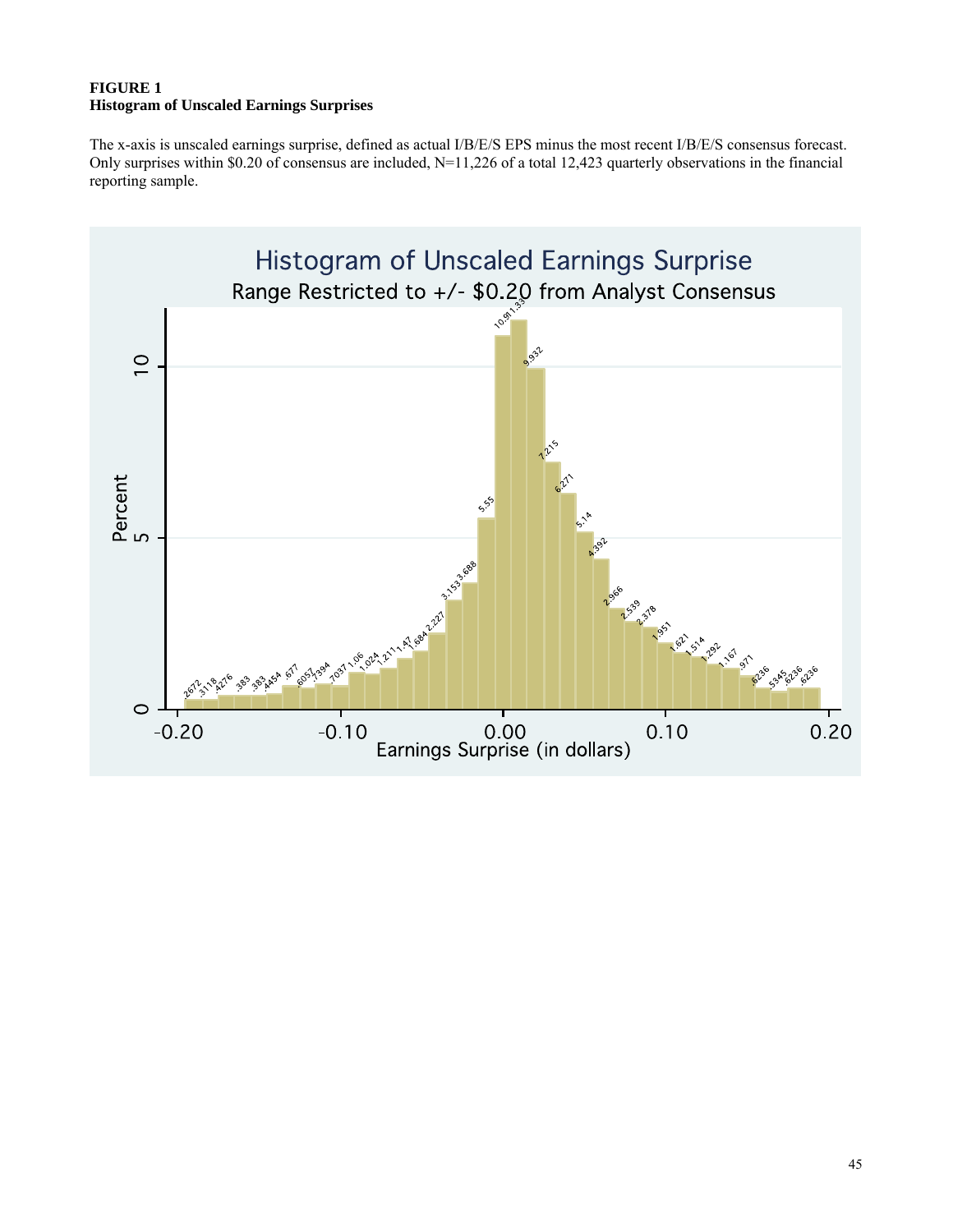## **TABLE 1 Sample Refinement**

Our sample is obtained from The Corporate Library and identifies firms with and without a restatement-triggered clawback provision as of mid-2007, 2008 and 2009. We apply separate data requirements for the quarterly financial reporting tests, annual financial reporting tests, and annual compensation tests.

| <b>Corporate Library Sample</b>                                               |        |
|-------------------------------------------------------------------------------|--------|
| <b>Total Firms</b>                                                            | 3,112  |
| Less: Financial services firms                                                | $-660$ |
| <b>Sample excluding financial firms</b>                                       | 2,452  |
|                                                                               |        |
|                                                                               |        |
| <b>Propensity Score Model Restrictions</b>                                    |        |
| Less: Firms without sufficient data                                           | $-126$ |
| <b>Firms Available for Propensity Matching</b>                                | 2,326  |
| Adopter Firms (108 in 2008 and 191 in 2009)                                   | 299    |
| Firms with a clawback in all years                                            | 281    |
| Firms without a clawback in all years                                         | 1,746  |
| <b>Firms Available for Propensity Matching</b>                                | 2,326  |
|                                                                               |        |
|                                                                               |        |
| <b>Quarterly Financial Reporting Sample Restrictions</b>                      |        |
| Less: Firms without sufficient Compustat, IBES, and CRSP data                 | $-408$ |
| Firms with Available Data $(2,326-408)$                                       | 1,918  |
|                                                                               |        |
| <b>Adopter Firms</b>                                                          | 280    |
| Firms with a clawback in all years                                            | 263    |
| Firms without a clawback in all years                                         | 1,375  |
| <b>Firms with Available Data</b>                                              | 1,918  |
|                                                                               |        |
| <b>Annual Financial Reporting Sample Restrictions</b>                         |        |
| Less: Firms without sufficient Compustat, IBES, CRSP, and AuditAnalytics data | $-396$ |
| Firms with Available Data $(2,326-396)$                                       | 1,930  |
|                                                                               |        |
| <b>Adopter Firms</b>                                                          | 258    |
| Firms with a clawback in all years                                            | 250    |
| Firms without a clawback in all years                                         | 1,422  |
| <b>Firms with Available Data</b>                                              | 1,930  |
|                                                                               |        |
|                                                                               |        |
| <b>Annual Compensation Sample Restrictions</b>                                |        |
| Less: Firms without sufficient Compustat, CRSP, and Execucomp data            | $-957$ |
| Firms with Available Data $(2,326-957)$                                       | 1,369  |
| <b>Adopter Firms</b>                                                          | 228    |
| Firms with a clawback in all years                                            | 232    |
| Firms without a clawback in all years                                         | 909    |
| <b>Firms with Available Data</b>                                              | 1,369  |
|                                                                               |        |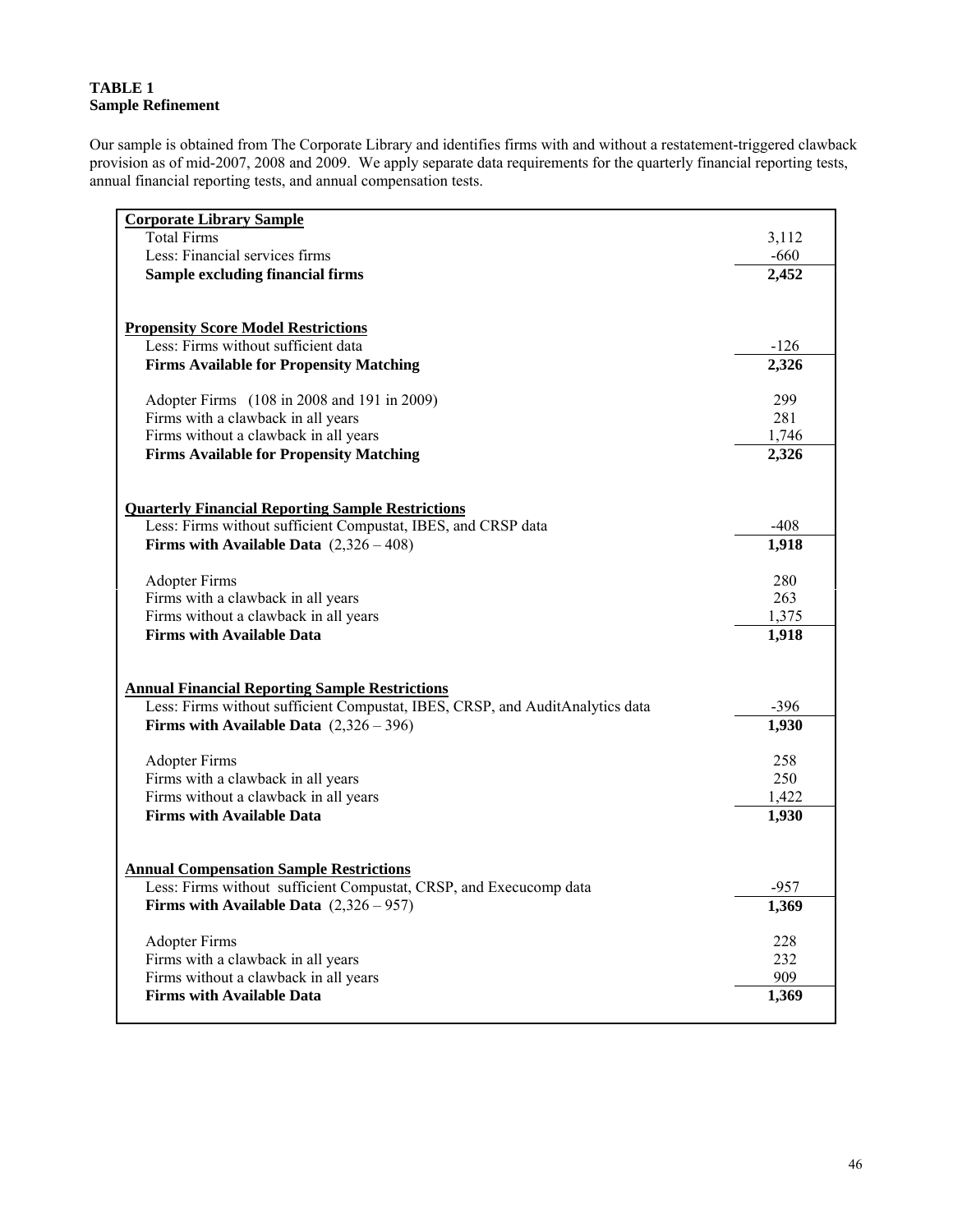## **TABLE 2 Propensity Score Matching Results**

 $CLAW = \alpha + \beta_1 AVGLEV + \beta_2 AVGLNMVE + \beta_3 AVGMTB + \beta_4 AVGROA + \beta_5 AVGLNREV + \beta_6 LNTENURE +$ β*7HAVETENURE +* β*8PAYSLICE +* β*9HAVEPAY +*β*10OWNPERC +* β*11HAVEOWN +* β*12SDRET +* β*13RESTATE\_PRE +*   $\beta_{14}TURNOVER + \beta_{15}HAVETURNOVER + \beta_{16}AVGSPREAD + \beta_{17}AVGDISP + \beta_{18}HAVEDISP + \beta_{19}AVGBEAT +$ β*20HAVEBEAT +* β*21AVGERC +* β*22HAVEERC +* β*23TOTALCOMP +* Σβ*kFFIND48 +* <sup>ε</sup>

The propensity-match logit model uses data as of year-end 2006. CLAW is a binary variable equal to one for firms with a clawback in place by the end of the sample period. All other variables are described in Appendix A. Panel A contains regression results. Panel B provides distributional information on the fitted conditional probabilities (i.e. "propensity scores"). All continuous variables are winsorized at 1% and 99%. \*\*\*Indicates significance at 1%; \*\*at 5%; \*at 10%, based on two-tailed tests. Standard errors are heteroskedasticity-robust.

*Panel A: Regression Results*

|                          | <b>Estimate</b> | <b>Wald Chi-Square</b> | Pr > ChiSq |        |
|--------------------------|-----------------|------------------------|------------|--------|
| Intercept                | $-2.494$        | 8.651                  | 0.003      | ***    |
| <b>AVGLEV</b>            | 0.705           | 2.979                  | 0.084      | *      |
| <b>AVGLNMVE</b>          | 0.256           | 7.442                  | 0.006      | ***    |
| <b>AVGMTB</b>            | $-0.007$        | 0.206                  | 0.650      |        |
| <b>AVGROA</b>            | 0.498           | 0.447                  | 0.504      |        |
| <b>AVGLNREV</b>          | 0.275           | 10.619                 | 0.001      | ***    |
| <b>LNTENURE</b>          | $-0.418$        | 10.555                 | 0.001      | ***    |
| <b>HAVETENURE</b>        | 2.115           | 3.648                  | 0.056      | ∗      |
| <b>PAYSLICE</b>          | 1.195           | 3.495                  | 0.062      | $\ast$ |
| <b>HAVEPAY</b>           | 1.168           | 1.143                  | 0.285      |        |
| <b>OWNPERC</b>           | $-0.029$        | 1.786                  | 0.181      |        |
| <b>HAVEOWN</b>           | $-2.745$        | 3.304                  | 0.069      | $\ast$ |
| <b>RETSD</b>             | $-15.915$       | 2.170                  | 0.141      |        |
| <b>RESTATE PRE</b>       | 0.219           | 2.424                  | 0.120      |        |
| <b>TURNOVER</b>          | $-0.425$        | 3.414                  | 0.065      | $\ast$ |
| <b>HAVETURNOVER</b>      | 0.422           | 0.882                  | 0.348      |        |
| <b>AVGSPREAD</b>         | $-3.822$        | 0.007                  | 0.936      |        |
| <b>AVGDISP</b>           | 0.033           | 0.001                  | 0.978      |        |
| <b>HAVEDISP</b>          | 0.387           | 0.742                  | 0.389      |        |
| <b>AVGBEAT</b>           | 0.019           | 0.002                  | 0.962      |        |
| <b>HAVEBEAT</b>          | 0.343           | 0.435                  | 0.510      |        |
| <b>AVGERC</b>            | $-0.005$        | 9.231                  | 0.002      | ***    |
| <b>HAVEERC</b>           | $-0.211$        | 0.388                  | 0.534      |        |
| <b>TOTALCOMP</b>         | $-0.008$        | 0.119                  | 0.731      |        |
| FFIND48 binaries omitted |                 |                        |            |        |
|                          |                 |                        |            |        |
| N                        | 2,326           |                        |            |        |
| Pseudo R-Squared         | 0.229           |                        |            |        |
| Rescaled R-Squared       | 0.339           |                        |            |        |

*Panel B: Distribution of Fitted Conditional Probabilities ("P-Scores")*

|                   | 2326  |
|-------------------|-------|
| Mean              | 0.249 |
| 1st percentile    | 0.010 |
| 25th percentile   | 0.077 |
| median            | 0.176 |
| 75th percentile   | 0.368 |
| 99th percentile   | 0.922 |
| standard deviaion | 0.220 |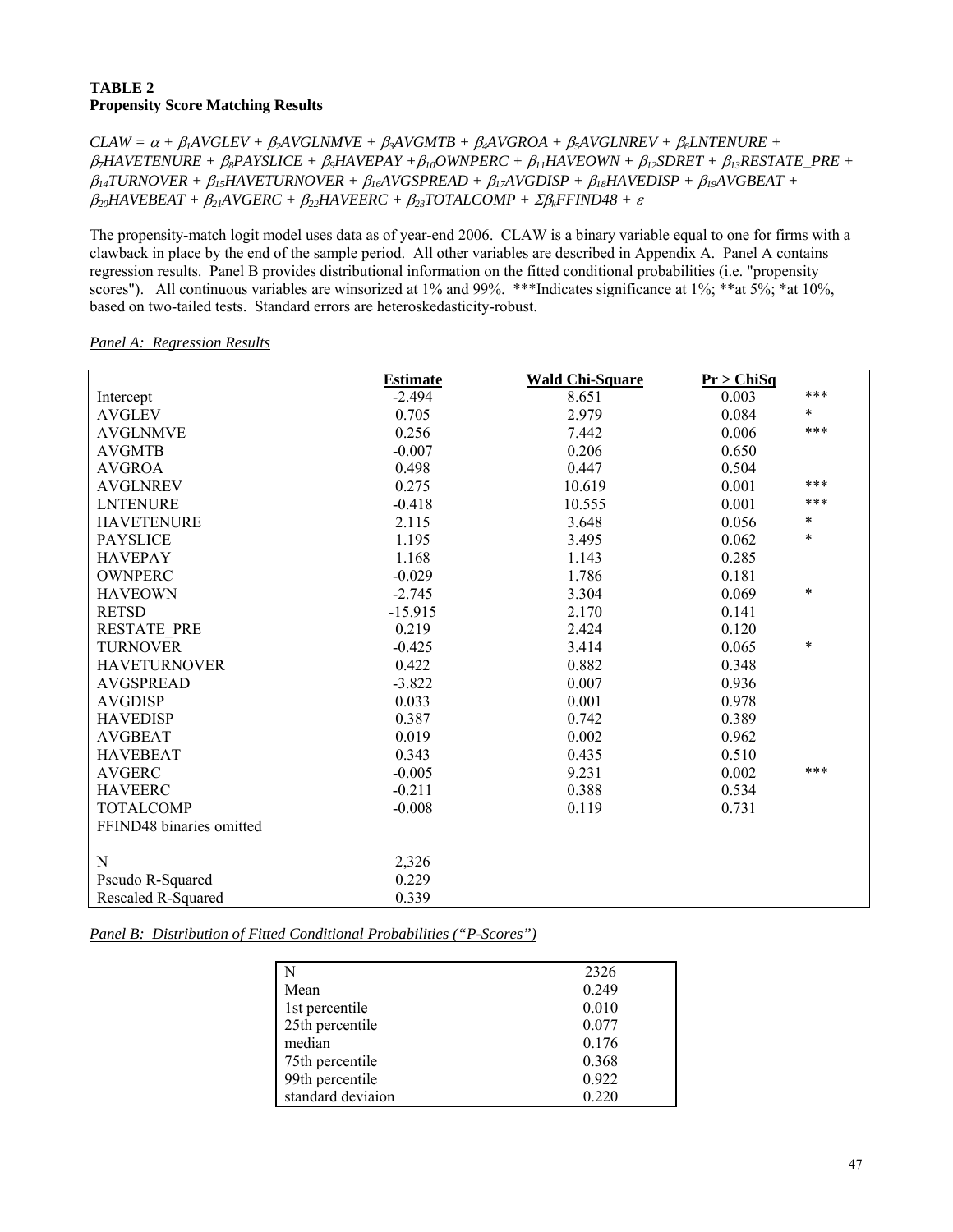## **TABLE 3 Firm-Level Summary Information – Propensity Model Variable Differences in Means**

Clawback Adopter firms are those that announce a new clawback provision between 2007 and 2009. Each firm is propensity-matched to a control firm. See Appendix A for variable definitions and data sources. The data for each firm is as of its 2006 fiscal year-end. Panel A includes the sample of firms with available data for the quarterly financial reporting analysis. Panel B includes the sample of firms with available data for the annual financial reporting analysis. Panel C includes the sample of firms with available data for the annual compensation analysis. Panel D presents additional distributional information on the difference between propensity scores for each pair of clawback and control firms. All continuous variables except propensity scores are winsorized at 1% and 99%. \*\*\*Indicates that the difference in means between Clawback Adopters and Control firms is significant at 1%; \*\*at 5%; \*at 10%, based on two-tailed tests (none are significant in panel A).

|                  |                          | <b>Clawback Adopters</b> | <b>Control Firms</b> |                   |          |
|------------------|--------------------------|--------------------------|----------------------|-------------------|----------|
|                  | $\underline{\mathbf{N}}$ | <b>Mean</b>              | <b>Mean</b>          | <b>Difference</b> | T-Stat   |
| Propensity-Score | 280                      | 0.384                    | 0.384                | 0.000             | 0.000    |
| avglev           | 280                      | 0.219                    | 0.221                | $-0.002$          | $-0.140$ |
| avglnmye         | 280                      | 7.884                    | 7.775                | 0.109             | 0.960    |
| avgmtb           | 280                      | 3.179                    | 3.108                | 0.071             | 0.210    |
| avgroa           | 280                      | 0.055                    | 0.044                | 0.010             | 1.400    |
| avglnrev         | 280                      | 7.650                    | 7.468                | 0.182             | 1.430    |
| Intenure         | 280                      | 1.083                    | 1.191                | $-0.109$          | $-1.290$ |
| havetenure       | 280                      | 0.689                    | 0.736                | $-0.046$          | $-1.210$ |
| payslice         | 280                      | 0.361                    | 0.397                | $-0.036$          | $-1.640$ |
| havepay          | 280                      | 0.686                    | 0.736                | $-0.050$          | $-1.300$ |
| ownperc          | 280                      | 0.859                    | 0.888                | $-0.029$          | $-0.130$ |
| haveown          | 280                      | 0.689                    | 0.736                | $-0.046$          | $-1.210$ |
| retsd            | 280                      | 0.020                    | 0.020                | 0.000             | $-0.580$ |
| restate          | 280                      | 0.229                    | 0.239                | $-0.011$          | $-0.300$ |
| turnover         | 280                      | 0.161                    | 0.175                | $-0.014$          | $-0.450$ |
| haveturnover     | 280                      | 0.825                    | 0.782                | 0.043             | 1.280    |
| avgspread        | 280                      | 0.001                    | 0.001                | 0.000             | $-1.180$ |
| avgdisp          | 280                      | 0.047                    | 0.045                | 0.001             | 0.260    |
| havedisp         | 280                      | 0.986                    | 0.996                | $-0.011$          | $-1.350$ |
| avgbeat          | 280                      | 0.120                    | 0.136                | $-0.016$          | $-1.200$ |
| havebeat         | 280                      | 0.993                    | 0.996                | $-0.004$          | $-0.580$ |
| avgerc           | 280                      | 14.232                   | 17.373               | $-3.141$          | $-1.220$ |
| haveerc          | 280                      | 0.971                    | 0.986                | $-0.014$          | $-1.170$ |
| totalcomp        | 280                      | 4.809                    | 4.322                | 0.488             | 0.800    |

*Panel A: Quarterly Financial Reporting Analysis Sample (Meet/Beat, ERC, and Analyst Dispersion Analysis)*

*Panel B: Annual Financial Reporting Analysis Sample (Restatements and Unexplained Audit Fees)*

|                  |                          | <b>Clawback Adopters</b> | <b>Control Firms</b> |                   |           |
|------------------|--------------------------|--------------------------|----------------------|-------------------|-----------|
|                  | $\underline{\mathbf{N}}$ | <b>Mean</b>              | Mean                 | <b>Difference</b> | T-Stat    |
| Propensity-Score | 258                      | 0.372                    | 0.372                | 0.000             | 0.000     |
| avglev           | 258                      | 0.219                    | 0.211                | 0.008             | 0.460     |
| avglnmve         | 258                      | 7.811                    | 7.677                | 0.135             | 1.130     |
| avgmtb           | 258                      | 3.103                    | 3.485                | $-0.382$          | $-1.150$  |
| avgroa           | 258                      | 0.051                    | 0.050                | 0.001             | 0.120     |
| avglnrev         | 258                      | 7.579                    | 7.365                | 0.215             | 1.610     |
| Intenure         | 258                      | 1.042                    | 1.139                | $-0.097$          | $-1.120$  |
| havetenure       | 258                      | 0.671                    | 0.713                | $-0.043$          | $-1.050$  |
| payslice         | 258                      | 0.349                    | 0.387                | $-0.038$          | $-1.660*$ |
| havepay          | 258                      | 0.667                    | 0.713                | $-0.047$          | $-1.140$  |
| ownperc          | 258                      | 0.833                    | 0.550                | 0.282             | 1.770*    |
| haveown          | 258                      | 0.671                    | 0.713                | $-0.043$          | $-1.050$  |
| retsd            | 258                      | 0.020                    | 0.020                | 0.000             | $-0.250$  |
| restate          | 258                      | 0.221                    | 0.271                | $-0.050$          | $-1.330$  |
| turnover         | 258                      | 0.163                    | 0.167                | $-0.004$          | $-0.120$  |
| haveturnover     | 258                      | 0.798                    | 0.764                | 0.035             | 0.960     |
| avgspread        | 258                      | 0.001                    | 0.002                | 0.000             | $-1.690$  |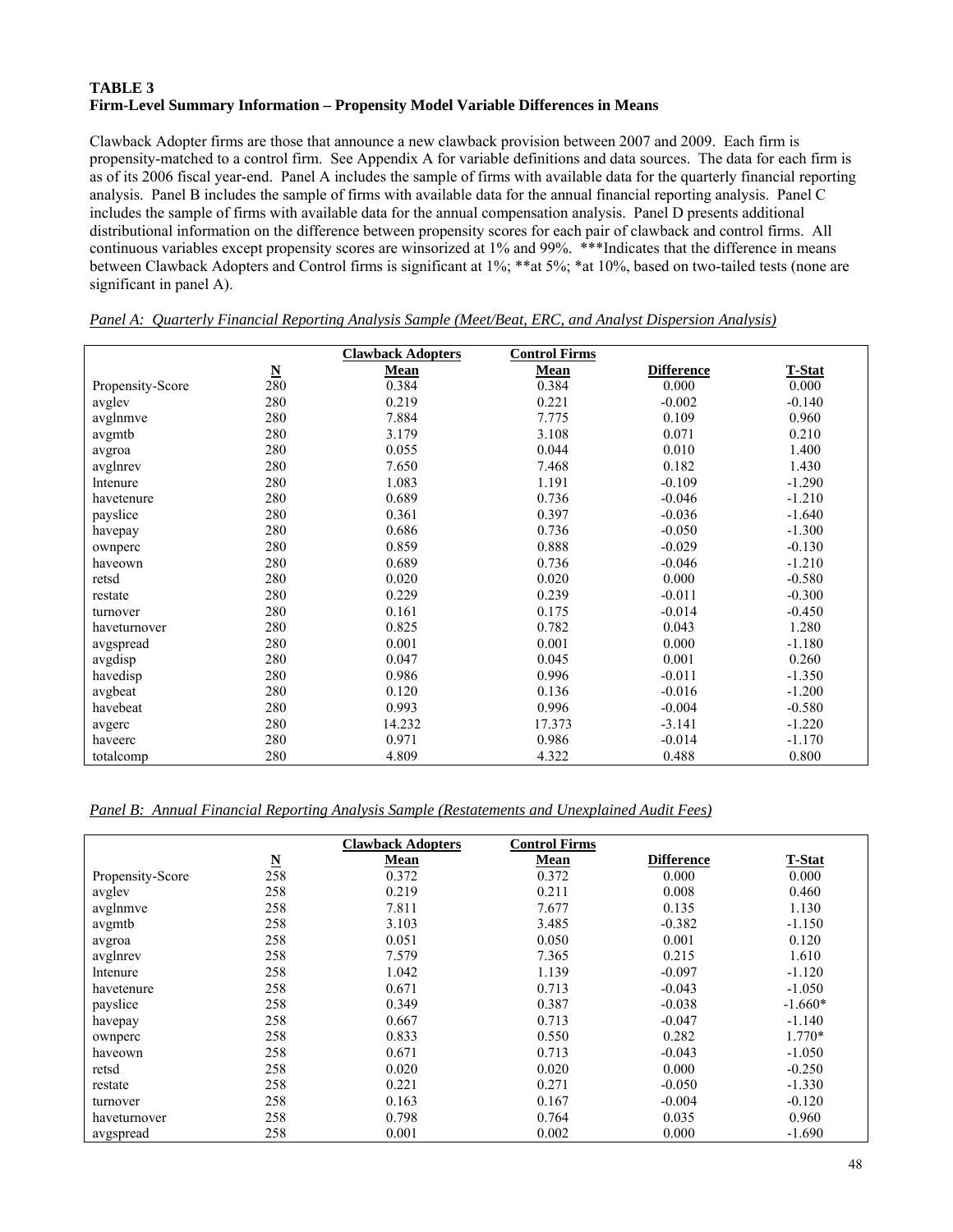|           |     | <b>Clawback Adopters</b> | <b>Control Firms</b> |                   |               |
|-----------|-----|--------------------------|----------------------|-------------------|---------------|
|           | N   | <b>Mean</b>              | <b>Mean</b>          | <b>Difference</b> | <b>T-Stat</b> |
| avgdisp   | 258 | 0.047                    | 0.041                | 0.006             | 1.130         |
| havedisp  | 258 | 0.942                    | 0.938                | 0.004             | 0.180         |
| avgbeat   | 258 | 0.108                    | 0.129                | $-0.021$          | $-1.550$      |
| havebeat  | 258 | 0.965                    | 0.950                | 0.016             | 0.870         |
| avgerc    | 258 | 12.773                   | 16.956               | $-4.183$          | $-1.610$      |
| haveerc   | 258 | 0.942                    | 0.934                | 0.008             | 0.360         |
| totalcomp | 258 | 4.342                    | 3.929                | 0.413             | 0.630         |

*Panel C: Annual Compensation Analysis Sample (Pay-for-Performance and Compensation Components Test)*

|                  |                          | <b>Clawback Adopters</b> | <b>Control Firms</b> |                   |             |
|------------------|--------------------------|--------------------------|----------------------|-------------------|-------------|
|                  | $\underline{\mathbf{N}}$ | Mean                     | Mean                 | <b>Difference</b> | T-Stat      |
| Propensity-Score | 228                      | 0.415                    | 0.415                | 0.000             | 0.000       |
| avgley           | 228                      | 0.215                    | 0.187                | 0.027             | 1.550       |
| avglnmye         | 228                      | 8.045                    | 7.921                | 0.125             | 1.030       |
| avgmtb           | 228                      | 3.183                    | 3.637                | $-0.454$          | $-1.470$    |
| avgroa           | 228                      | 0.061                    | 0.066                | $-0.006$          | $-0.990$    |
| avglnrev         | 228                      | 7.841                    | 7.591                | 0.251             | $1.970**$   |
| <b>Intenure</b>  | 228                      | 1.284                    | 1.467                | $-0.184$          | $-2.110**$  |
| havetenure       | 228                      | 0.816                    | 0.908                | $-0.092$          | $-2.870***$ |
| payslice         | 228                      | 0.426                    | 0.482                | $-0.056$          | $-2.810***$ |
| havepay          | 228                      | 0.811                    | 0.899                | $-0.088$          | $-2.680***$ |
| ownperc          | 228                      | 0.965                    | 0.846                | 0.120             | 0.630       |
| haveown          | 228                      | 0.816                    | 0.908                | $-0.092$          | $-2.870***$ |
| retsd            | 228                      | 0.019                    | 0.019                | 0.000             | $-0.020$    |
| restate          | 228                      | 0.232                    | 0.237                | $-0.004$          | $-0.110$    |
| turnover         | 228                      | 0.193                    | 0.211                | $-0.018$          | $-0.470$    |
| haveturnover     | 228                      | 0.965                    | 0.974                | $-0.009$          | $-0.540$    |
| avgspread        | 228                      | 0.001                    | 0.001                | 0.000             | 0.640       |
| avgdisp          | 228                      | 0.046                    | 0.042                | 0.004             | 0.650       |
| havedisp         | 228                      | 0.974                    | 0.974                | 0.000             | 0.000       |
| avgbeat          | 228                      | 0.118                    | 0.136                | $-0.018$          | $-1.240$    |
| havebeat         | 228                      | 0.991                    | 0.978                | 0.013             | 1.140       |
| avgerc           | 228                      | 13.438                   | 23.435               | $-9.997$          | $-3.140***$ |
| haveerc          | 228                      | 0.969                    | 0.969                | 0.000             | 0.000       |
| totalcomp        | 228                      | 7.204                    | 7.625                | $-0.420$          | $-1.190$    |

# *Panel D: Distribution of Differences in Matched Propensity Scores*

|                                      |     | Mean       | Median     | Min       | Max    | Std. Dev. |
|--------------------------------------|-----|------------|------------|-----------|--------|-----------|
| Quarterly Financial Reporting Sample | 280 | $-0.00007$ | $-0.00003$ | $-0.0112$ | 0.0243 | 0.0024    |
| Annual Financial Reporting Sample    | 258 | $-0.00007$ | $-0.00004$ | $-0.0112$ | 0.0113 | 0.0020    |
| <b>Annual Compensation Sample</b>    | 228 | 0.00000    | $-0.00002$ | $-0.0112$ | 0.0243 | 0.0026    |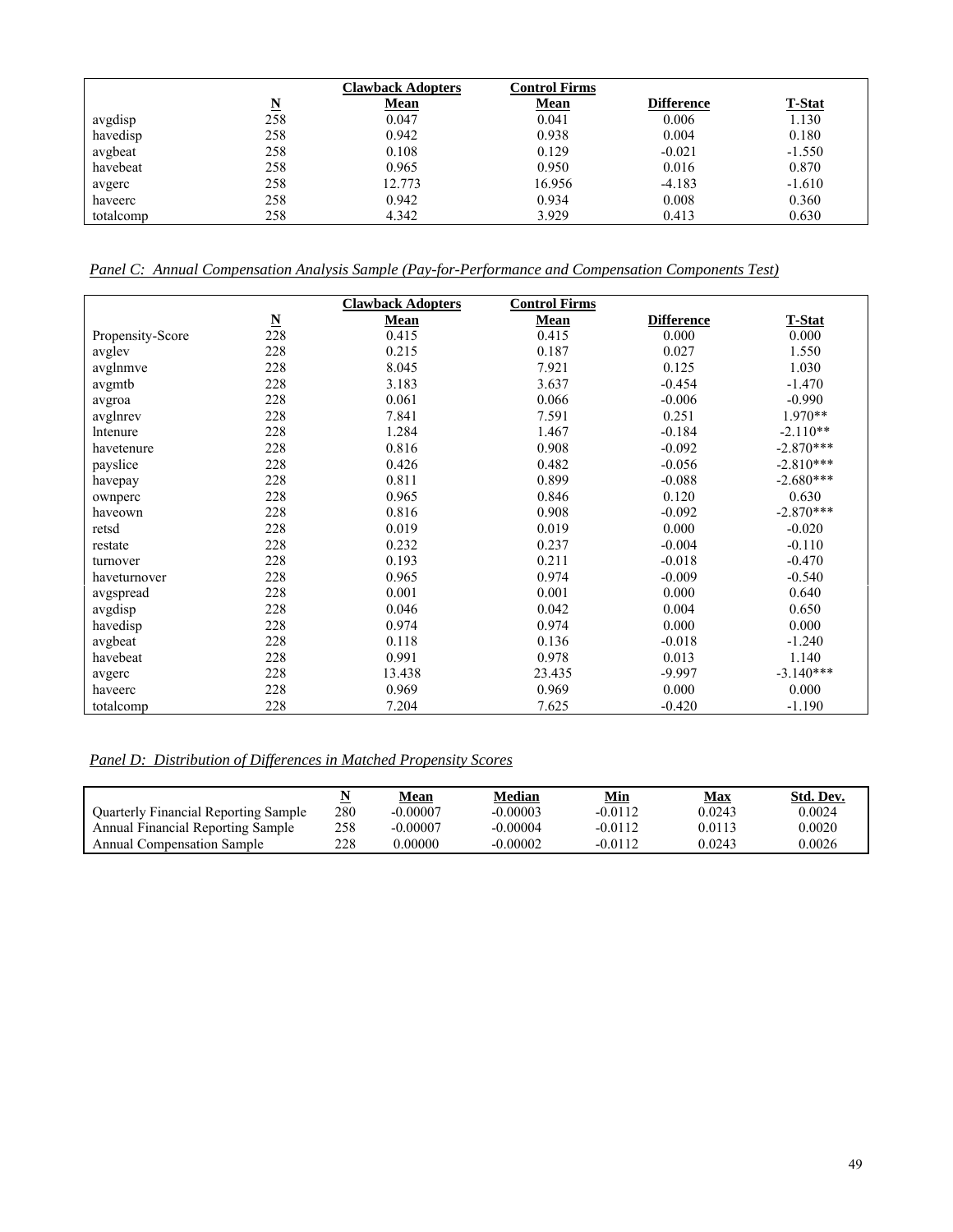## **TABLE 4 Observations Before/After Clawback Adoption**

Panels A through C show the distribution of observations before and after clawback adoption for each of the three analysis samples. For clawback firms, the "after" period starts with the fiscal year following the clawback announcement in the firm's Proxy Statement. The same "after" period is assigned to the firm's matched control firm.

All samples span calendar 2005 through 2010.

## *Panel A: Quarterly Financial Reporting Analysis Sample*

|                 | Clawback Firms | % of Total | Control Firms | % of Total | All    |
|-----------------|----------------|------------|---------------|------------|--------|
| Before Adoption | 4.820          | 39%        | 4.805         | 39%        | 9,625  |
| After Adoption  | 1,404          | $11\%$     | 1,394         | 11%        | 2,798  |
|                 | 5.224          | 50%        | 6.199         | 50%        | 12.423 |

## *Panel B: Annual Financial Reporting Analysis Sample*

|                 | Clawback Firms | % of Total | Control Firms | % of Total | <u>All</u> |
|-----------------|----------------|------------|---------------|------------|------------|
| Before Adoption | .154           | 39%        | ,159          | 39%        | 2,313      |
| After Adoption  | <u>333</u>     | 11%        | 321           | 11%        | <u>654</u> |
|                 | 1.487          | 50%        | 1.480         | 50%        | 2.967      |

*Panel C: Annual Compensation Analysis Sample*

|                        | Clawback Firms | % of Total | Control Firms | % of Total | $\underline{\mathbf{All}}$ |
|------------------------|----------------|------------|---------------|------------|----------------------------|
| <b>Before Adoption</b> | 970            | 38%        | 997           | 39%        | 1,967                      |
| After Adoption         | <u>305</u>     | 12%        | 286           | 11%        | 591                        |
|                        | 1.275          | 50%        | 1.283         | 50%        | 2.558                      |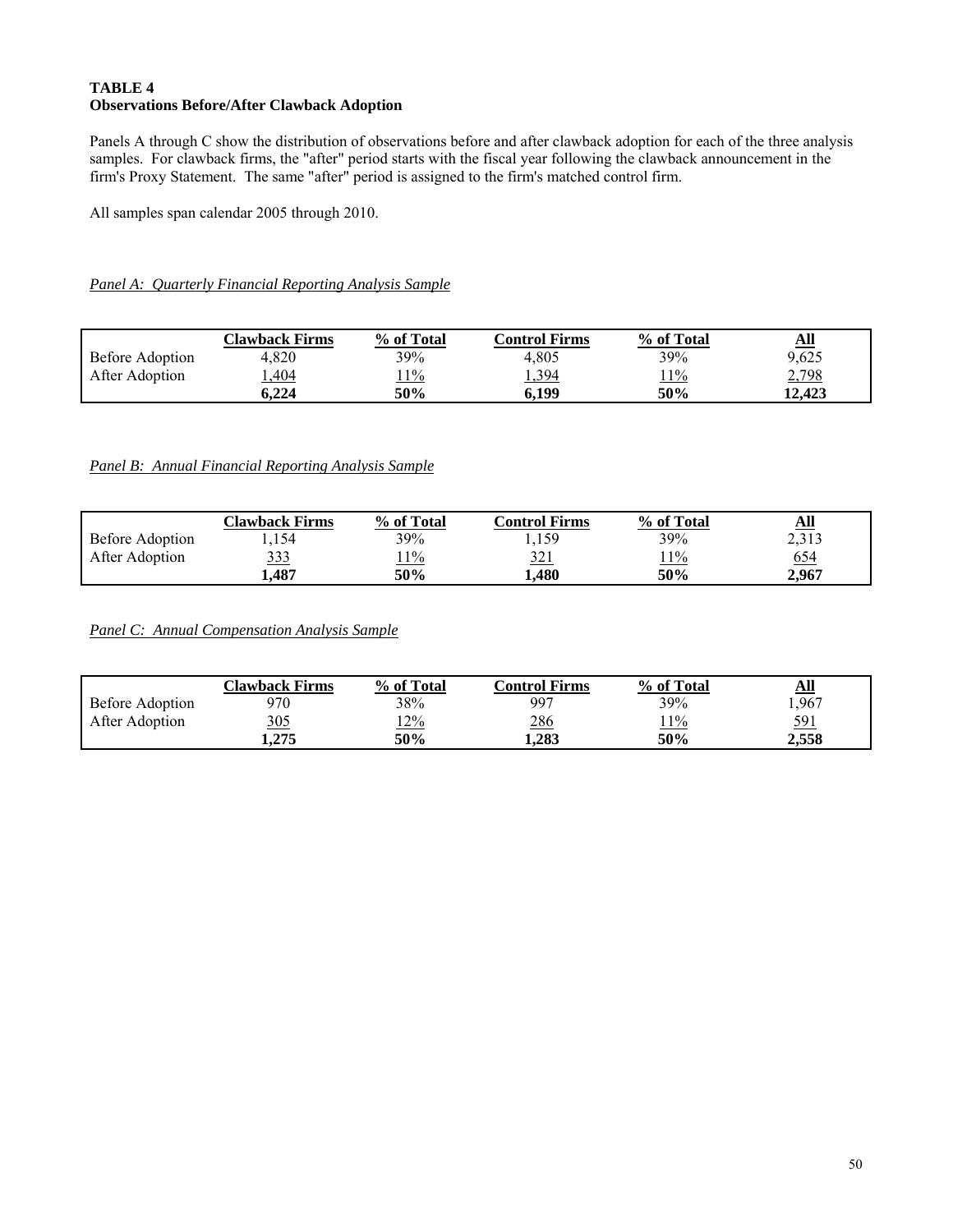## **TABLE 5 Financial Reporting Quality Analysis (Hypothesis 1)**

*Reporting Quality Proxy =*  $\alpha_1 + \beta_1 A$ *FTER +*  $\beta_2 CLAW + \beta_3 (CLAW*AFTER) + \beta_4 CNTRLS + \beta_6 (CNTRLS*AFFER) + \beta_7 CATRLS + \beta_7 CATRLS$ Σβ*k(CNTRLS\*CLAW) +* Σβ*k(CNTRLS\*CLAW\*AFTER) +* Σβ*k(QTR or YEAR) +* <sup>ε</sup>

This table includes analysis of two proxies for financial reporting quality that are used to assess Hypothesis 1: meet/beat frequency and unexplained audit fees. We also present an analysis of restatements for comparison purposes. Panel A presents summary information. Panel B presents the results of the regression model above. Column (1) is a logit model using quarterly meet/beat data. Included controls are MTB, SIZE, NUMEST, FQ4, and quarterly fixed effects. Column (2) is an OLS model using annual abnormal audit fees, calculated as the residual of regressions by industry, year and size deciles of audit fees on known determinants (based on Hribar et al. 2011). Year fixed effects are included. Column (3) is a logit model using annual restatements data. Included controls are BIG4, SIZE, BUSSEG\_SR, GEOSEG\_SR, LOSS, AUD\_OPIN, SEO, ISSUANCE, MTB, ROA, LEV, RESTATE\_PRE, and year fixed effects. All variables are defined in Appendix A. Continuous variables are winsorized at 1% and 99%. Regression standard errors are heteroskedasticity-robust and clustered by firm. The column headed  $H_0$  lists our predictions for the coefficient signs, where applicable. \*\*\*Indicates significance at 1%; \*\*at 5%; \*at 10%, based on one-tailed tests where directional predictions are provided and two-tailed tests otherwise. Control variable coefficients are omitted for brevity.

*Panel A: Summary Information* 

| Number of Meet/Beat $= 1$         | <b>Before</b> | After        | <b>Meet/Beat Rate</b>   | <b>Before</b> | After   |
|-----------------------------------|---------------|--------------|-------------------------|---------------|---------|
| <b>Control Firms</b>              | 652           | 160          | <b>Control Firms</b>    | $13.6\%$      | 11.5%   |
| Clawback Firms                    | 609           | 129          | Clawback Firms          | 12.6%         | $9.2\%$ |
|                                   |               |              |                         |               |         |
| <b>Mean Unexplained Audit Fee</b> | <b>Before</b> | <u>After</u> |                         |               |         |
| Control Firms                     | 0.061         | 0.084        |                         |               |         |
| Clawback Firms                    | 0.103         | 0.062        |                         |               |         |
|                                   |               |              |                         |               |         |
| <b>Number of Restatements</b>     | <b>Before</b> | After        | <b>Restatement Rate</b> | <b>Before</b> | After   |
| <b>Control Firms</b>              | 136           | 12           | <b>Control Firms</b>    | 11.7%         | 3.7%    |
| Clawback Firms                    | 83            | 8            | Clawback Firms          | $7.2\%$       | $2.4\%$ |

*Panel B: Regression Results (Controls and Interactions Untabulated)*

|                          |            |                    | 1                | $\mathbf{2}$       | 3                  |
|--------------------------|------------|--------------------|------------------|--------------------|--------------------|
|                          |            |                    |                  | <b>Unexplained</b> |                    |
|                          |            | $H_0$              | <b>Meet/Beat</b> | <b>Audit Fee</b>   | <b>Restatement</b> |
| Constant                 | $\alpha_1$ |                    | $-0.842$         | 0.059              | $-1.101$           |
|                          |            |                    | $[-1.74]$ *      | $[1.85]$ *         | $[-1.21]$          |
| <b>AFTER</b>             | $\beta_1$  |                    | 0.763            | 0.030              | 4.013              |
|                          |            |                    | [1.10]           | [0.72]             | $[1.97]**$         |
| <b>CLAW</b>              | $\beta_2$  |                    | 0.001            | 0.042              | $-0.807$           |
|                          |            |                    | [0.00]           | [1.00]             | $[-0.71]$          |
| <b>CLAW*AFTER</b>        | $\beta_3$  | $(\textnormal{-})$ | $-2.042$         | $-0.064$           | $-8.046$           |
|                          |            |                    | $[-2.10]$ **     | $[-2.05]$ **       | $[-2.42]$ ***      |
| <b>Fixed Effects</b>     |            |                    | <b>Ouarter</b>   | Year               | Year               |
| Controls Included        |            |                    | Yes              | N <sub>0</sub>     | Yes                |
| <b>Observations</b>      |            |                    | 12,423           | 2,967              | 2,967              |
| Pseudo or Adj. R-squared |            |                    | 0.0267           | 0.002              | 0.136              |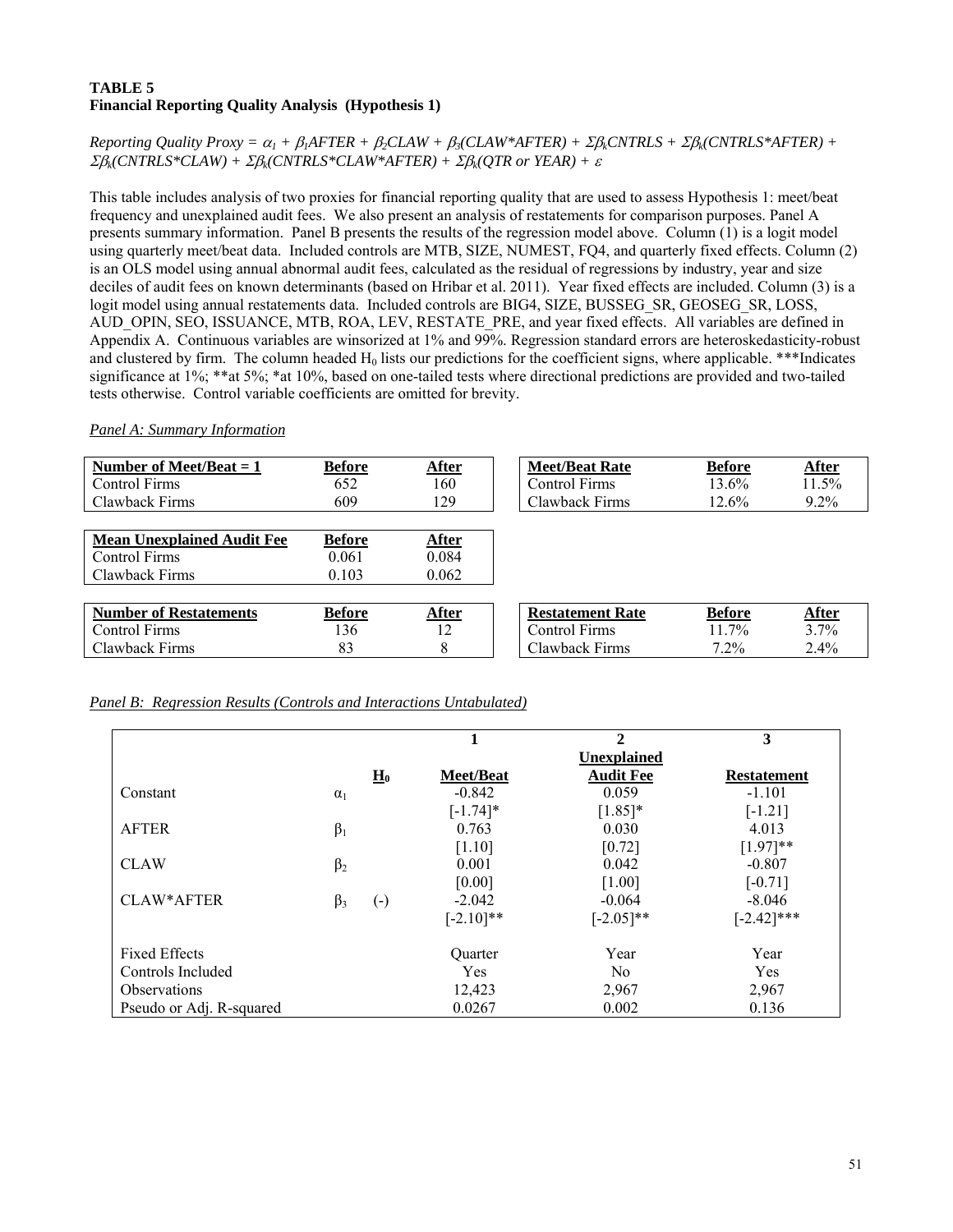## **TABLE 6 Perceptions of Financial Reporting Quality Analysis (Hypothesis 2)**

 $\frac{\text{ERC Model:}}{\text{CAR}} = \alpha_I + \alpha_2 A \text{FTER} + \alpha_3 \text{CLAW} + \alpha_4 (\text{CLAW*} \cdot \text{A} \cdot \text{FTER}) + \beta_1 \text{UE} + \beta_2 ( \text{A} \cdot \text{FTER} \cdot \text{UE}) + \beta_3 (\text{CLAW*UE}) + \beta_4 \text{UE} + \beta_5 \text{UE} + \beta_6 \text{UE} + \beta_7 \text{UE} + \beta_8 \text{UE} + \beta_9 \text{UE} + \beta_9 \text{UE} + \beta_9 \text{UE} + \beta_9 \text{UE} + \beta_9 \text{UE} + \$ β*4(CLAW\*AFTER\*UE) +* Σβ*kCNTRLS +* Σβ*k(CNTRLS\*UE) +* Σβ*k(CNTRLS\*AFTER) +* Σβ*k(CNTRLS\*CLAW) +*  Σβ*k(CNTRLS\*CLAW\*AFTER) +* Σβ*k(CNTRLS\*AFTER\*UE) +* Σβ*k(CNTRLS\*CLAW\*UE) +* Σβ*k(CNTRLS\*CLAW\*AFTER\*UE) +*  Σβ*kQTR +* <sup>ε</sup>

Dispersion Model: *DISP* =  $\alpha_1 + \beta_1 A FTER + \beta_2 CLAW + \beta_3 (CLAW*AFTER) + \beta_4 ROBUST + \beta_5 (ROBUST*AFTER) + \beta_6 CNTRLS + \beta_7 (ROBUST*AFTER) + \beta_7 (ROBUST*AFTER) + \beta_7 (CIAW*AFTER)$ Σβ*k(CNTRLS\*AFTER) +* Σβ*k(CNTRLS\*CLAW) +* Σβ*k(CNTRLS\*CLAW\*AFTER) +* Σβ*kQTR +* <sup>ε</sup>

Controls in the ERC model are NONLINEAR, PERSIST, PREDICT, MTB, BETA, SIZE, LOSS, and FQ4. Controls in the DISP model are NUMEST, PERSIST, PREDICT, MTB, BETA, SIZE, LOSS, and FQ4. All variables are defined in Appendix A. QTR are calendar quarter fixed effects. Continuous variables are winsorized at 1% and 99%. Regression standard errors are heteroskedasticity-robust and clustered by firm. The column headed  $H_0$  lists our predictions for the coefficient signs, where applicable. \*\*\*Indicates significance at 1%; \*\*at 5%; \*at 10%, based on one-tailed tests where directional predictions are provided and two-tailed tests otherwise. Controls and interactions are omitted for brevity. Panel A presents summary DISP information. Panel B presents the regression estimates. Panel C presents coefficient linear combinations providing the conditional average earnings response coefficient in each period and group.

#### *Panel A: Mean Dispersion by Group and Period*

|                | <b>Before</b> | After   |
|----------------|---------------|---------|
| Control Firms  | 0.00235       | 0.00288 |
| Clawback Firms | 0.00211       | 0.00244 |

|  |  |  | Panel B: Regression Results (Controls and Interactions Untabulated) |
|--|--|--|---------------------------------------------------------------------|
|  |  |  |                                                                     |

|                      | <b>ERC</b> Model |                  |                  |            | <b>Dispersion Model</b> |                  |
|----------------------|------------------|------------------|------------------|------------|-------------------------|------------------|
|                      |                  | $\mathbf{H}_{0}$ | <b>Estimates</b> |            | $\mathbf{H}_{0}$        | <b>Estimates</b> |
| Constant             | $\alpha_1$       |                  | 0.014            | $\alpha_1$ |                         | 0.005            |
|                      |                  |                  | $[1.84]$ *       |            |                         | $[4.99]$ ***     |
| <b>AFTER</b>         | $\alpha_2$       |                  | $-0.006$         | $\beta_1$  |                         | 0.004            |
|                      |                  |                  | $[-0.37]$        |            |                         | $[2.14]$ **      |
| <b>CLAW</b>          | $\alpha_3$       |                  | 0.006            | $\beta_2$  |                         | $-0.003$         |
|                      |                  |                  | [0.58]           |            |                         | $[-1.51]$        |
| <b>CLAW * AFTER</b>  | $\alpha_4$       |                  | $-0.003$         | $\beta_3$  | $\left( -\right)$       | $-0.005$         |
|                      |                  |                  | $[-0.13]$        |            |                         | $[-1.97]**$      |
| UE                   | $\beta_1$        | $^{(+)}$         | 5.894            |            |                         |                  |
|                      |                  |                  | $[8.24]$ ***     |            |                         |                  |
| <b>AFTER * UE</b>    | $\beta_2$        |                  | $-1.373$         |            |                         |                  |
|                      |                  |                  | $[-0.70]$        |            |                         |                  |
| CLAW*UE              | $\beta_3$        |                  | $-1.659$         |            |                         |                  |
|                      |                  |                  | $[-1.35]$        |            |                         |                  |
| CLAW*AFTER*UE        | $\beta_4$        | $^{(+)}$         | 6.381            |            |                         |                  |
|                      |                  |                  | $[2.00]**$       |            |                         |                  |
| <b>Fixed Effects</b> |                  |                  | Quarter          |            |                         | Quarter          |
| Controls Included    |                  |                  | Yes              |            |                         | Yes              |
| Observations         |                  |                  | 12,423           |            |                         | 12,423           |
| Adjusted R-squared   |                  |                  | 0.108            |            |                         | 0.347            |

#### *Panel C: ERCs (Linear coefficient combinations from the ERC model in panel B)*

| Pre-Period, Control Firms      | $\mathbf{D}_1$                    | 5.894**    |
|--------------------------------|-----------------------------------|------------|
| Post-Period, Control Firms     | $\beta_1 + \beta_2$               | $4.521***$ |
| Pre-Period, Clawback Adopters  | $\beta_1 + \beta_3$               | $4.235***$ |
| Post-Period, Clawback Adopters | $\beta_1+\beta_2+\beta_3+\beta_4$ | $9.244***$ |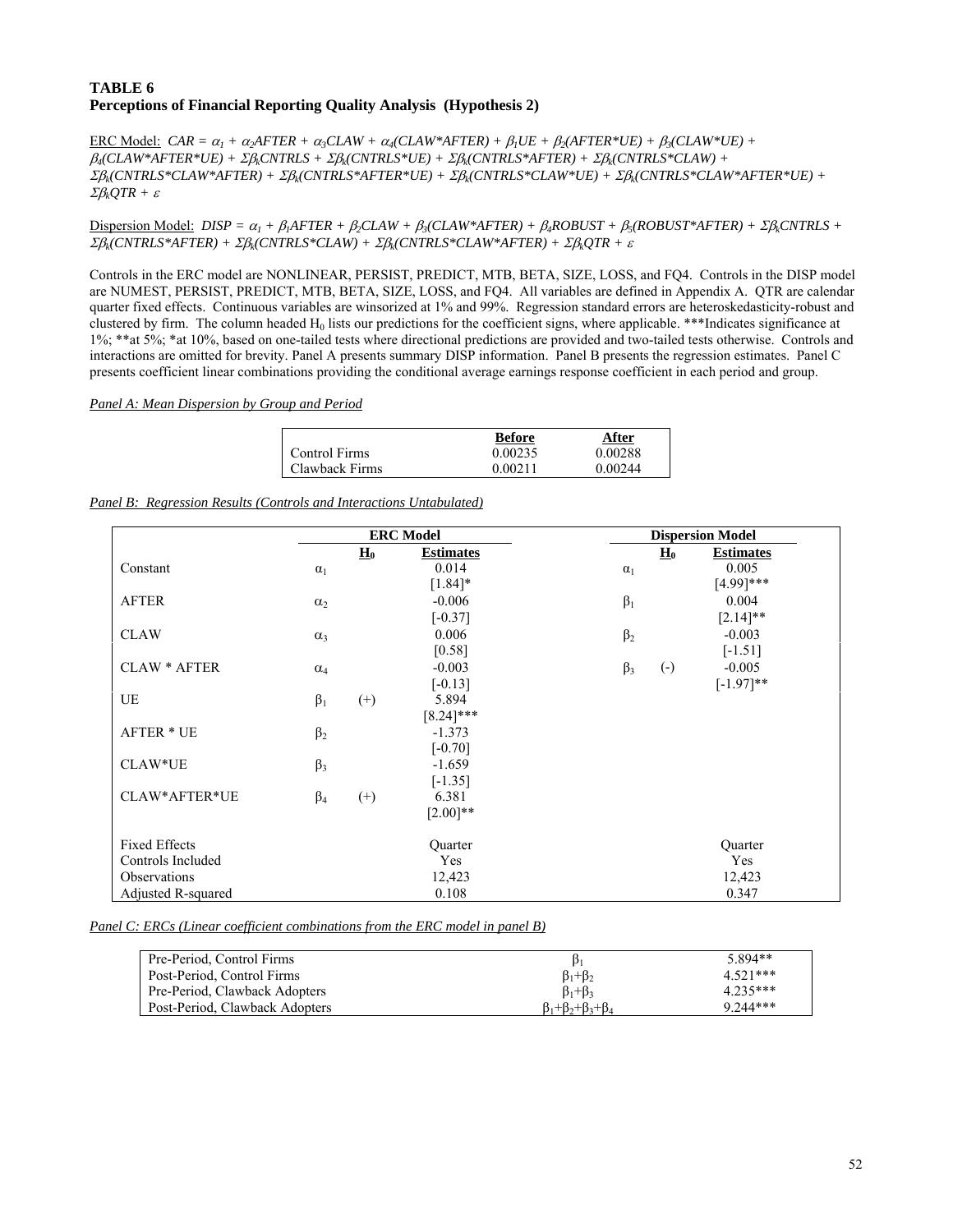## **TABLE 7 Pay-for-Performance Analysis (Hypotheses 3)**

 $\Delta log(CASHPAY) = \alpha_1 + \alpha_2 AFTER + \alpha_3 CLAW + \alpha_4 (CLAW*AFFTER) + \beta_1 \Delta ROA^+ + \beta_2 (\Delta ROA^+ * CLAW) + \beta_3 (\Delta ROA^+ * AFTER) + \beta_4 \Delta POA^+ + \beta_5 \Delta POA^+ + \beta_6 \Delta POA^+ + \beta_7 \Delta POA^+ + \beta_7 \Delta POA^+ + \beta_7 \Delta POA^+ + \beta_7 \Delta POA^+ + \beta_7 \Delta POA^+ + \beta_7 \Delta POA^+ + \beta_7 \Delta POA^+ + \beta_7 \Delta POA^+ + \beta_7 \Delta POA^+ + \beta_7 \Delta PO$  $\beta_4(\Delta ROA^+ * CLAW^*AFTER) + \beta_5 \Delta ROA^+ + \beta_6(\Delta ROA^*CLAW) + \beta_7(\Delta ROA^*AFTER) + \beta_8(\Delta ROA^*CLAW^*AFTER) + \Sigma \beta_8 CNTRLS +$ Σβ*k(CNTRLS\*AFTER) +* Σβ*k(CNTRLS\*CLAW) +* Σβ*k(CNTRLS\*CLAW\*AFTER) +* Σβ*kYEAR +* <sup>ε</sup>

ΔROA+ is change in ROA for positive or zero change, or zero otherwise. ΔROA- is change in ROA for negative change, or zero otherwise. Controls include RET and TURNOVER. See Appendix A for variable specifications. Control variables and interaction terms are omitted below for brevity. All continuous variables are winsorized at 1% and 99%. Standard errors are heteroskedasticity-robust and clustered by firm. The column headed  $H_0$  lists our predictions for the coefficient signs, where applicable. \*\*\*Indicates significance at 1%; \*\*at 5%; \*at 10%, based on one-tailed tests where directional predictions are provided and two-tailed tests otherwise.

|                                     |            | $\mathbf{H}_0$ | Δlog(CASHPAY)     |
|-------------------------------------|------------|----------------|-------------------|
| Constant                            | $\alpha_1$ |                | $-0.013$          |
|                                     |            |                | $[-0.45]$         |
| <b>AFTER</b>                        | $\alpha$   |                | 0.105             |
|                                     |            |                | $[1.67]*$         |
| <b>CLAW</b>                         | $\alpha_3$ |                | 0.034             |
|                                     |            |                | $[1.64]$          |
| CLAW*AFTER                          | $\alpha_4$ |                | $-0.099$          |
|                                     |            |                | $[-1.86]$ *       |
| $\Delta \text{ROA}^+$               | $\beta_1$  | $^{(+)}$       | 1.171             |
|                                     |            |                | $[4.09]$ ***      |
| $\triangle$ ROA <sup>+</sup> *CLAW  | $\beta_2$  |                | $-0.754$          |
|                                     |            |                | $[-1.51]$         |
| $\triangle$ ROA <sup>+</sup> *AFTER | $\beta_3$  |                | $-0.456$          |
|                                     |            |                | $[-1.04]$         |
| ΔROA <sup>+</sup> *CLAW*AFTER       | $\beta_4$  | $^{(+)}$       | 1.543             |
|                                     |            |                | $[2.11]$ **       |
| $\triangle$ ROA <sup>-</sup>        | $\beta_5$  | $^{(+)}$       | 0.552             |
|                                     |            |                | $[2.16]$ **       |
| ΔROA <sup>-*</sup> CLAW             | $\beta_6$  |                | 0.567             |
| <b>∆ROA *AFTER</b>                  |            |                | $[1.61]$<br>1.017 |
|                                     | $\beta_7$  |                | $[1.54]$          |
| <b>AROA *CLAW*AFTER</b>             |            |                | $-1.212$          |
|                                     | $\beta_8$  | $^{(+)}$       | $[-1.19]$         |
|                                     |            |                |                   |
| <b>Fixed Effects</b>                |            |                | Year              |
| Controls Included                   |            |                | Yes               |
| Observations                        |            |                | 2,558             |
| Adjusted R-squared                  |            |                | 0.162             |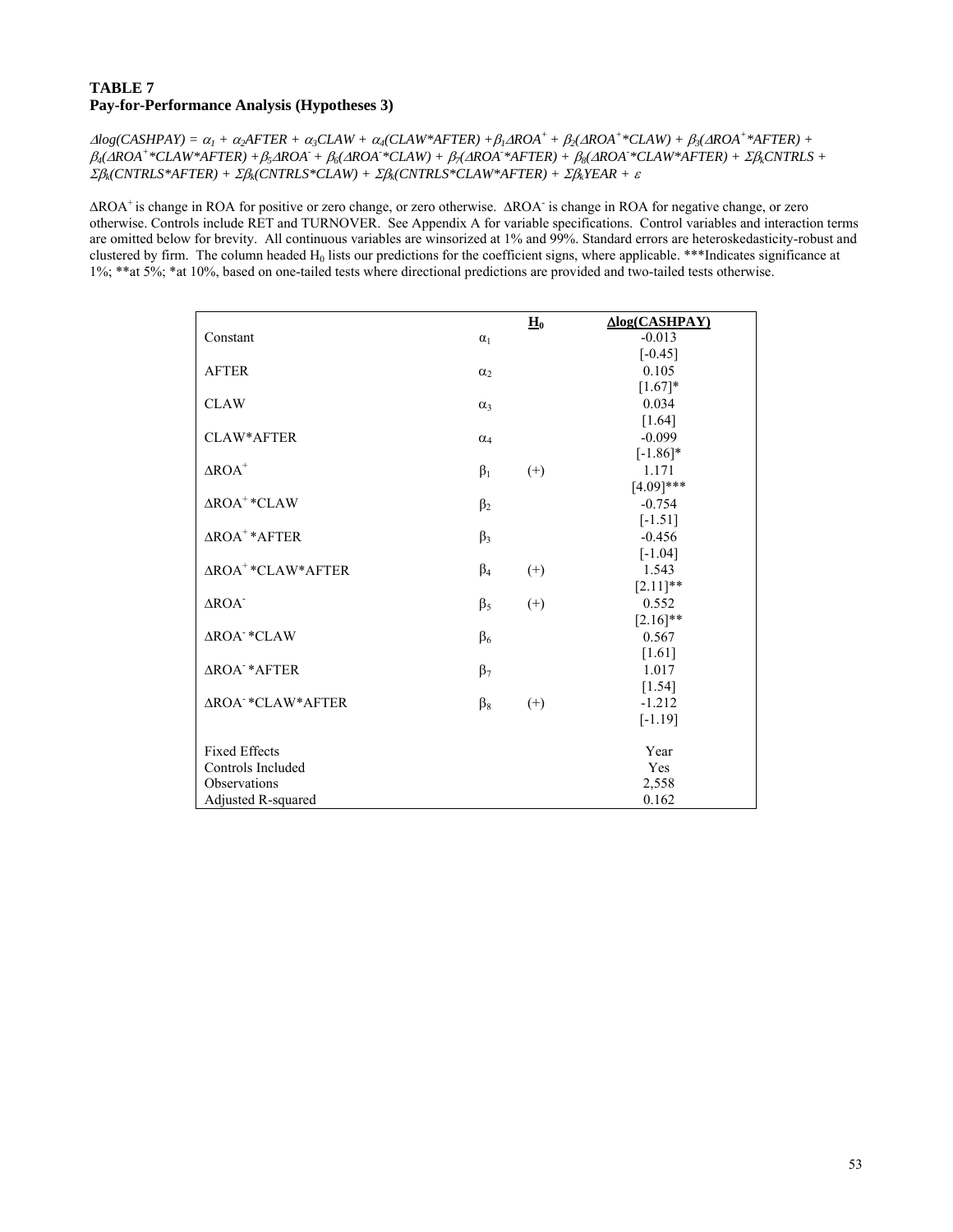## **TABLE 8 Compensation Analysis (Hypotheses 4a – 4c)**

 $COMP = \alpha_1 + \beta_1 AFTER + \beta_2 CLAW + \beta_3 (CLAW*AFTER) + \Sigma \beta_4 CNTRLS + \Sigma \beta_4 (CNTRLS*AFTER) + \Sigma \beta_4 (CNTRLS*CLAW) + \Sigma \beta_5 (CNTRLS * AFTER) + \Sigma \beta_5 (CATRLS * AFTER) + \Sigma \beta_6 (CATRLS * AFTER) + \Sigma \beta_7 (CATRLS * AFTER) + \Sigma \beta_7 (CATRLS * AGTAW)$ Σβ*k(CNTRLS\*CLAW\*AFTER) +* Σβ*kYEAR +* <sup>ε</sup>

The dependent variables in columns 1 through 5 are TOTALCOMP, SALARY, BONUS, GRANTS, and all OTHER compensation, respectively. Included controls are AVGROA, AVGLEV, AVGLNMVE, AVGMTB, AVGLNREV, and TURNOVER. See Appendix A for variable specifications. Control and interaction term coefficients are omitted below for brevity. All continuous variables are winsorized at 1% and 99%. Regression results are presented in Panel B. Standard errors are heteroskedasticity-robust and clustered by firm. The column headed  $H_0$  lists our predictions for the coefficient signs, where applicable. \*\*\*Indicates significance at 1%; \*\*at 5%; \*at 10%, based on one-tailed tests where directional predictions are provided and two-tailed tests otherwise. Results of Tobit models for regressions 3 and 4 (in which \$0 values of the dependent variables are observed) are unchanged.

| Panel A: Medians of Nominal Compensation (in Thousands) |  |  |
|---------------------------------------------------------|--|--|
|                                                         |  |  |

|                               | <b>Total</b> |            | <b>Salary</b> |       | Bonus         |       | Grants        |       | <b>Other</b>  |                 |
|-------------------------------|--------------|------------|---------------|-------|---------------|-------|---------------|-------|---------------|-----------------|
| <b>Nominal Comp.</b>          | Before       | After      | <b>Before</b> | After | <b>Before</b> | After | <b>Before</b> | After | <b>Before</b> | After           |
| $\mathbf{r}$<br>Control Firms | 4.239        | 4,191      | 807           | 839   | 850           | 942   | 537           | 172   | 846           | ,103            |
| Clawback Firms                | 4,593        | 71<br>-1-1 | 841           | 872   | 900           | .100  | 860           | 661   | .082          | 577<br>$     -$ |

*Panel B: Regression Results (Compensation in Logs, Control and Interaction Coefficients Untabulated)*

|                           |            |                   |               | $\mathbf{2}$  | 3          |              | 5          |
|---------------------------|------------|-------------------|---------------|---------------|------------|--------------|------------|
|                           |            | $\underline{H}_0$ | Log(Total)    | Log(Salary)   | Log(Bonus) | Log(Grants)  | Log(Other) |
| Constant                  | $\alpha_1$ |                   | 4.543         | 4.957         | 1.277      | $-0.668$     | 0.884      |
|                           |            |                   | $[16.86]$ *** | $[23.10]$ *** | $[1.22]$   | $[-0.45]$    | $[1.08]$   |
| <b>AFTER</b>              | $\beta_1$  |                   | $-0.479$      | $-0.164$      | $-0.058$   | $-3.627$     | $-0.434$   |
|                           |            |                   | $[-1.80]*$    | $[-1.50]$     | $[-0.05]$  | $[-1.99]$ ** | $[-0.46]$  |
| <b>CLAW</b>               | $\beta_2$  |                   | $-0.116$      | $-0.045$      | 0.448      | 0.016        | $-0.334$   |
|                           |            |                   | $[-0.37]$     | $[-0.19]$     | [0.37]     | [0.01]       | $[-0.35]$  |
| CLAW*AFTER                | $\beta_3$  | $^{(+)}$          | 0.707         | 0.291         | 1.085      | 2.539        | 1.350      |
|                           |            |                   | $[2.19]$ **   | $[2.09]$ **   | [0.73]     | [1.19]       | $[1.23]$   |
| <b>Fixed Effects</b>      |            |                   | Year          | Year          | Year       | Year         | Year       |
| Controls Included         |            |                   | Yes           | Yes           | Yes        | Yes          | Yes        |
| <b>Observations</b>       |            |                   | 2,558         | 2,558         | 2,558      | 2,558        | 2,558      |
| <b>Adjusted R-squared</b> |            |                   | 0.486         | 0.492         | 0.118      | 0.104        | 0.203      |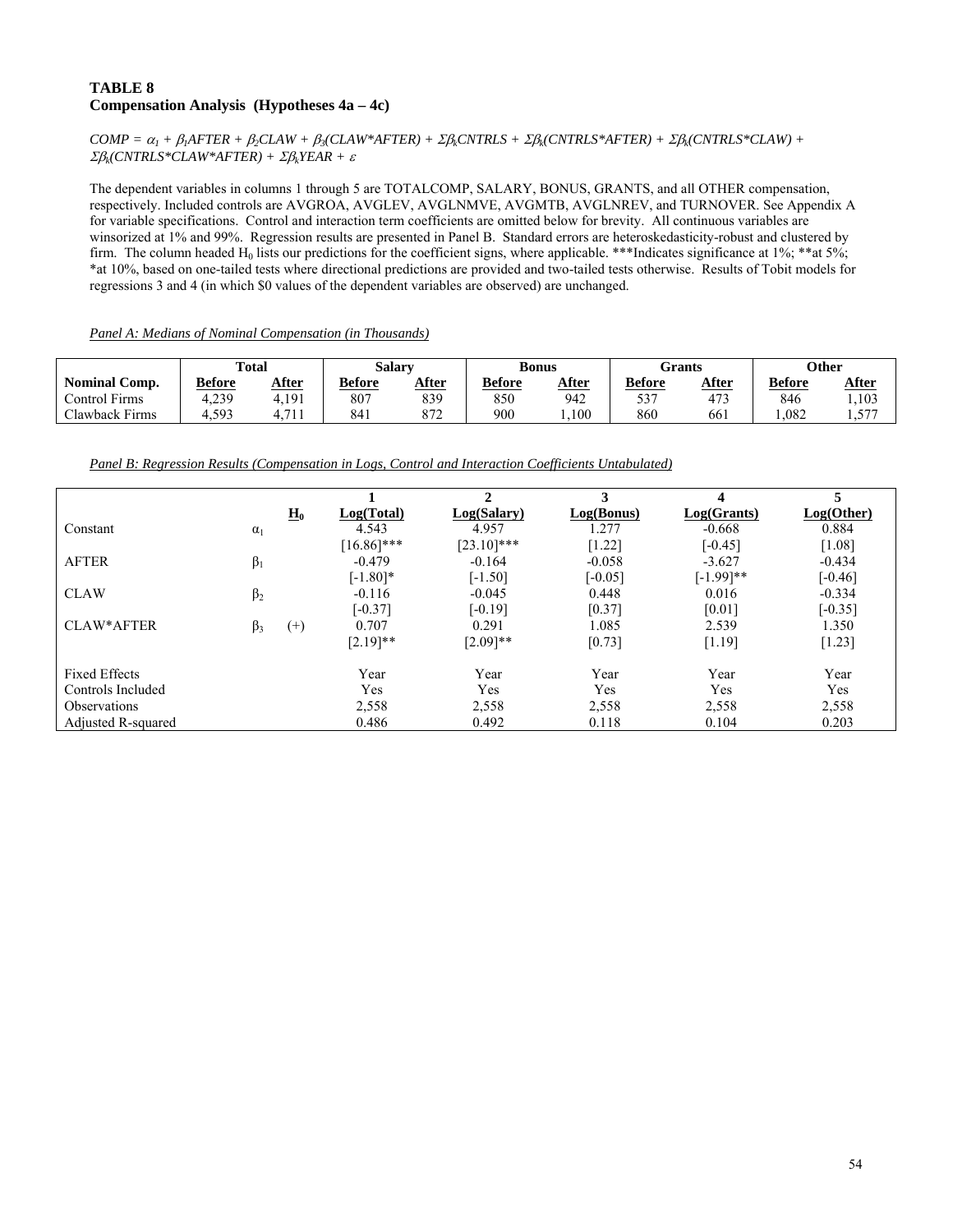## **TABLE 9 Cross-Sectional Analysis by Clawback Type (Misconduct vs. Robust)**

Below is cross-sectional analysis of the regressions in Tables 5 through 8, based on the distinction between misconduct and ROBUST clawback provisions. A ROBUST clawback is one that does not require intentional misstatement for compensation to be recovered by the firm. The analysis below repeats each of the models in Tables 5 through 8 with the inclusion of a binary variable ROBUST as well as ROBUST\*AFTER. Control and fixed effect coefficients are untabulated for brevity. Regression standard errors are heteroskedasticityrobust and clustered by firm. The column headed  $H_0$  lists our predictions for the coefficient signs, where applicable. \*\*\*Indicates significance at 1%; \*\*at 5%; \*at 10%, based on one-tailed tests where directional predictions are provided and two-tailed tests otherwise.

*Panel A: Summary Information – Number of Firms with Misconduct versus Robust Clawback Provisions*

|                                             | Control Firms | <b>Misconduct Clawback</b> | <b>Robust Clawback</b> |
|---------------------------------------------|---------------|----------------------------|------------------------|
| <b>Quarterly Financial Reporting Sample</b> | 280           |                            | 106                    |
| <b>Annual Financial Reporting Sample</b>    | 258           |                            | 103                    |
| <b>Annual Compensation Sample</b>           | 228           | 140                        | 88                     |

## *Panel B: Financial Reporting Quality Analysis (Hypothesis 1)*

|                                               |                     |                   | 1                     |                            | $\mathbf{2}$     |                        | 3              |
|-----------------------------------------------|---------------------|-------------------|-----------------------|----------------------------|------------------|------------------------|----------------|
|                                               |                     |                   |                       |                            | Unexplained      |                        |                |
|                                               |                     | $\mathbf{H}_{0}$  | <b>Meet/Beat</b>      | $\underline{\mathbf{H}}_0$ | <b>Audit Fee</b> | $\mathbf{H}_{0}$       | <b>Restate</b> |
| Constant                                      | $\alpha_1$          |                   | $-0.839$              |                            | 0.060            |                        | $-1.097$       |
|                                               |                     |                   | $[-1.73]$ *           |                            | $[1.87]$ *       |                        | $[-1.20]$      |
| <b>AFTER</b>                                  | $\beta_1$           |                   | 0.765                 |                            | 0.028            |                        | 4.005          |
|                                               |                     |                   | [1.10]                |                            | [0.68]           |                        | $[1.97]**$     |
| <b>CLAW</b>                                   | $\beta_2$           |                   | 0.073                 |                            | 0.045            |                        | $-0.786$       |
|                                               |                     |                   | [0.11]                |                            | [0.94]           |                        | $[-0.69]$      |
| CLAW*AFTER                                    | $\beta_3$           | $\left( -\right)$ | $-2.022$              | $\left( -\right)$          | $-0.054$         | $\left( -\right)$      | $-9.002$       |
|                                               |                     |                   | $[-2.06]$ **          |                            | $[-1.43]*$       |                        | $[-2.88]$ ***  |
| <b>ROBUST</b>                                 | $\beta_4$           |                   | $-0.254$              |                            | $-0.007$         |                        | $-0.042$       |
|                                               |                     |                   | $[-1.80]*$            |                            | $[-0.13]$        |                        | $[-0.18]$      |
| ROBUST*AFTER                                  | $\beta_5$           | $\theta$          | 0.026                 | $\left( -\right)$          | $-0.053$         | $\left( \cdot \right)$ | 1.170          |
|                                               |                     |                   | [0.12]                |                            | $[-1.25]$        |                        | [1.19]         |
| <b>Fixed Effects</b>                          |                     |                   | Quarter               |                            | Year             |                        | Year           |
| Controls Included                             |                     |                   | Yes                   |                            | No               |                        | Yes            |
| Observations                                  |                     |                   | 12,423                |                            | 2,967            |                        | 2,967          |
| Pseudo or Adj. R-squared                      |                     |                   | 0.0277                |                            | 0.002            |                        | 0.137          |
| <b>Linear Combination</b><br>$(CLAW*AFTER) +$ |                     |                   |                       |                            |                  |                        |                |
| (ROBUST*AFTER)                                | $\beta_3 + \beta_5$ | $\left( -\right)$ | $-1.997$              | $\left( -\right)$          | $-0.107$         | $\left( -\right)$      | $-7.832$       |
|                                               |                     |                   | $-2.04$ <sup>**</sup> |                            | $[-2.73]$ ***    |                        | $-2.21$ ]**    |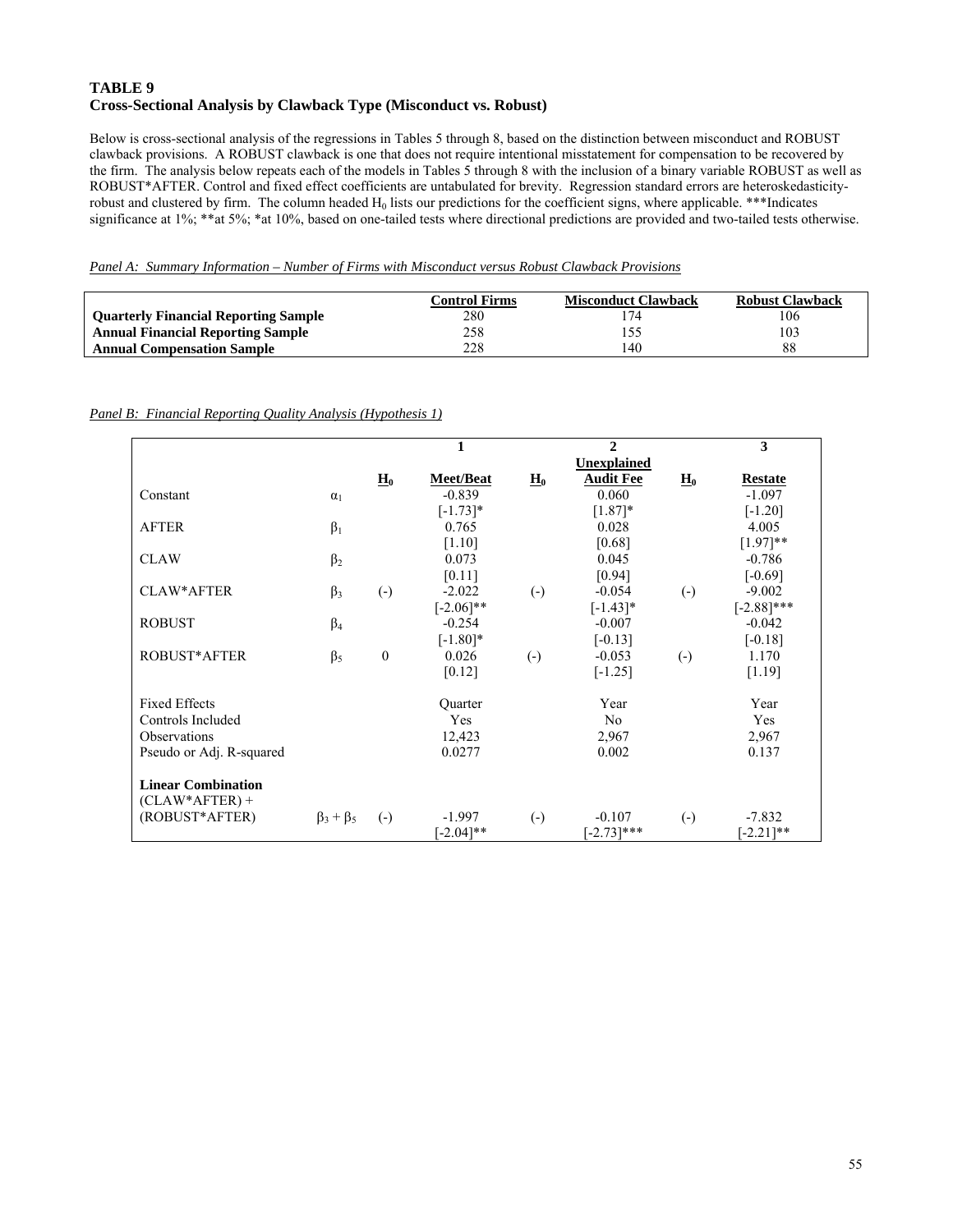| Panel C: Perceptions of Financial Reporting Ouality Analysis (Hypothesis 2) |  |  |
|-----------------------------------------------------------------------------|--|--|
|                                                                             |  |  |

|                           | <b>ERC</b> Model    |                            |                  |                 | <b>Dispersion Model</b> |                   |                  |  |
|---------------------------|---------------------|----------------------------|------------------|-----------------|-------------------------|-------------------|------------------|--|
|                           |                     | $\underline{\mathbf{H}}_0$ | <b>Estimates</b> |                 |                         | $\mathbf{H}_0$    | <b>Estimates</b> |  |
| Constant                  | $\alpha_1$          |                            | 0.014            |                 | $\alpha_1$              |                   | 0.005            |  |
|                           |                     |                            | $[1.85]*$        |                 |                         |                   | $[4.99]$ ***     |  |
| <b>AFTER</b>              | $\alpha_2$          |                            | $-0.006$         |                 | $\beta_1$               |                   | 0.004            |  |
|                           |                     |                            | $[-0.36]$        |                 |                         |                   | $[2.14]$ **      |  |
| <b>CLAW</b>               | $\alpha_3$          |                            | 0.010            |                 | $\beta_2$               |                   | $-0.003$         |  |
|                           |                     |                            | [0.89]           |                 |                         |                   | $[-1.49]$        |  |
| <b>CLAW * AFTER</b>       | $\alpha_4$          |                            | $-0.008$         |                 | $\beta_3$               | $\left( -\right)$ | $-0.005$         |  |
|                           |                     |                            | $[-0.31]$        |                 |                         |                   | $[-2.02]$ **     |  |
| UE                        | $\beta_1$           | $^{(+)}$                   | 5.896            |                 |                         |                   |                  |  |
|                           |                     |                            | $[8.26]$ ***     |                 |                         |                   |                  |  |
| <b>AFTER * UE</b>         | $\beta_2$           |                            | $-1.383$         |                 |                         |                   |                  |  |
|                           |                     |                            | $[-0.70]$        |                 |                         |                   |                  |  |
| CLAW*UE                   | $\beta_3$           |                            | $-2.024$         |                 |                         |                   |                  |  |
|                           |                     |                            | $[-1.61]$        |                 |                         |                   |                  |  |
| CLAW*AFTER*UE             | $\beta_4$           | $(+)$                      | 5.677            |                 |                         |                   |                  |  |
|                           |                     |                            | $[1.76]$ **      |                 |                         |                   |                  |  |
| <b>ROBUST</b>             | $\beta_5$           |                            | $-0.007$         |                 | $\beta_4$               |                   | $-0.000$         |  |
|                           |                     |                            | $[-3.07]$ ***    |                 |                         |                   | $[-0.43]$        |  |
| <b>ROBUST*AFTER</b>       | $\beta_6$           |                            | 0.005            |                 | $\beta_5$               | $\left( -\right)$ | 0.000            |  |
|                           |                     |                            | [1.19]           |                 |                         |                   | [1.07]           |  |
| ROBUST*UE                 | $\beta_7$           |                            | 1.727            |                 |                         |                   |                  |  |
|                           |                     |                            | $[3.35]$ ***     |                 |                         |                   |                  |  |
| ROBUST*AFTER*UE           | $\beta_8$           | $(+)$                      | 1.709            |                 |                         |                   |                  |  |
|                           |                     |                            | $[1.72]$ **      |                 |                         |                   |                  |  |
|                           |                     |                            |                  |                 |                         |                   |                  |  |
| <b>Fixed Effects</b>      |                     |                            | Ouarter          |                 |                         |                   | Ouarter          |  |
| Controls Included         |                     |                            | Yes              |                 |                         |                   | Yes              |  |
| Observations              |                     |                            | 12,423           |                 |                         |                   | 12,423           |  |
| Adjusted R-squared        |                     |                            | 0.108            |                 |                         |                   | 0.347            |  |
|                           |                     |                            |                  |                 |                         |                   |                  |  |
| <b>Linear Combination</b> |                     |                            |                  |                 |                         |                   |                  |  |
| $(CLAW*AFTER*UE) +$       |                     |                            |                  | $CLAW*AFTER) +$ |                         |                   |                  |  |
| (ROBUST*AFTER*UE)         | $\beta_4 + \beta_8$ | $(+)$                      | 7.386            | (ROBUST*AFTER)  | $\beta_3 + \beta_5$     | $\left( -\right)$ | $-0.004$         |  |
|                           |                     |                            | $[2.27]**$       |                 |                         |                   | $[-1.88]$ **     |  |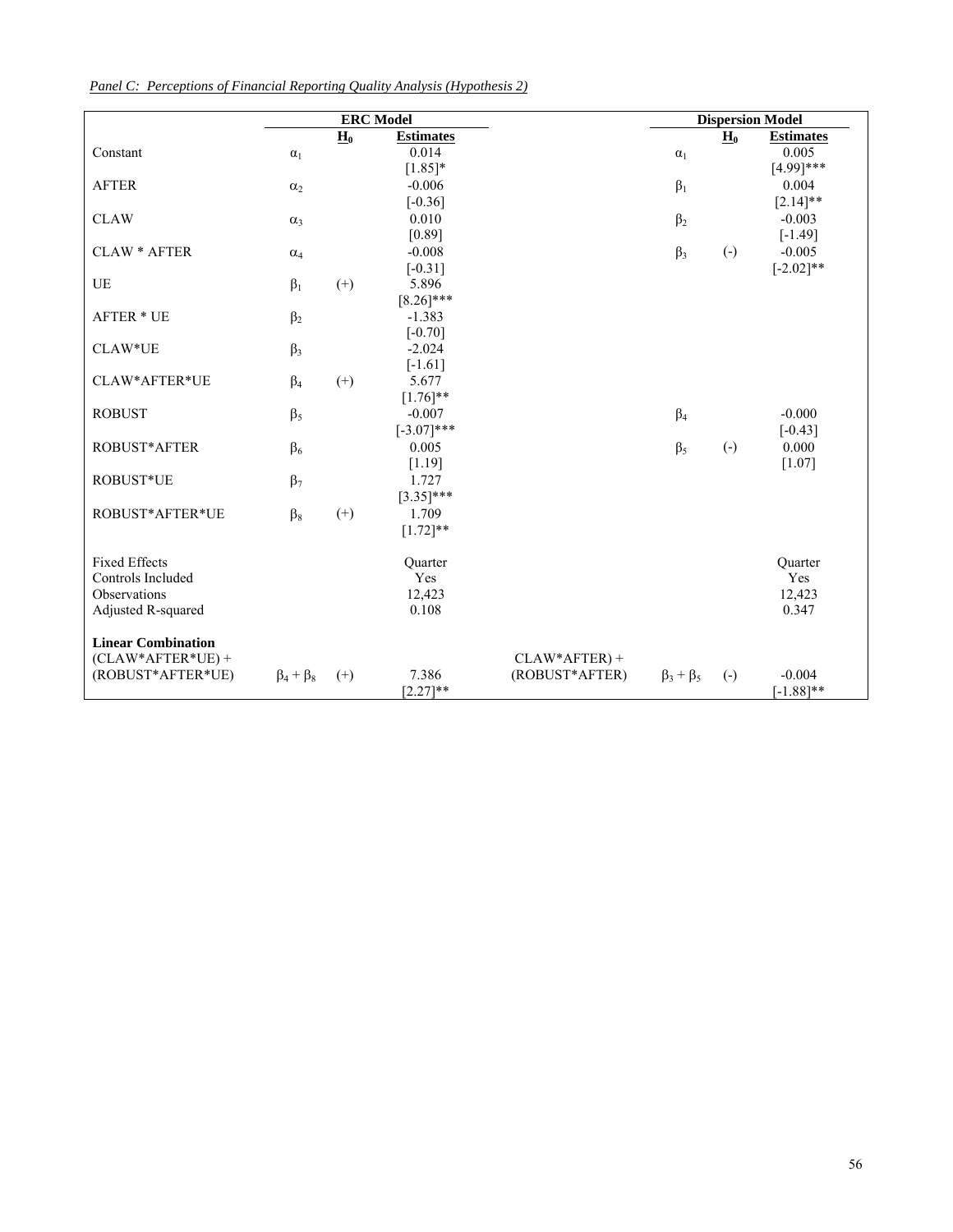|                                     |                     | $H_0$    | Δlog(CASHPAY)         |
|-------------------------------------|---------------------|----------|-----------------------|
| Constant                            | $\alpha_1$          |          | $-0.013$<br>$[-0.43]$ |
| <b>AFTER</b>                        |                     |          | 0.102                 |
|                                     | $\alpha_2$          |          | $[1.62]$              |
| <b>CLAW</b>                         | $\alpha_3$          |          | 0.021                 |
|                                     |                     |          | [0.93]                |
| CLAW*AFTER                          | $\alpha_4$          |          | $-0.118$              |
|                                     |                     |          | $[-1.98]$ **          |
| $\Delta \text{ROA}^+$               | $\beta_1$           | $^{(+)}$ | 1.170                 |
|                                     |                     |          | $[4.08]$ ***          |
| $\triangle$ ROA <sup>+</sup> *CLAW  | $\beta_2$           |          | 0.022                 |
|                                     |                     |          | [0.05]                |
| $\triangle$ ROA <sup>+</sup> *AFTER | $\beta_3$           |          | $-0.455$              |
|                                     |                     |          | $[-1.03]$             |
| ΔROA <sup>+</sup> *CLAW*AFTER       | $\beta_4$           | $^{(+)}$ | 1.447                 |
|                                     |                     |          | $[1.89]$ **           |
| <b>ROBUST</b>                       | $\beta_5$           | $^{(+)}$ | 0.039                 |
|                                     |                     |          | $[1.49]*$             |
| ROBUST*AFTER                        | $\beta_6$           |          | 0.051                 |
|                                     |                     |          | [0.75]                |
| ROBUST*AROA+                        | $\beta_7$           |          | $-3.022$              |
|                                     |                     |          | $[-3.06]$ ***         |
| ROBUST*AFTER*AROA <sup>+</sup>      | $\beta_8$           | $^{(+)}$ | 2.174                 |
|                                     |                     |          | $[1.87]**$            |
| <b>Fixed Effects</b>                |                     |          | Year                  |
| Controls Included                   |                     |          | Yes                   |
| Observations                        |                     |          | 2,558                 |
| Adjusted R-squared                  |                     |          | 0.170                 |
|                                     |                     |          |                       |
| <b>Linear Combination</b>           |                     |          |                       |
| $(CLAW*AFTER*UE) +$                 |                     |          |                       |
| (ROBUST*AFTER*UE)                   | $\beta_4 + \beta_8$ | $^{(+)}$ | 3.620                 |
|                                     |                     |          | $[3.28]$ ***          |